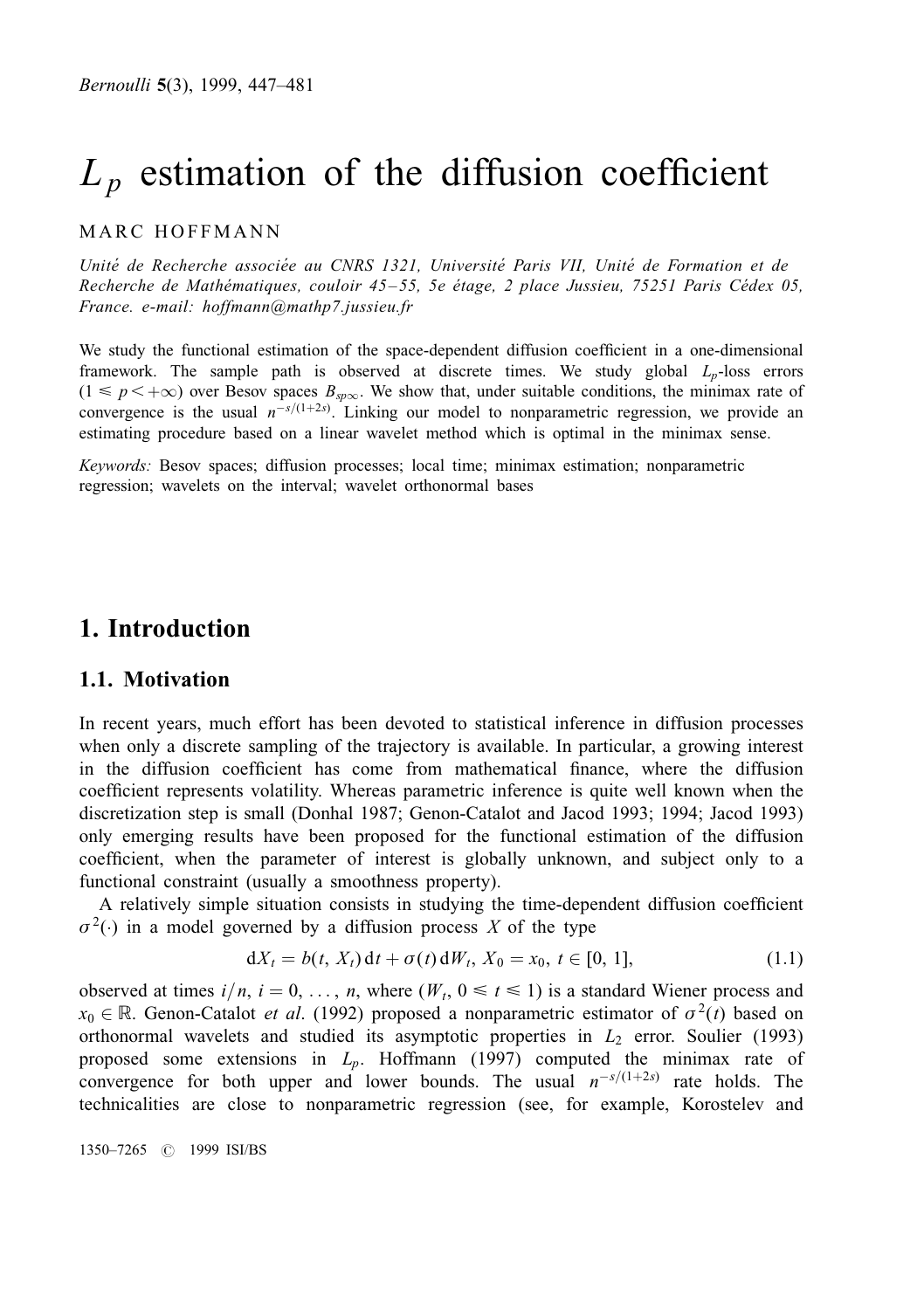Tsybakov (1993)); by a change in probability argument, i.e. setting  $b = 0$  in (1.1) the process  $X$  is Gaussian with independent increments; therefore, standard nonparametric techniques apply.

A more elaborate model, which will be studied in this paper, consists of a spacedependent diffusion coefficient model, where now

$$
dX_t = b(t, X_t) dt + \sigma(X_t) dW_t, X_0 = x_0, t \in [x_0, 1].
$$
\n(1.2)

The situation becomes substantially more difficult. The identifiability domain (the interval where  $\sigma$  can be estimated) is random, and the achievable accuracy of estimation (the analogous of the design in a regression model) is given by the observed process  $X^{(n)} = (X_{i,n}, i = 0, \ldots, n)$  itself. The first researcher to study this model was Florens-Zmirou (1993), who proposed a consistent and asymptotically normal estimator. However, the results obtained could not be linked to the smoothness of the parameter  $\sigma^2(x)$  and the minimax properties of the model were left open.

The aim of this paper is to fill in this gap from the minimax theory point of view. We define a suitable minimax framework to work with (Definition 2 below) by comparing the model driven by (1.2) with a regression framework, with random design. We exhibit the asymptotic minimax rate of convergence for a global  $L_p$  loss ( $1 \le p \lt +\infty$ ) for an unknown function  $\sigma$  lying in a Besov space. This choice of function spaces is motivated by the fact that, in regression or density estimation, the case of Besov spaces is optimal (Kerkyacharian and Picard 1993). Another interesting point is that wavelet bases offer unconditional bases for Besov spaces. We propose a linear estimating procedure based on wavelets which is optimal. The numerical properties offered by multiscale schemes (in particular, wavelets on the interval (Cohen *et al.* 1994)) suggest fast practical implementation.

### 1.2. Outline

We investigate the functional estimation of the diffusion coefficient  $\sigma^2(x)$  in the onedimensional model driven by the stochastic differential equation (1.2). The starting point  $x_0$  is fixed and  $\sigma(x)$  and  $b(t, x)$  are unknown. The sample path  $(X_t, 0 \le t \le 1)$  is discretely observed at equidistant times  $i/n$ ,  $i=0, \ldots, n$ .

Let us first describe the heuristics upon which our procedure relies. An underlying idea is that the diffusion coefficient can be recovered through the quadratic variation of the process X, which leads us to nonparametric regression (with random design), a paradigmatic example of well-known statistical models. More precisely, put temporarily  $b = 0$  in (1.2) for simplicity and set

$$
Y_{i/n} = n(X_{(i+1)/n} - X_{i/n})^2 = n \int_{i/n}^{(i+1)/n} \sigma^2(X_s) \, ds + \epsilon_{i/n}, \quad i = 0, \dots, n-1. \tag{1.3}
$$

where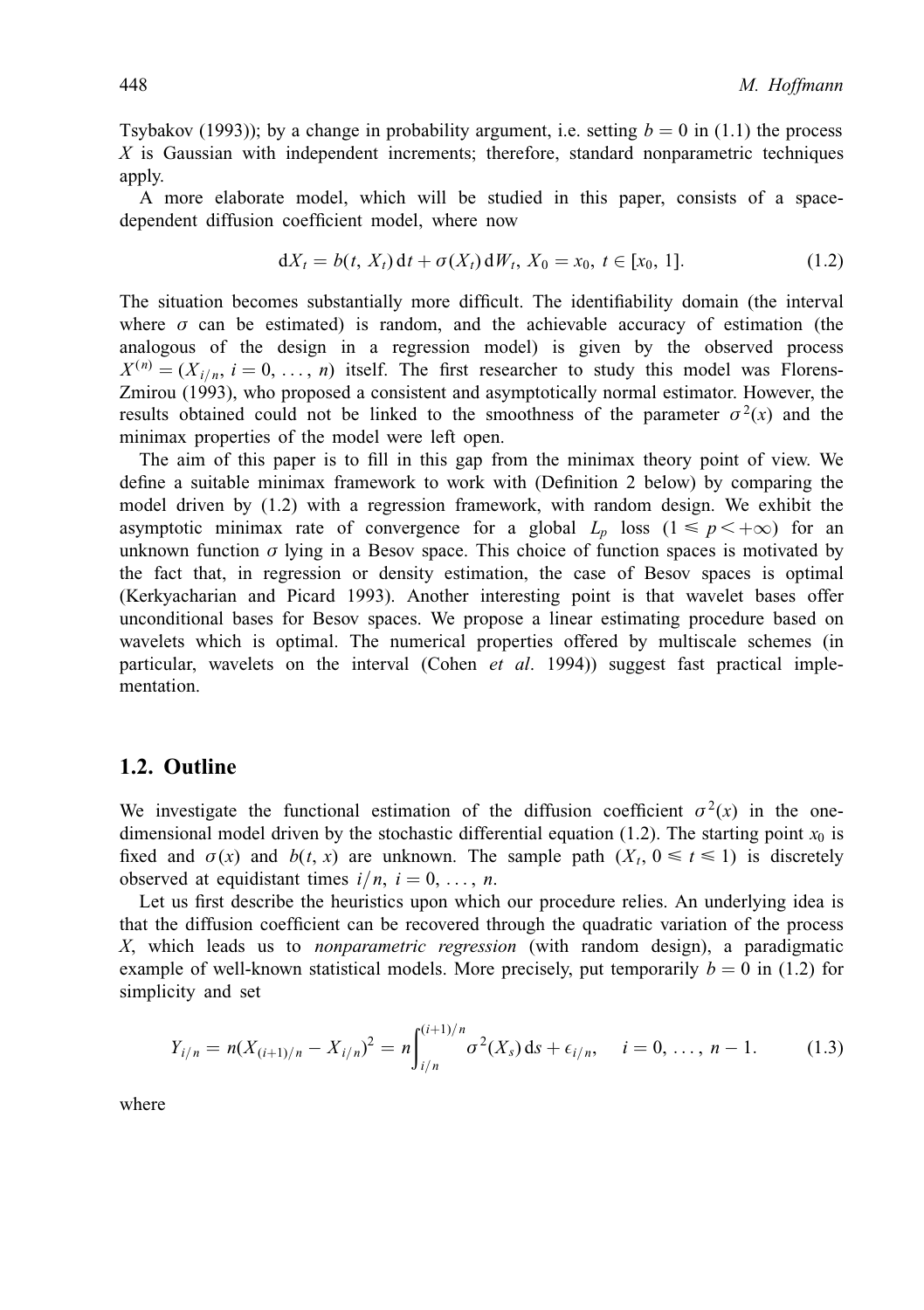$$
\epsilon_{i/n} = n \left( \int_{i/n}^{(i+1)/n} \sigma(X_s) dW_s \right)^2 - n \int_{i/n}^{(i+1)/n} \sigma^2(X_s) ds.
$$

The  $\epsilon_{i/n}$  are uncorrelated centred variables (in fact, martingale increments) which may be viewed as noise terms when estimating  $n \int_{i/n}^{(i+1)/n} \sigma^2(X_s) ds$  from the observation  $Y_{i/n}$ . Provided that there is some smoothness condition on  $\sigma^2$ , the quantity  $\sigma^2(X_{i/n})$  can be recovered from

$$
n\int_{i/n}^{(i+1)/n}\sigma^2(X_s)\,\mathrm{d} s
$$

up to a negligible error. In other words, we can translate our problem in a nonparametric regression setting, i.e. try to estimate the whole function  $\sigma^2$  from the observation of  $(X_{i/n},$  $Y_{i/n}$ ,  $0 \le i \le n - 1$ ) in the model

$$
Y_{i/n} \simeq \sigma^2(X_{i/n}) + \epsilon_{i/n}, \quad i = 0, \dots, n-1.
$$
 (1.4)

However, the model suggested by (1.3) differs from usual regression frameworks as follows.

(1) The  $X_{i/n}$  which play the role of the observation points in (1.4) are not independent and identically distributed (i.i.d.) variables. Moreover, the domain which is asymptotically covered by the observation points is random itself. In classical nonparametric regression with random design, whenever global rates are studied (Stone 1982; Hall 1984; Korostelev and Tsybakov 1993) the observation points are assumed to have a density f, bounded away from zero in some compact interval, say D, where the estimation is to be performed. In our case, the density  $f(x)$  at some point  $x \in D$  is given by the local time of the process X at x up to time 1, namely

$$
L^{x} = \lim_{\epsilon \to 0} \frac{1}{2\epsilon} \int_{0}^{1} 1_{|X_{s} - x| \leq \epsilon} ds.
$$
 (1.5)

In order to obtain global rates of convergence, we shall assume that the local time of  $X$  is bounded from below on D (with  $x_0 \in D$ ) and therefore study the risk of an estimator conditionally on the event " $L^x$  bounded away from zero on  $D$ ".

(2) A second major feature is that the noise variables  $\epsilon_{i/n}$  are not independent from the design points  $X_{i/n}$  nor i.i.d. To face this, we enhance the martingale structure of the  $\epsilon_{i/n}$  by considering an increasing sequence  $T_0 \leq T_1 \leq \cdots \leq T_{k_n}$  of stopping times of the discrete time filtration  $\mathcal{F}_i^n = \sigma(X_s, 0 \le s \le i/n)$ ,  $i = 0, \ldots, n$  and we look for an estimator of the form

$$
\hat{\sigma}_n^2(x) = \sum_{i=0}^{k_n} G_{n,i}(X_{T_i}, X_{T_i+1/n}, x). \tag{1.6}
$$

Considering estimates of this form will enable us to get rid of the spatial inhomogeneity of the observation points  $X_{i/n}$  and still treat the noise terms as in classical regression by means of a martingale version of the Rosenthal inequality (Hall and Heyde 1980). The precise form of the  $G_{n,i}$  and  $k_n$  will be given in Section 3. Further, we construct an estimator on the whole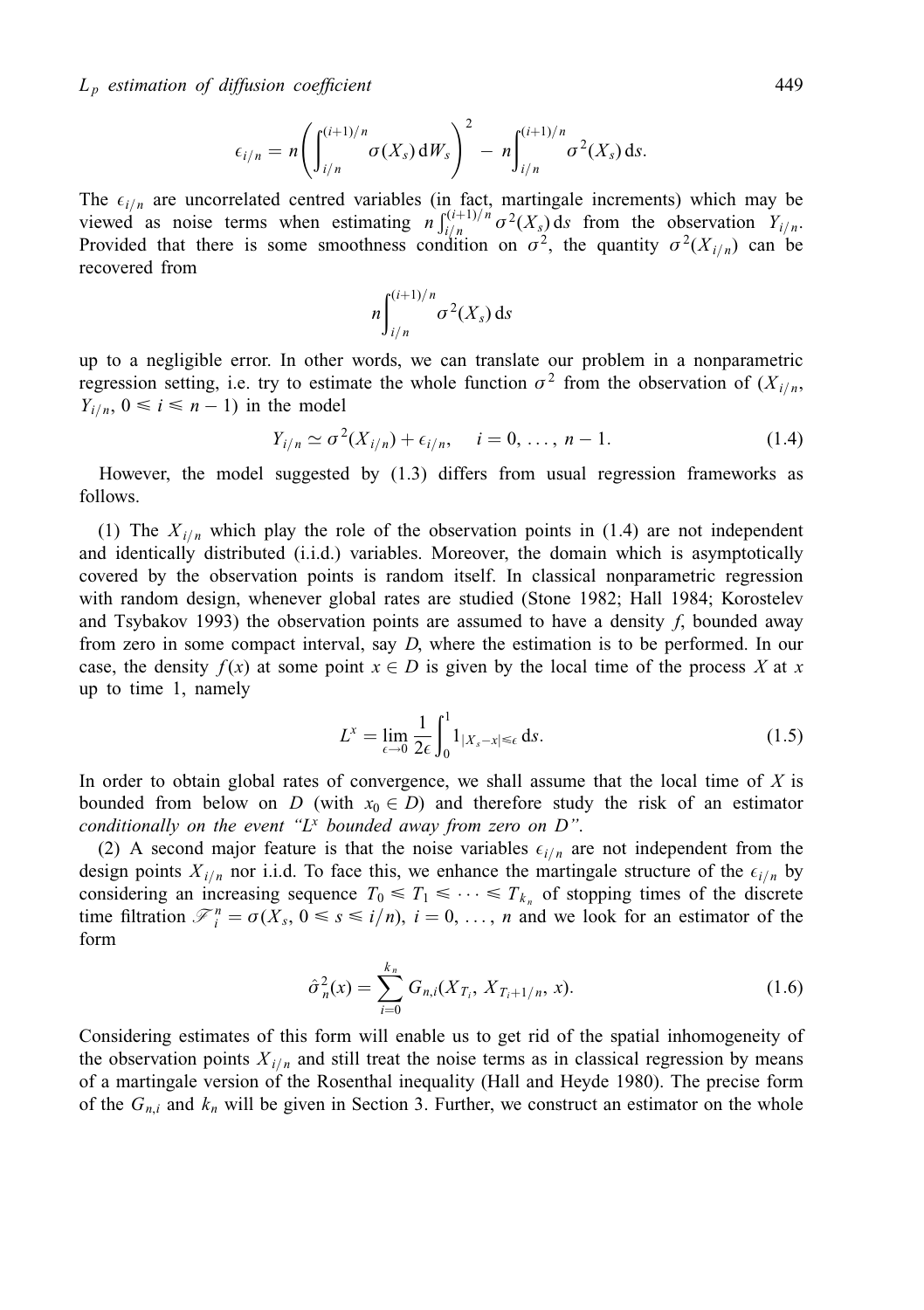domain  $D$  by means of wavelets on the interval, as developed by Cohen *et al.* (1994), which avoids the effects of boundaries.

Let us also mention that our model can be extended by a classical argument, derived from the Itô formula, to the more general equation

 $dX_t = b(t, X_t) dt + h(t)\sigma(X_t) dW_t, \quad X_0 = x_0, t \in [0, 1],$ 

where  $h$  is a known function which is assumed to be smooth (see, for example, Genon-Catalot et al. (1992)).

## 1.3. Contents

Section 2 describes the model and hypotheses. Section 3 presents the construction of the estimator and the derived minimax results. We show that, for  $s>2$ , the rate  $n^{-s/(1+2s)}$ measured in some  $L_p$  norm  $(1 \leq p < \infty)$  is a minimax lower bound over Besov balls  $B_{\text{sp}\infty}$ (see below) and that this rate is attained by our estimator for  $s > 1 + 1/p$ . Sections 4 and 5 are devoted to the proofs. Some additional results and comments are given in Section 6. Appendix 1 contains an auxiliary result on the rate of convergence in  $L_p$  of the empirical local time and recalls some definitions about wavelets and Besov spaces.

# 2. Statistical model

We consider the discrete observation  $X^{(n)} = (X_0, X_{1/n}, \ldots, X_1)$  defined through the stochastic differential equation (1.2) defined in Section 1 and denote by  $P_{\sigma,b}$  the law on the space of continuous functions under which the canonical process  $(X_t, 0 \le t \le 1)$  is a solution of (1.2). We consider a compact interval D. We denote by  $B_{sp\infty}(D)$  the Besov space on the interval D (the restriction of the functions of the space  $B_{\text{sp}\infty}(\mathbb{R})$  to D) and by  $\|\cdot\|_{\text{sp}\infty}$ the Besov norm over D (see, for example, Peetre (1976) and Appendix 1 below). For  $M > 0$ we write  $B_{\text{sp}\infty}(D; M)$  for the ball of radius M of  $B_{\text{sp}\infty}(D)$ , i.e.

$$
B_{\text{sp}\infty}(D; M) = \{f \in B_{\text{sp}\infty}(D) : ||f||_{\text{sp}\infty} \leq M\}.
$$

For  $s > 1 + 1/p$ ,  $1 \le p < \infty$  we make the following assumptions.

**Assumption 1.**  $\sigma$  is positive, non-vanishing, and  $\sigma^2$  belongs to

$$
V_{sp}(\mathbf{M}) = \{ f \in \mathcal{C}^1(\mathbb{R}) : 0 \le M_0 \le f(x) \le M_1, ||f'||_{\infty} \le M_2, f|_{D} \in B_{sp\infty}(D, M_3) \}
$$

where  $\mathbf{M} = (M_0, \ldots, M_3)$  is a given (multivariate) constant.

**Assumption 2.** The drift b is continuous and belongs to the class  $\mathcal{H} = \mathcal{H}(\tilde{M})$  of functions of uniform linear growth, i.e. such that

$$
\forall (t, x) \in [0, 1] \times \mathbb{R} \colon b^2(t, x) \leq \tilde{M}^2(1 + x^2)
$$

where  $\tilde{M}$  is a given constant.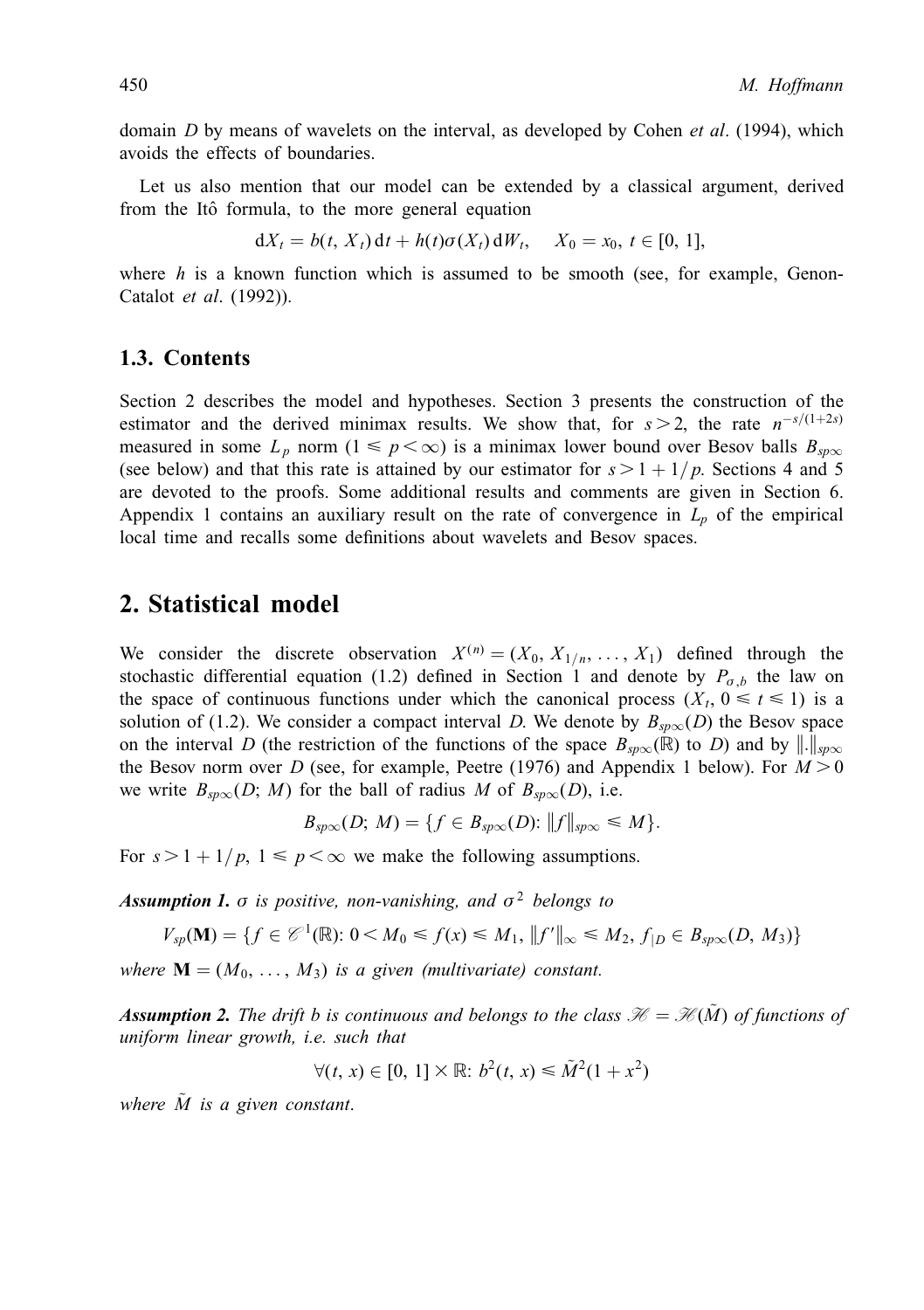#### Remarks.

(1) Assumptions 1 and 2 imply the existence and uniqueness of a strong solution for (1.2) (Zvonkin 1974).

(2) The conditions  $s > 1 + 1/p$  ensures that f is  $\mathcal{C}^1$  over D.

(3) Assumption 2 is a rather technical condition. Because of Assumption 1, it implies that there exists  $\tau > 0$  such that

$$
\sup_{0\leq t\leq 1} \mathbf{E}_{\sigma,b}[\mathbf{e}^{\tau X_{t}^{2}}]<\infty
$$

(see, for example, Lipster and Shiryayev (1977, Theorem 4.7)). Actually, this condition holds uniformly over  $V_{sp}(\mathbf{M}) \times \mathcal{H}$  and allows one to consider the drift as a nuisance parameter which does not interfer in the estimation problem (see the proof of Proposition 4).

We estimate  $\sigma^2$  over D. Let  $L^x$  denote the local time of X at x up to time 1, as defined by (1.5). Set  $L^D = \inf_{x \in D} L^x$ . Considering the arguments given in Section 1.2, we define the following criterion for the accuracy of estimation.

**Definition 1.** For  $v > 0$  the  $L_p$  risk of an estimator  $\hat{\sigma}_n^2$  under the constraint  $V_{sp}(\mathbf{M})$ conditionally on the event  $(L^D \ge v)$  is

$$
R_n(\hat{\sigma}_n^2, V_{sp}(\mathbf{M}), \nu) = \sup_{(\sigma^2, b) \in V_{sp}(\mathbf{M}) \times \mathcal{H}} \mathbf{E}_{\sigma, b} \bigg( \int_D |\sigma^2(x) - \hat{\sigma}_n^2(x)|^p dx | L^D \ge \nu \bigg). \tag{2.1}
$$

# 3. Main results

#### 3.1. Lower bounds

**Proposition 1.** Let  $\mathscr F$  denote the set of all estimators constructed from the observation  $X^{(n)}$ . Suppose that Assumptions 1 and 2 hold. For  $s > 2$  and every  $p \in [1, \infty)$ , there exists a constant  $C_1 = C_1(s, p, M, v)$  such that

$$
\inf_{\hat{\sigma}_n^2 \in \mathcal{F}} R_n(\hat{\sigma}_n^2, V_{sp}(\mathbf{M}), \nu) \geq C_1 n^{-sp/(1+2s)}.
$$

#### Remarks.

(1) The classical rate for nonparametric models such as density estimation or regression is a minimax lower bound.

(2) The method that we shall employ in the proof requires the smoothness condition  $s > 2$ , which is more restrictive than the initial assumption  $s > 1 + 1/p$  for  $p > 1$ .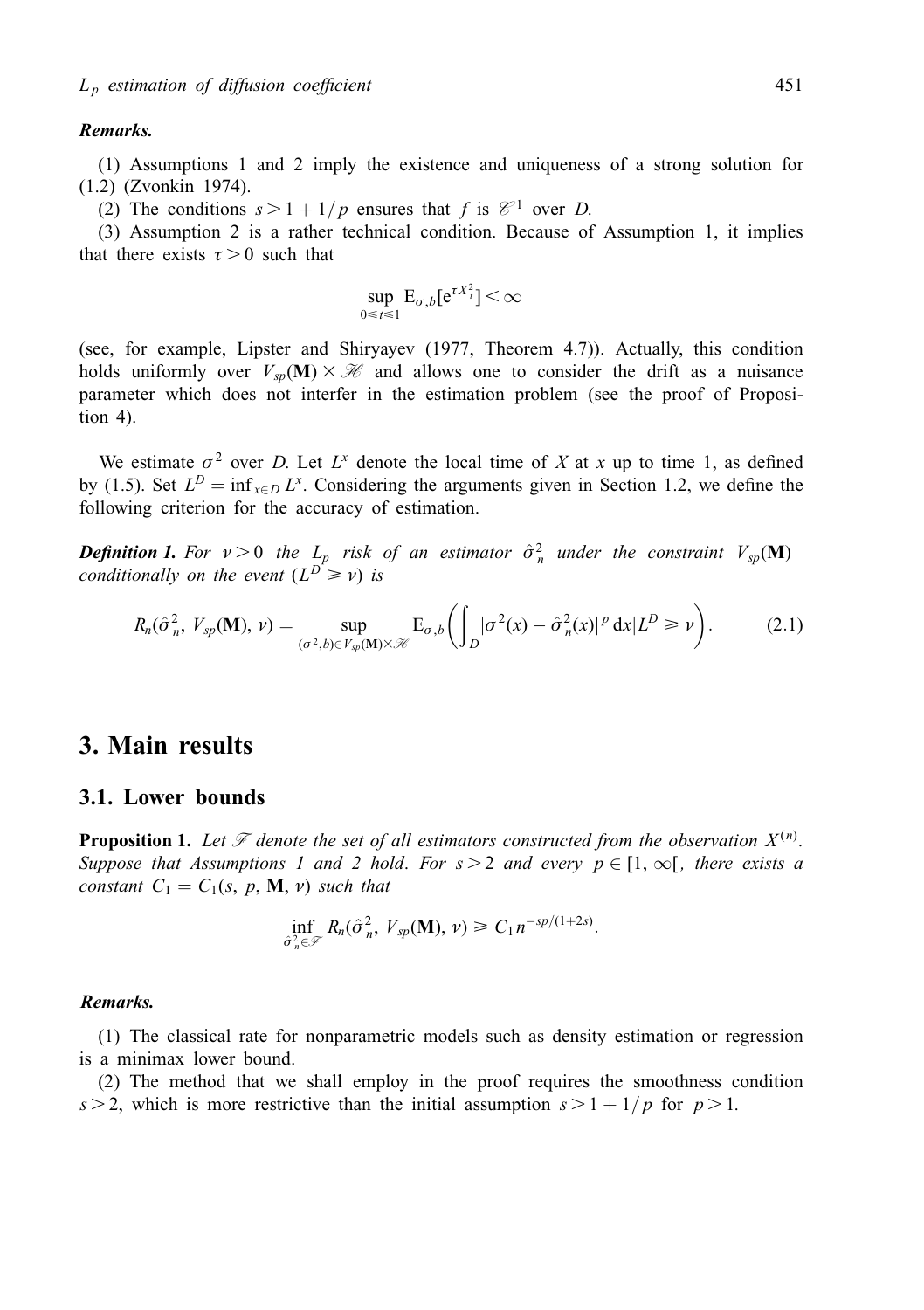## 3.2. Upper bounds

We begin this section by recalling some classical facts about the use of wavelets in nonparametric regression. We then give the construction of our estimator and a bound for the risk of Definition 1.

#### 3.2.1. Preliminary results

Consider the model given by

$$
Y_i = f(x_i) + \epsilon_i, \quad i = 0, \ldots, n,
$$
\n
$$
(3.1)
$$

where f is a smooth function defined on the interval D (for instance f belongs to some Besov ball  $\mathcal V$  of the space  $B_{\text{sp}\infty}(D)$ , with  $s > 1$ ,  $p \in [1, \infty[)$  and  $\epsilon_i \sim_{iid} \mathcal N(0, 1)$  is a standard Gaussian noise. The  $x_i$  are equally spaced on D. Without loss of generality, we may assume that  $D = [0, 1]$ , hence  $x_i = i/n$ .

Let  $(V_i, j \in \mathbb{Z})$  be a multiresolution analysis of  $L_2(D)$ , generated by a smooth, compactly supported orthonormal scaling function  $\varphi$  (see Appendix 1 for a precise definition of  $V_i$  and  $\varphi$ ) with correction on the boundaries of D (Cohen *et al.* 1994). We assume that the length support of  $\varphi$  is an integer  $N_0$  and we denote by  $\varphi_k^l$ ,  $\varphi_k^r$ ,  $k = 0, \ldots, N_0 - 1$  the left and right edge scaling functions on the boundary of D respectively. Set also  $\varphi_{jk} =$  $2^{j/2}\varphi(2^{j}x-k)$  and  $\varphi_{jk}^{\#}(x) = \varphi_{k}^{\#}(2^{j}x)$ , for  $\# = l, r$ .

The linear wavelet estimator of  $f$  on  $D$  is constructed as follows.

(1) We first choose an integer J such that  $2^J \ge 2N_0$ . According to the Cohen-Daubechies–Vial algorithm, we approximate f by  $P_j^{[0,1]}$  for  $j \ge J$ , where

$$
P_j^{[0,1]}f(x) = \sum_{k=0}^{N_0-1} \alpha_{jk}^l \varphi_{jk}^l(x) + \sum_{k \in s_j} \alpha_{jk} \varphi_{jk}(x) + \sum_{k=0}^{N_0-1} \alpha_{jk}^r \varphi_{jk}^r(x).
$$

The set of indices  $s_j$  defines the interior functions on D:  $k \in s_j$  if and only if supp $\varphi_{jk} \subset D$ . We take  $2^J \ge 2N_0$  so that the left and right edge functions  $\varphi_{jk}^l$  and  $\varphi_{jk}^r$  do not interact.

(2) We then estimate the wavelets coefficients  $a_{jk}$ ,  $a_{jk}^i$ ,  $i = l$ , r, for  $j \geq l$ , where

$$
\alpha_{jk} = \int_D f(x)\varphi_{jk}(x) dx, \, \alpha_{jk}^{\#} = \int_D f(x)\varphi_{jk}^{\#}(x) dx.
$$

A standard procedure consists in estimating  $a_{ik}$  by its empirical wavelet coefficient

$$
\hat{\alpha}_{jk} = \frac{1}{n} \sum_{i} Y_i \varphi_{jk} \left(\frac{i}{n}\right) \tag{3.2}
$$

and proceed analogously for  $\alpha_{jk}^{\#}$ ,  $\# = l$ , r.

The asymptotic results are obtained when letting j and n tend to  $\infty$ . Choosing  $j = j_n$ such that  $2^{j_n} \times n^{1/(1+2s)}$  ( $a_n \times b_n$  means that there exist two positive constants A and B independent of *n* such that  $Aa_n \leq b_n \leq Ba_n$ ) the wavelet estimator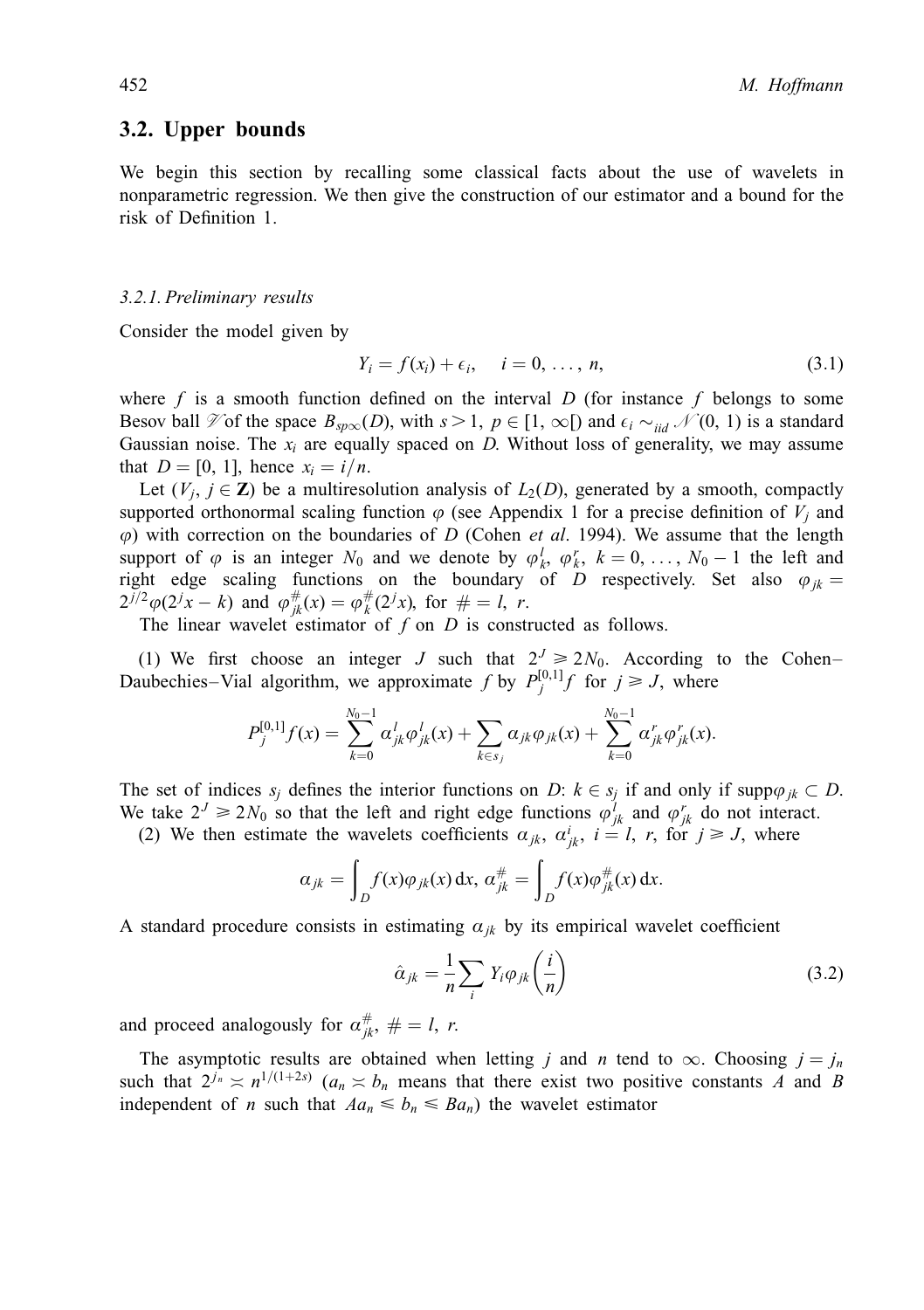$L_p$  estimation of diffusion coefficient 453

$$
\hat{f}_n(x) = \sum_{k=0}^{N_0-1} \hat{\alpha}_{j_n k}^l \varphi_{j_n k}^l(x) + \sum_{k \in s_j} \hat{\alpha}_{j n k} \varphi_{j_n k}(x) + \sum_{k=0}^{N_0-1} \hat{\alpha}_{j_n k}^r \varphi_{j_n k}^r(x)
$$

is optimal in the minimax sense:

$$
\sup_{f \in V} \mathcal{E} \left( \int_{D} |\hat{f}(x) - f_{n}(x)|^{p} dx \right) \le C n^{-sp/(1+2s)}
$$
\n(3.3)

for some constant  $C = C(\mathcal{V}, \varphi)$ .

Suppose that the  $x_i$  are no longer equispaced on D. There is no reason why  $\hat{f}_n$  should converge to  $f$  in any sense. Of course, one may wish to alter the procedure in  $(3.2)$  by considering the empirical wavelet coefficient along the design generated by the  $x_i$ , namely

$$
\hat{\alpha}_{jk} = \sum_{i} Y_i \varphi_{jk}(x_i)(x_{i+1} - x_i).
$$
\n(3.4)

Such an estimator will still have good minimax properties provided that some accurate control on  $\sup_i(x_{i+1} - x_i)$  is ensured, merely  $\sup_i(x_{i+1} - x_i) = O(n^{-1})$ . If such a condition is out of reach, say for technical reasons (and this will be the case for diffusion processes) one may remark that, if  $f(x_i) - f(i/n)$  is small, or equivalently (as f is smooth) if  $x_i$  is close to  $i/n$ , the estimator given by (3.2) will still enjoy good convergence properties. More precisely, one can check that, if

$$
\sup_{i \le n} \left| x_i - \frac{i}{n} \right| \le Kn^{-s/(1+2s)} \tag{3.5}
$$

for an absolute constant  $K$ , (3.3) still holds. This means that we do not need to bound the distance between two successive observation points if we have insight into the number of points located asymptotically around any given level. Hence, under condition (3.5), we can simply take the estimate

$$
\hat{\alpha}_{jk} = \frac{1}{n} \sum_{i} Y_i \varphi_{jk} \left( \frac{i}{n} \right)
$$

although the considered data are non-equally spaced. Further data on irregular samplings following this approach has been used for instance by Hoffmann (1997).

#### $3.2.2.$  Construction of an estimator for the diffusion coefficient

3.2.2.1. Preliminaries. We shall henceforth assume that  $D = [0, 1]$ . The general case is obtained by dilating and translating the unit interval, the difficulty being merely notational.

Let us be given  $v \in ]0, 1[$  and choose a threshold  $h_n > 0$ . We divide D into  $\lfloor h_n^{-1} \rfloor$ identical boxes of size  $h_n$ , denoted by  $C_\lambda$ ,  $\lambda = 1, \ldots, \lfloor h_n^{-1} \rfloor$ . The convergence of the empirical sampling measure to the local time, namely

$$
\frac{1}{nh_n}\sum_{i=0}^n 1_{|X_{i/n}-x|\leq h_n/2} \to L^x
$$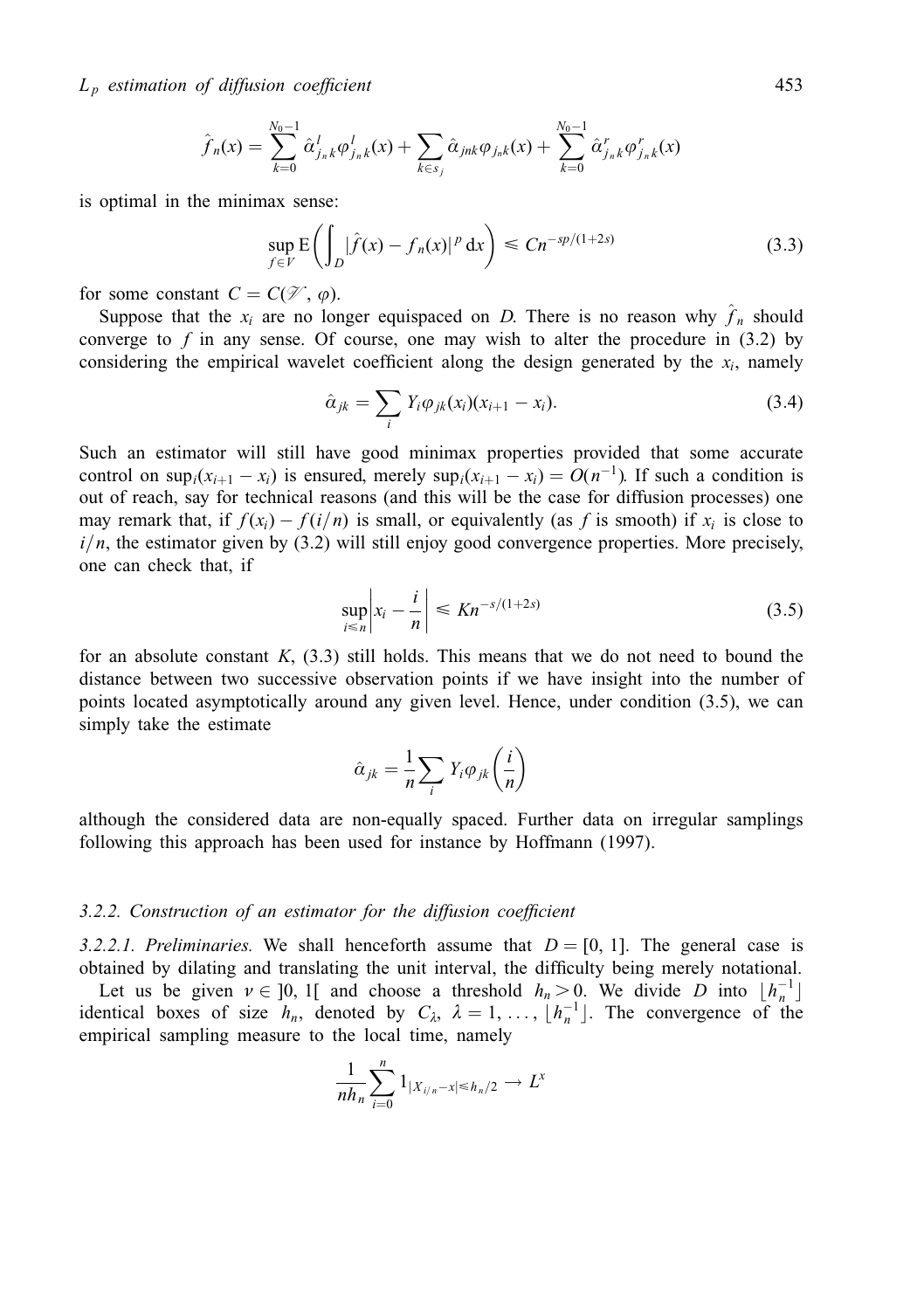if  $h_n \to 0$  and  $nh_n \to \infty$  will ensure that on the event  $(L^D \ge \nu)$ ,  $|h_n \nu|$  observation points  $X_{i/n}$  will lie (at least) in each  $C_{\lambda}$  with high probability.

We keep in the  $|nh_n\nu|$  first observation points  $X_{i,n}$  hitting each box  $C_{\lambda}$  and apply the empirical wavelet transform to the considered  $(X_{i/n}, Y_{i/n})$ , with

$$
Y_{i/n} = n(X_{(i+1)/n} - X_{i/n})^2 \simeq \sigma^2(X_{i/n}) + \epsilon_{i/n}.
$$
 (3.6)

The error of location due to the non-equally spaced design generated by the subsampled  $X_{i/n}$ is controlled by the threshold  $h_n$  (recall 3.5). The admissible  $i/n$  lie in a random set.

#### $3.2.2.2$ . The algorithm. Define

$$
N_i^{\lambda} = \left(\sum_{j \leq i} 1_{x_{j/n} \in C_{\lambda}}\right) \wedge \lfloor nh_n \nu \rfloor \tag{3.7}
$$

as the  $C_{\lambda}$  counter stopped when exactly  $\vert nh_n\nu\vert$  observation points lie in  $C_{\lambda}$ . Set

$$
T_1 = 0
$$
, and for  $i \ge 2$ :  $T_i = \inf \left\{ \frac{j}{n} > T_{i-1} \colon \sum_{\lambda} (N_j^{\lambda} - N_{T_{i-1}}^{\lambda}) \ge 1 \right\} \wedge 1.$  (3.8)

The  $T_i$ ,  $i = 1, \ldots, \lfloor nv \rfloor$  are increasing  $(\mathcal{F}_i^n)$ -stopping times which correspond to the times when the boxes are filled up to  $\vert nh_n\nu\vert$  points each. The major point of interest is that (recall (1.3)) the process  $\sum_{j \leq i \in T_j}$  remains a  $(\mathcal{F}_{T_{i+1}}^n)$  martingale.

We extract from  $X^{(n)}$  the subsampling  $(X_{T_1}, \ldots, X_{T_{1m'}})$  and apply the empirical wavelet transform to the  $(X_{T_i}, Y_{T_i})$  suggested by (3.2) on the regular grid  $(i/ \lfloor nv \rfloor, i = 0, \ldots, \lfloor nv \rfloor)$ , with

$$
Y_{T_i} = n(X_{T_i+1/n} - X_{T_i})^2, \, i = 1, \ldots, \lfloor n \nu \rfloor. \tag{3.9}
$$

A last technical difficulty is that the  $X_{i,n}$  do not appear of course in an increasing order. We cannot link  $(X_{T_i}, Y_{T_i})$  to  $\lfloor i/nv \rfloor$  directly. For a given box  $C_\lambda$ , the points on the regular design are the

$$
(\lambda-1)h_n+\frac{l}{\lfloor nv\rfloor}, l=1,\ldots,\lfloor nh_n v\rfloor.
$$

We set  $\lambda_{T_i}$  for the index of the box  $C_\lambda$  in which  $X_{T_i}$  falls. For a given  $(X_{T_i}, Y_{nT_i})$ , the corresponding point on the regular grid will be defined as

$$
x_{T_i} = (\lambda_{T_i} - 1)h_n + \frac{l_{T_i}}{\lfloor nv \rfloor},
$$
\n(3.10)

where  $l_{T_i} = \# \{ X_{T_j} \in C_{\lambda_{T_i}}, j \leq i \}.$ 

Note that this choice of sampling points  $x_{T_i}$  on the uniform grid at courser level  $1/\nu$ provides us with  $(\mathcal{F}_{T_i}^n)$ -measurable  $x_{T_i}$ .

**Definition 2.** The wavelet coefficient estimator at level  $\nu$  is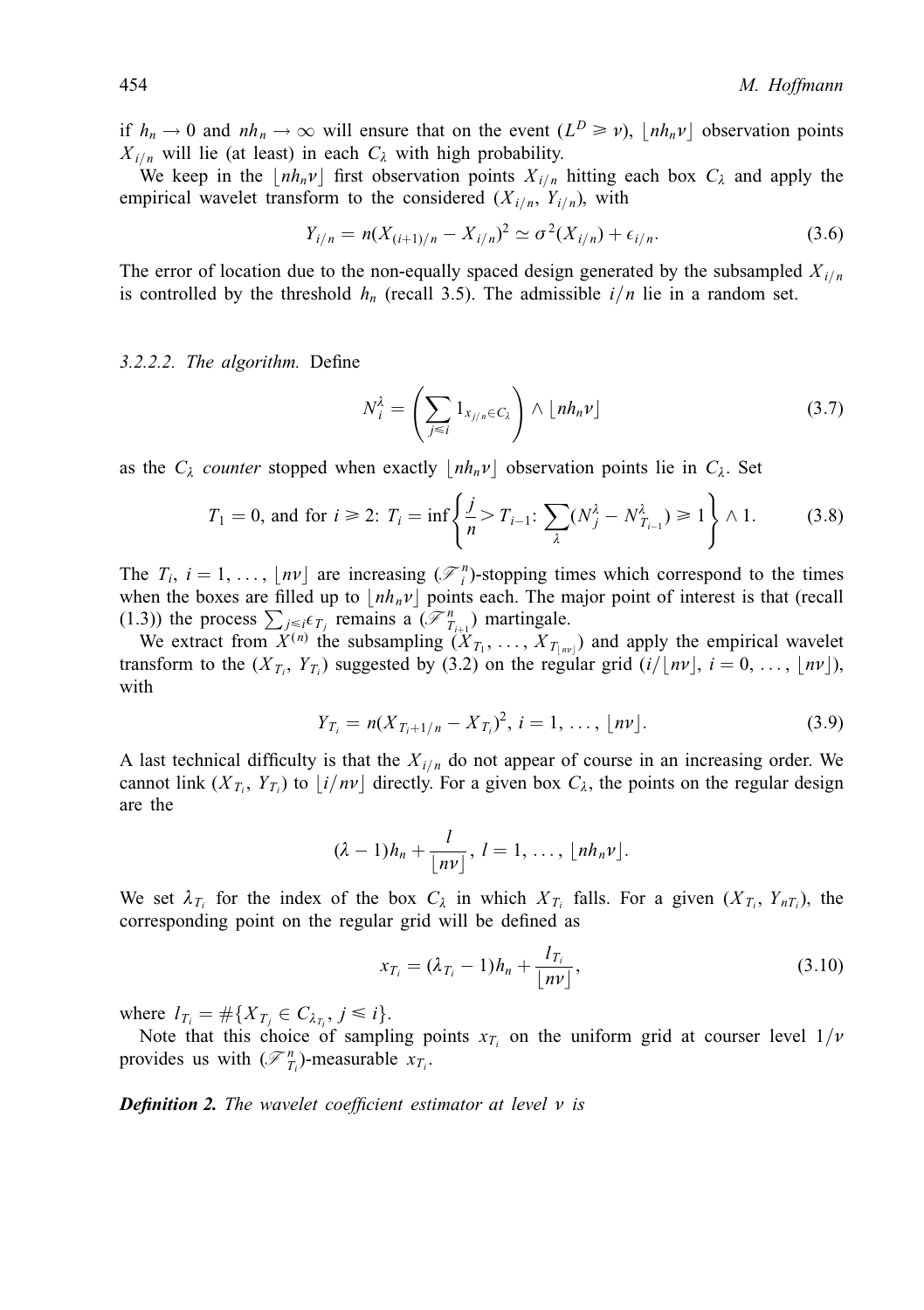$L_p$  estimation of diffusion coefficient 455

$$
\hat{\alpha}_{jk} = \frac{1}{\lfloor nv \rfloor} \sum_{i=1}^{\lfloor nv \rfloor} Y_{T_i} \varphi_{jk}(x_{T_i}).
$$
\n(3.11)

We define the edge wavelet coefficients estimate analogously. The estimator of  $\sigma^2$  on D is then

$$
\hat{\sigma}_n^2(x) = \sum_{k=0}^{N_0-1} \hat{\alpha}_{jk}^l \varphi_{jk}^l(x) + \sum_{k \in s_j} \hat{\alpha}_{jk} \varphi_{jk}(x) + \sum_{k=0}^{N_0-1} \hat{\alpha}_{jk}^r \varphi_{jk}^r(x).
$$

We may now state our result on upper bounds. For technical convenience, we work with the wavelet estimator at level  $\nu/2$ .

**Proposition 2.** Let  $p \in [1, \infty[$ . Suppose that Assumptions 1 and 2 hold. Let  $\hat{\sigma}_n^2$  be the estimator given by Definition 2 at level  $\nu/2$ . If  $2^{j_n} \approx n^{1/(1+2s)}$  and  $h_n \approx n^{-s/(1+2s)}$ , then there exists  $C_2 = C_2(\varphi, s, p, M, \tilde{M}, \nu)$  such that

$$
R_n(\hat{\sigma}_n^2, V_{sp}(\mathbf{M}), \nu) \leq C_2 n^{-sp/(1+2s)}.
$$

**Corollary 1.** The minimax rate of convergence for the minimax risk defined by  $(2.1)$  over Besov balls for  $s > 2$  and  $p \in [1, +\infty[$  is the classical  $n^{-sp/(1+2s)}$  and is attained by our estimator.

# 4. Lower bounds; proof of Proposition 1

#### 4.1. Sketch of the proof

We follow a classical method in nonparametric estimation, restricting ourselves to a hypercube of  $V_{so}(\mathbf{M})$ . We refer to Korostelev and Tsybakov (1993) for general results on proving lower bounds and to Kerkyacharian and Picard (1992; 1993) for the specific use of wavelets and Besov spaces in this context. We outline the difficulties encountered when considering the case of diffusion processes. Let  $P<sup>v</sup>$  denote the probability measure conditioned on the event ( $L^D \ge \nu$ ) and let E<sup> $\nu$ </sup> denote the corresponding expectation. Note that

$$
R_n(\hat{\sigma}_n^2, V_{sp}(\mathbf{M}), \nu) \ge \sup_{\sigma^2 \in C_{jn}, b=0} \mathbb{E}^{\nu} \{ \|\hat{\sigma}^2 - \sigma^2\|_p^p \},\
$$

where  $C_{i_n}$  is some parametric set included in  $V_{sp}(\mathbf{M})$  of size  $2^{j_n}$ , with  $j_n$  increasing as  $n \rightarrow \infty$ . We shall henceforth consider the model without drift.

## 4.1.1. Constructing a hypercube of  $V_{sp}(\mathbf{M})$

For technical convenience, we suppose that  $M_0 < 1 < M_1$  without loss of generality. Let  $\psi$  be a wavelet (Meyer 1990) of regularity  $r > s$ , with compact support included in  $[-A, A]$ , where A is a fixed integer. We set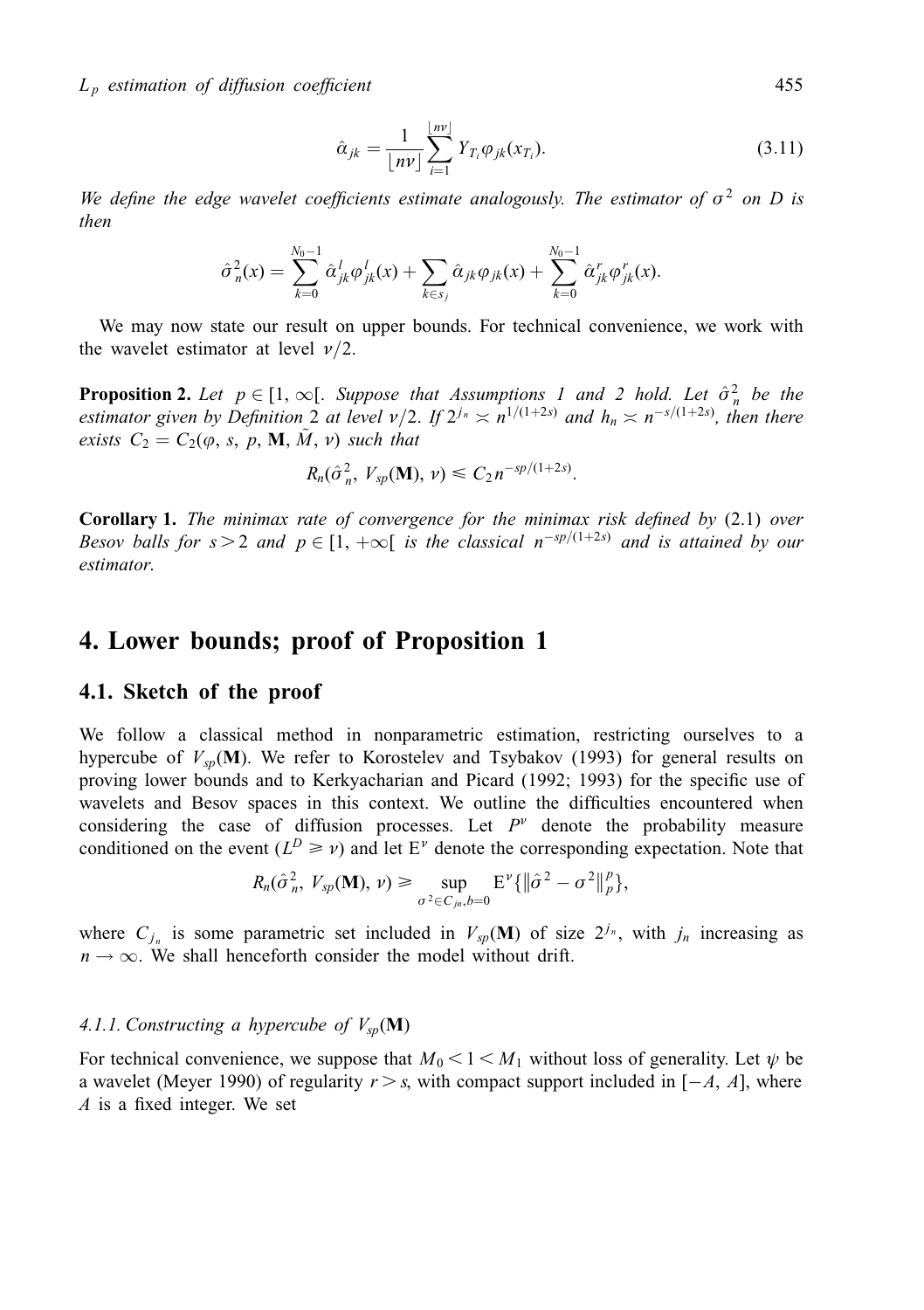$$
C_{j_n}(\gamma_n) = \left\{ \sigma_\epsilon^2(x) = 1 + \gamma_n \sum_{k \in K_{j_n}} \epsilon_k \psi_{j_n k}(x), \, \epsilon_k = \pm 1, \, k = 1, \, \ldots, \, 2^{j_n} \right\},
$$

where  $\gamma_n$  is a positive number which measures the size of oscillations of the cube. We define  $K_{i_n} = \{A + 2kA, k = 0, \ldots, 2^{j_n} - 1\}$  and  $\psi_{i_n k} = 2^{j_n/2} \psi(2^{j_n} x - k)$  so that  $\psi_{i_n k}$  and  $\psi_{i_n k}$ have disjoint supports for  $k \neq k'$ . Thus we disturb an original function identically equal to 1 by adding  $\gamma_n \psi_{i,k}$ , for  $k = 1, \ldots, 2^{j_n}$ .

We look for conditions in order to have  $C_{i_n}(\gamma_n) \subset V_{sp}(\mathbf{M})$ . From the definition of Besov spaces in terms of wavelet sequences (see Appendix 1), this is satisfied if

$$
\gamma_n \le \frac{M_1}{2} 2^{-j_n(s+1/2)}
$$
 and  $\gamma_n \le \frac{1 - M_0}{\|\psi\|_{\infty}} 2^{-j_n/2}.$  (4.1)

#### 4.1.2. Bounds on the minimax risk

The crucial point is to find a condition on (the order of magnitude of)  $\gamma_n$  in order to bound the likelihood ratio induced by two generic points of  $C_{i_n}(\gamma_n)$ . More precisely, let  $P_+$  (or  $P_+$ ) denote the law of a sample of observation, derived from a model with a diffusion coefficient  $\sigma_+^2 = 1 + \gamma_n \sum_{k' \neq k} \epsilon_{k'} \psi_{j_n k'} + \gamma_n \psi_{j_n k}$  (or  $\sigma_-^2 = 1 + \gamma_n \sum_{k' \neq k} \epsilon_{k'} \psi_{j_n k'} - \gamma_n \psi_{j_n k}$ ), for some fixed  $k \in K_{j_n}$  and  $\epsilon_{k'}, k' \neq k$ . Let  $\Lambda(\sigma_+, \sigma_-, X^{(n)})$  denote the likelihood ratio  $(dP_{+}/dP_{-})(X^{(n)})$ . If we prove that there exist positive  $\lambda$  and  $p_0$ , independent of n such that for sufficiently large  $n$ 

$$
P_{-}^{\nu}(\Lambda(\sigma_{+}, \sigma_{-}, X^{(n)}) > e^{-\lambda}) \ge p_0 > 0,
$$
\n(4.2)

then (Korostelev and Tsybakov 1993) we can derive the following bound:

$$
\inf_{\hat{\sigma}_n^2 \in \mathcal{F}} R_n(\hat{\sigma}_n^2, V_{sp}(\mathbf{M}), \nu) \ge 2^{j_n p/2} \gamma_n^p \|\psi\|_p^p e^{-\lambda} \frac{p_0}{2}.
$$
 (4.3)

The conditions on  $j_n$  and  $\gamma_n$  exhibited in (4.1) and (4.2) will therefore provide a lower bound.

#### 4.1.3. Control of the likelihood ratio

For  $\delta > 0$ , let  $\Lambda$  denote the likelihood ratio associated with the Markov process of transition semigroup

$$
\tilde{p}_{\delta}(x, dy) = \frac{1}{(2\pi\delta)^{1/2}} \frac{1}{\sigma(x)} \exp\left(-\frac{1}{2\delta} \frac{(y-x)^2}{\sigma^2(x)}\right) dy.
$$
\n(4.4)

In our time equispaced design we take  $\delta = 1/n$ . We first prove an intermediate result for  $\tilde{\Lambda}(\sigma_+, \sigma_-, X^{(n)})$ , when the observation  $X^{(n)}$  is taken under P<sub>-</sub> and j,  $\gamma$  are fixed (independent of  $n$ ).

**Lemma 1.** Assume that j and  $\gamma$  are fixed. The following expansion holds:

$$
\log \tilde{\Lambda}(\sigma_+, \sigma_-, X^{(n)}) = n^{1/2} \gamma U_{n,j} - \frac{1}{2} n \gamma^2 V_{n,j} + n^{3/2} \gamma^3 R_{n,j}(\gamma), \tag{4.5}
$$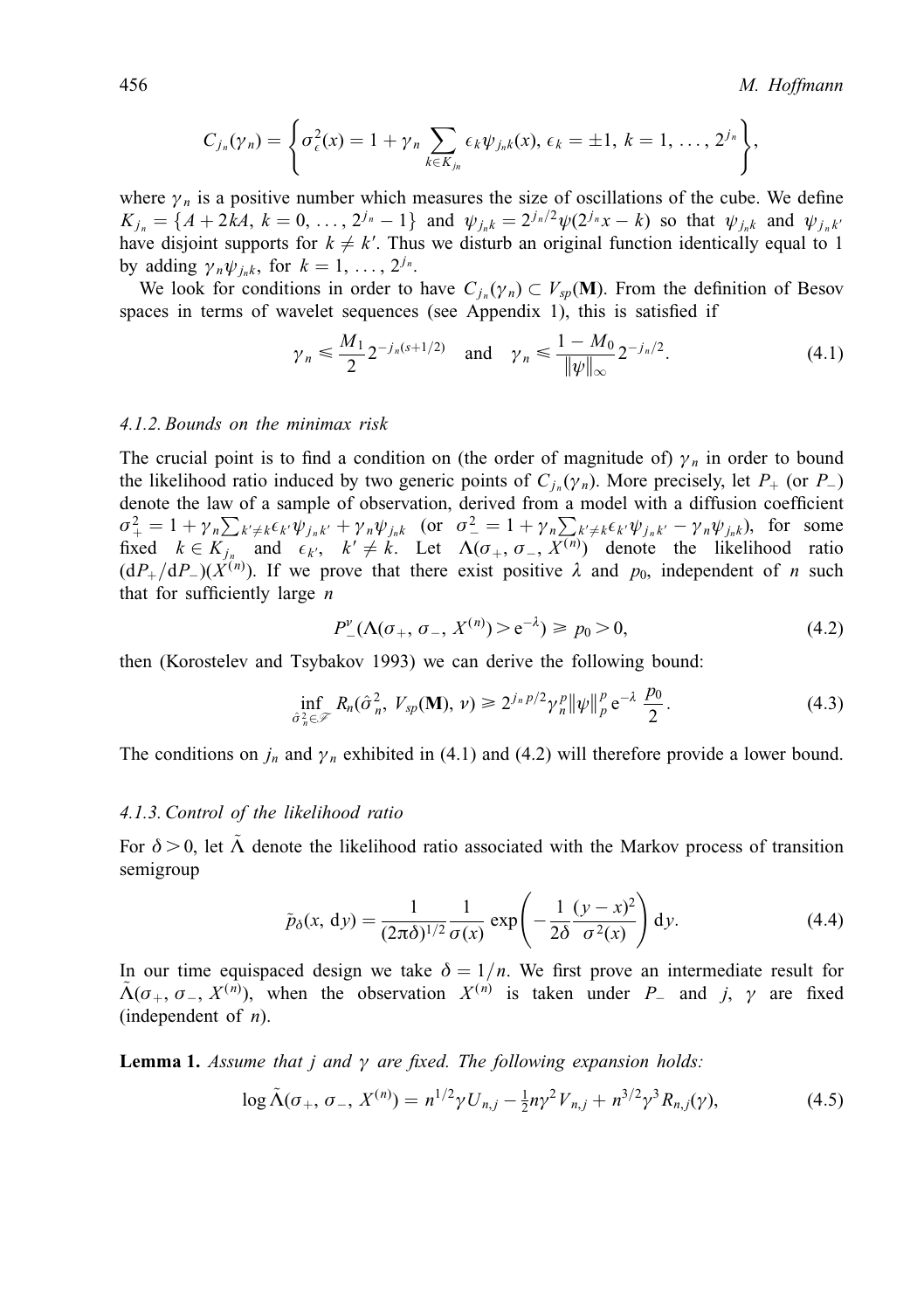where  $U_{n,j}$  converges in distribution under  $P_+ = P_{\sigma_0}$  to  $U_j$  as n goes to  $+\infty$ ,  $U_j$  is a centred mixed normal variable, with conditional variance  $V_j = 2 \int_0^1 \psi_{jk}^2(X_s) ds$ ,  $V_{n,j}$ converges in P<sub>-</sub>probability to V<sub>i</sub> and  $R_{n,i} \to 0$  in P<sub>-</sub> measure (uniformly in  $\gamma$ ) as n goes to infinity.

Remark. This result is not surprising if one recalls that model (1.2) is parametrically local asymptotic mixed normality (Donhal 1987; Genon-Catalot and Jacod 1993) since, for fixed  $j$ , we are in a parametric submodel. We shall not use directly Lemma 1 for the proof of Proposition 1, but we emphasize expansion (4.5) to provide our intuition for the model and for the proof of Lemma 2.

**Lemma 2.** Let  $j = j_n$  and  $\gamma = \gamma_n$  and assume that  $\gamma_n \approx 1/n^{1/2}$  and  $2^{5j_n/2}/n^{1/2} \rightarrow 0$  as  $n \rightarrow \infty$ . Then

(i) there exist positive  $\lambda$  and  $p_0$  such that, for sufficiently large n,

$$
P_{-}^{v}(\tilde{\Lambda}(\sigma_{+}, \sigma_{-}, X^{(n)}) > e^{-\lambda}) \ge p_{0} > 0
$$
\n(4.6)

and

(ii) (4.6) remains true when replacing  $\Lambda$  by  $\Lambda$ , for a modification of the constants  $\lambda$  and  $p_0$ .

#### 4.1.4. Completion of proof of Proposition 1

We take  $\gamma_n \approx 1/n^{1/2}$  in (4.1). This leads to

$$
2^{j_n} \asymp n^{1/(1+2s)}.\tag{4.7}
$$

The condition  $2^{5j_n/2}/n^{1/2} \to 0$  as  $n \to \infty$  is satisfied since  $s > 2$ . From Lemma 2 and (4.3), we deduce that

$$
\inf_{\hat{\sigma}_n^2 \in \mathcal{F}} R_{n,\nu}(\hat{\sigma}_n^2, V) \ge C_1 n^{-sp/(1+2s)}
$$
\n(4.8)

where  $C_1 = C_1(s, p, \mathbf{M}, \nu)$ . The proof is complete.

#### 4.2. Proof of Lemma 1

For notational simplicity, we shall write  $X_i$  instead of  $X_{i/n}$ , P (or E) instead of  $P_i$  (or E) and set  $\Delta X_i = X_{(i+1)/n} - X_{i/n}$ . The quantity C will denote an generic constant depending on s, p, M and  $\psi$  which may vary at each occurrence. We shall also write  $\Lambda$  for  $\tilde{\Lambda}(\sigma_+, \sigma_-, X^{(n)})$  when no confusion is possible. One has, under P,

$$
(\Delta X_i)^2 = \left( \int_{i/n}^{(i+1)/n} \sigma_-(X_s) dW_s \right)^2 = \sigma_-^2(X_i) (\Delta W_i)^2 + R_{i,n}^{(1)}.
$$
 (4.9)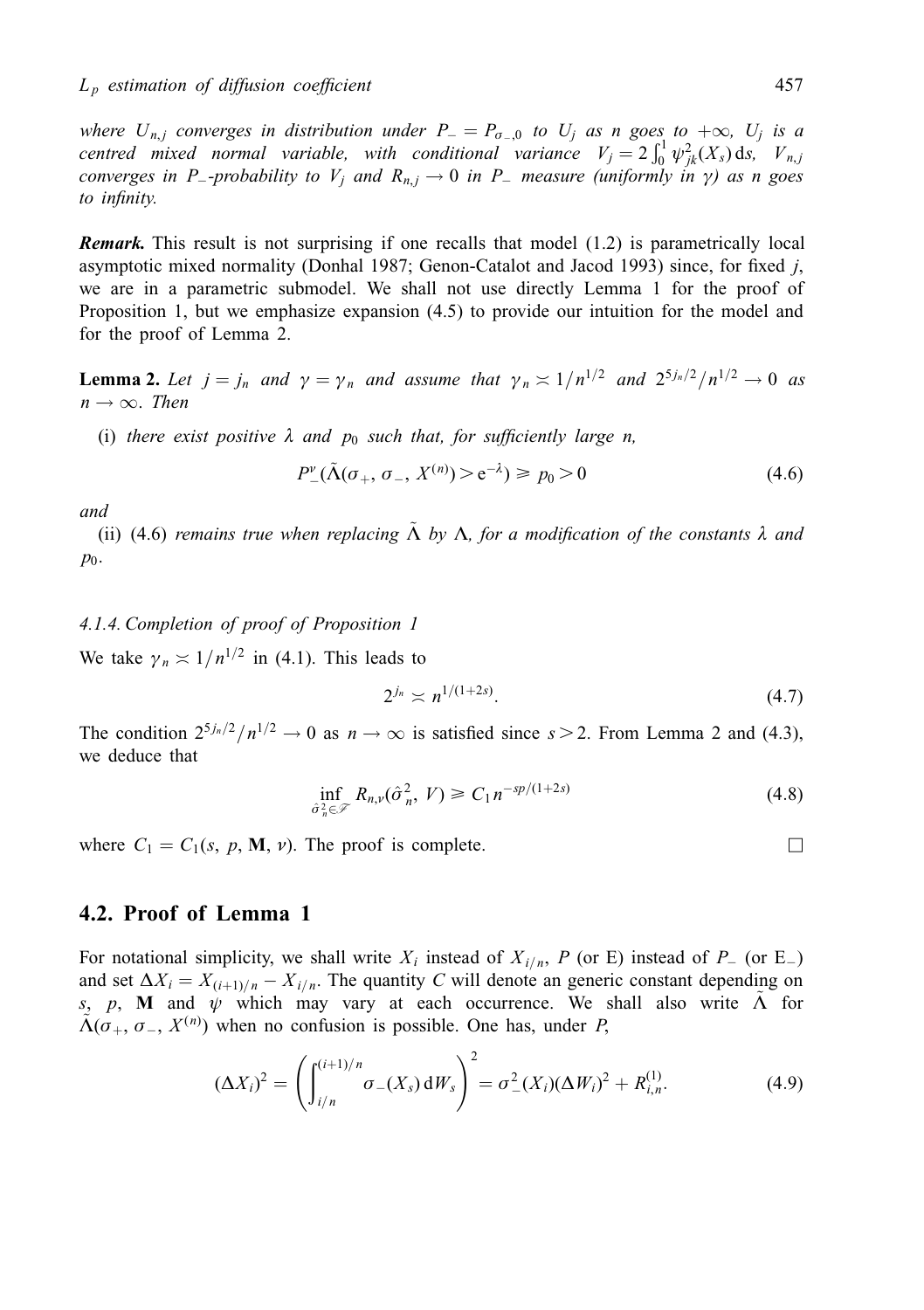Consequently

$$
\log \tilde{\Lambda} = \sum_{i=0}^{n-1} \log \frac{\sigma_{-}}{\sigma_{+}}(X_i) - \frac{1}{2\delta} \sum_{i=0}^{n-1} \left\{ \left( \frac{\sigma_{-}}{\sigma_{+}} \right)^2 (X_i) - 1 \right\} (\Delta W_i)^2 + R_n^{(2)}
$$

with

$$
R_n^{(2)} = \frac{1}{2\delta} \sum_{i=0}^{n-1} \left( \frac{1}{\sigma_+^2} - \frac{1}{\sigma_-^2} \right) (X_i) R_{i,n}^{(1)}.
$$

A second-order Taylor expansion yields

$$
\log \frac{\sigma_{-}}{\sigma_{+}}(X_{i}) = -\gamma \psi_{jk}(X_{i}) + R_{i,n}^{(3)}
$$

$$
-\frac{1}{2} \left\{ \left( \frac{\sigma_{-}}{\sigma_{+}} \right)^{2} (X_{i}) - 1 \right\} = \gamma \psi_{jk}(X_{i}) - \gamma^{2} \psi_{jk}^{2}(X_{i}) + R_{i,n}^{(4)}.
$$

Since  $\delta = 1/n$ 

$$
\log \tilde{\Lambda} = \sum_{i=0}^{n-1} \gamma \psi_{jk}(X_i) \{ n(\Delta W_i)^2 - 1 \} - \sum_{i=0}^{n-1} n \gamma^2 \psi_{jk}^2(X_i) (\Delta W_i)^2 + R_n^{(5)} \tag{4.10}
$$

where

$$
R_n^{(5)} = R_n^{(2)} + \sum_{i=0}^{n-1} (R_{i,n}^{(3)} + R_{i,n}^{(4)}).
$$

Define now

$$
\epsilon_i = n(\Delta W_i)^2 - 1,
$$
  
\n
$$
U_{n,j} = \frac{1}{n^{1/2}} \sum_{i=0}^{n-1} \psi_{jk}(X_i) \epsilon_i,
$$
  
\n
$$
V_{n,j} = 2 \sum_{i=0}^{n-1} \psi_{jk}^2(X_i) (\Delta W_i)^2,
$$
  
\n
$$
R_{n,j}(\gamma) = (n^{3/2} \gamma^3)^{-1} R_n^{(5)}.
$$

Equation (4.10) can therefore be written as (4.5). Thus Lemma 1 is proved provided that the following convergences hold:

$$
V_{n,j} \xrightarrow{P} 2 \int_0^1 \psi_{jk}^2(X_s) \, \mathrm{d} s \quad \text{as} \quad n \to +\infty,\tag{4.11}
$$

$$
U_{n,j} \to U_j \quad \text{as} \quad n \to +\infty,\tag{4.12}
$$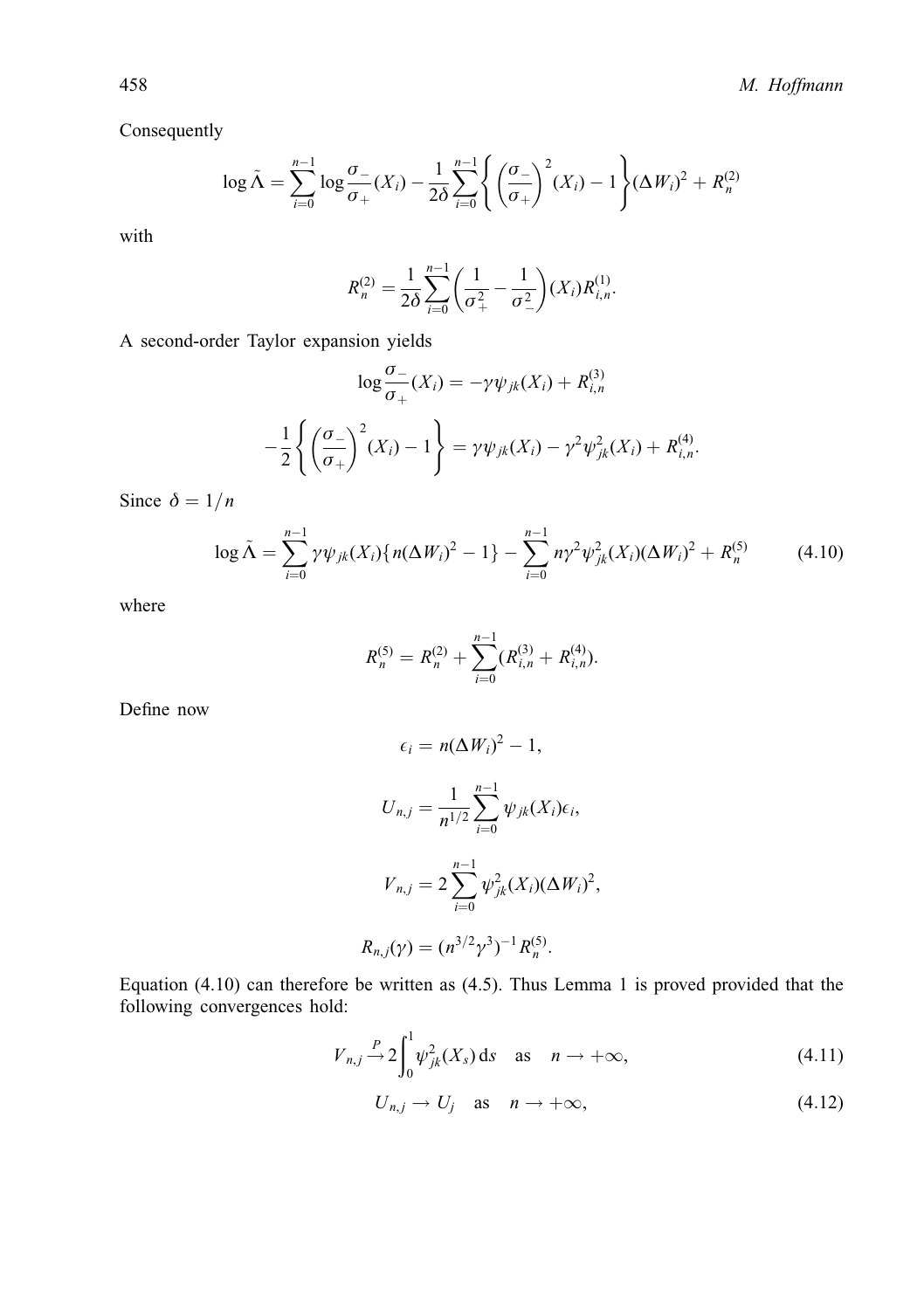in the  $P$  distribution, where  $U_j$  is a mixed normal centred variable with conditional variance  $V_j$ , and

$$
R_{n,j}(\gamma) \stackrel{P}{\rightarrow} 0 \quad \text{as} \quad n \to +\infty. \tag{4.13}
$$

Proof of (4.13). Recall that

$$
R_{i,n}^{(1)} = \left( \int_{i/n}^{(i+1)/n} \sigma_{-}(X_s) dW_s \right)^2 - \sigma_{-}^2(X_i) (\Delta W_i)^2,
$$
  
\n
$$
R_n^{(2)} = \frac{1}{2\delta} \sum_{i=0}^{n-1} T_{n,i} R_{i,n}^{(1)}, \text{ with } T_{n,i} = \left( \frac{1}{\sigma_+^2} - \frac{1}{\sigma_-^2} \right) (X_i).
$$
  
\n
$$
R_n^{(5)} = R_n^{(2)} + \sum_{i=0}^{n-1} (R_{i,n}^{(3)} + R_{i,n}^{(4)}).
$$

Thus, we shall successively prove that

$$
\frac{1}{n^{3/2}\gamma^3} R_n^{(2)} \xrightarrow{P} 0,\tag{4.14}
$$

$$
\frac{1}{n^{3/2}\gamma^3} \sum_{i=0}^{n-1} (R_{i,n}^{(3)} + R_{i,n}^{(4)}) \stackrel{P}{\to} 0. \tag{4.15}
$$

**Proof of (4.14).** We use the following lemma from Genon-Catalot and Jacod (1993).

**Lemma 3.** Let  $\chi_i^n$ , U be random variables, the  $\chi_i^n$  being  $\mathcal{F}_{i+1}^n$  measurable. The following two conditions imply that  $\sum_{i=0}^{n-1} \chi_i^n \stackrel{P}{\to} U$ :

$$
\sum_{i=0}^{n-1} \mathbf{E}(\chi_i^n | \mathcal{F}_i^n) \xrightarrow{P} U,
$$
  

$$
\sum_{i=0}^{n-1} \mathbf{E}(|\chi_i^n|^2 | \mathcal{F}_i^n) \xrightarrow{P} 0.
$$

We have to check that

$$
\frac{1}{n^{3/2}\gamma^3} \frac{n}{2} \sum_{i=0}^{n-1} \mathbf{E}(T_{n,i}R_{n,i}^{(1)}|\mathcal{F}_i^n) \stackrel{P}{\to} 0
$$
  

$$
\frac{1}{n^3\gamma^6} \frac{n^2}{4} \sum_{i=0}^{n-1} \mathbf{E}(|T_{n,i}R_{n,i}^{(1)}|^2|\mathcal{F}_i^n) \stackrel{P}{\to} 0.
$$

 $\Box$ 

 $\Box$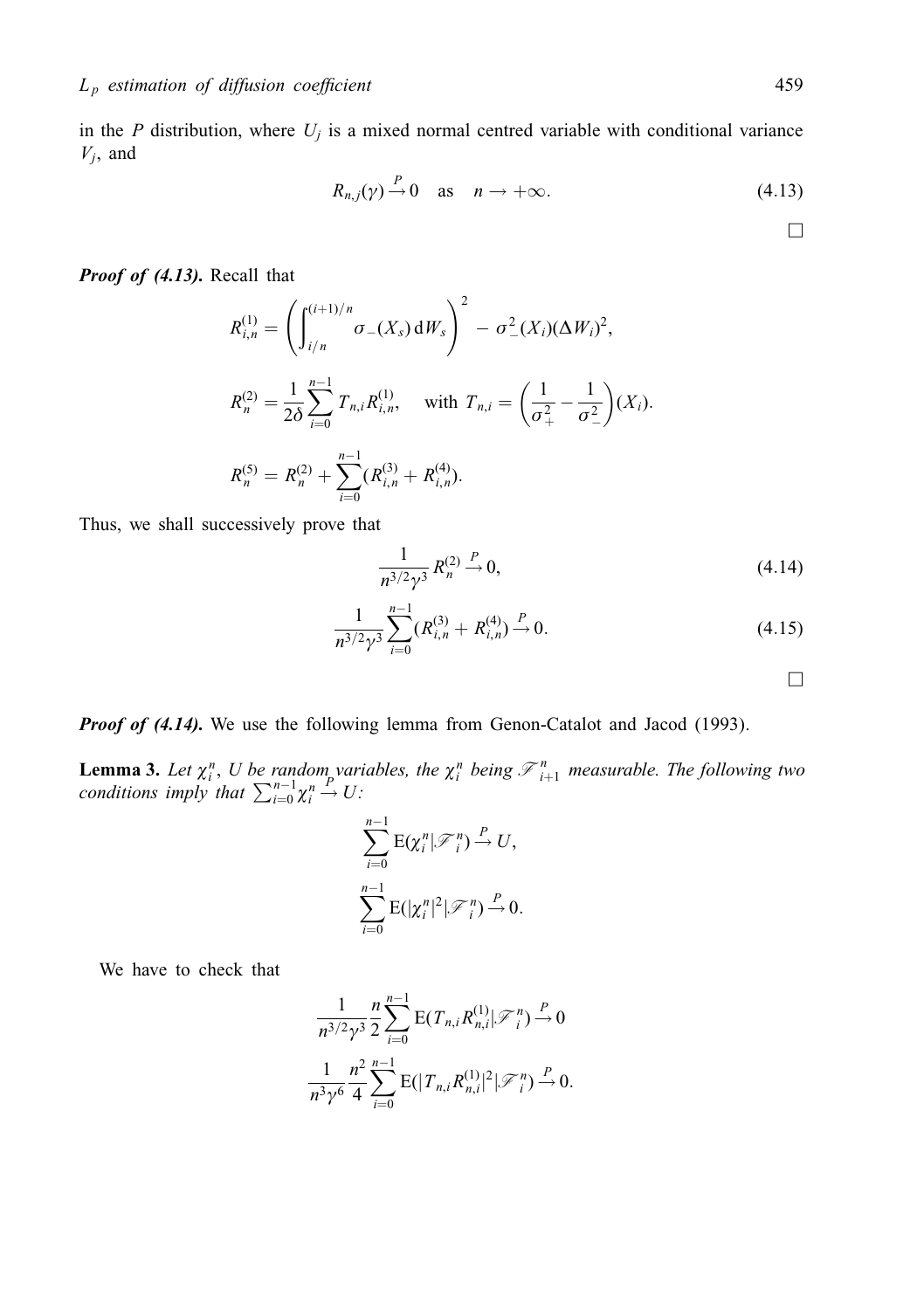Elementary computation yields

$$
E(T_{n,i}R_{n,i}^{(1)}|\mathcal{F}_{i}^{n})=-\frac{2\gamma\psi_{jk}(X_{i})}{\sigma_{-}^{2}(X_{i})\sigma_{+}^{2}(X_{i})}E\left(\int_{i/n}^{(i+1)/n}\{\sigma_{-}^{2}(X_{s})-\sigma_{-}^{2}(X_{i})\}\,ds|\mathcal{F}_{i}^{n}\right).
$$
(4.16)

Since the choice of the wavelet  $\psi$  is free, we may assume that  $\psi$  is twice differentiable, hence

$$
\sigma_{-}^{2}(X_{s}) - \sigma_{-}^{2}(X_{i}) = (\sigma_{-}^{2})'(X_{i})(X_{s} - X_{i}) + Z_{n,i},
$$

the remainder term  $Z_{n,i}$  satisfying

$$
|Z_{n,i}| \leq C\gamma^2 2^{5j/2} |X_s - X_i|^2.
$$

We apply the Fubini theorem and we use the fact that  $(X_t, 0 \le t \le 1)$  is a martingale under  $P_{-}$  to obtain

$$
\left| \mathbb{E} \left( \int_{i/n}^{(i+1)/n} \{ \sigma_-^2(X_s) - \sigma_-^2(X_i) \} ds | \mathcal{F}_i^n \right) \right| \leq C \gamma^2 2^{5j/2} \mathbb{E} \left( \int_{i/n}^{(i+1)/n} (X_s - X_i)^2 ds | \mathcal{F}_i^n \right).
$$

We again apply the Fubini theorem and the Doob inequality to get

$$
\mathrm{E}\!\left(\int_{i/n}^{(i+1)/n}(X_s-X_i)^2\,\mathrm{d} s\vert\mathcal{F}_i^n\right)\leq C\Delta_n^2.
$$

Since  $\sigma^2$  is bounded from below (Assumption 1), we deduce that

$$
|\mathbf{E}(T_{n,i}R_{n,i}^{(1)}|\mathcal{F}_i^n)| \leq Cn^{-2}\gamma^3 2^{3j}.
$$

It follows that

$$
\frac{1}{n^{1/2}\gamma^3} \left| \frac{1}{2} \sum_{i=0}^{n-1} \mathrm{E}(T_{n,i} R_{n,i}^{(1)} | \mathcal{F}_i^n) \right| \leq C \left( \frac{2^j}{n^{1/2}} \right)^3.
$$

The last quantity converges to 0. The second follows likewise; so we omit it. The proof of  $(4.14)$  is finished.

**Proof of (4.15).** From the definition of  $R_{n,i}^{(l)}$  for  $l = 3, 4$ 

$$
R_{n,i}^{(l)} \le C\gamma^3 |\psi_{jk}(X_i)|^3.
$$
\n(4.17)

This entails

$$
\frac{1}{\gamma^3 n^{3/2}} |R_n^{(5)}| \leq C \frac{2^{3j/2}}{n^{1/2}}.
$$
\n(4.18)

The last quantity converges to 0 from the hypothesis. Equation (4.15) is established, and  $(4.13)$  follows.

**Proof of (4.11).** From the definition of the quadratic variation of a continuous semimartingale we immediately deduce  $(4.11)$ .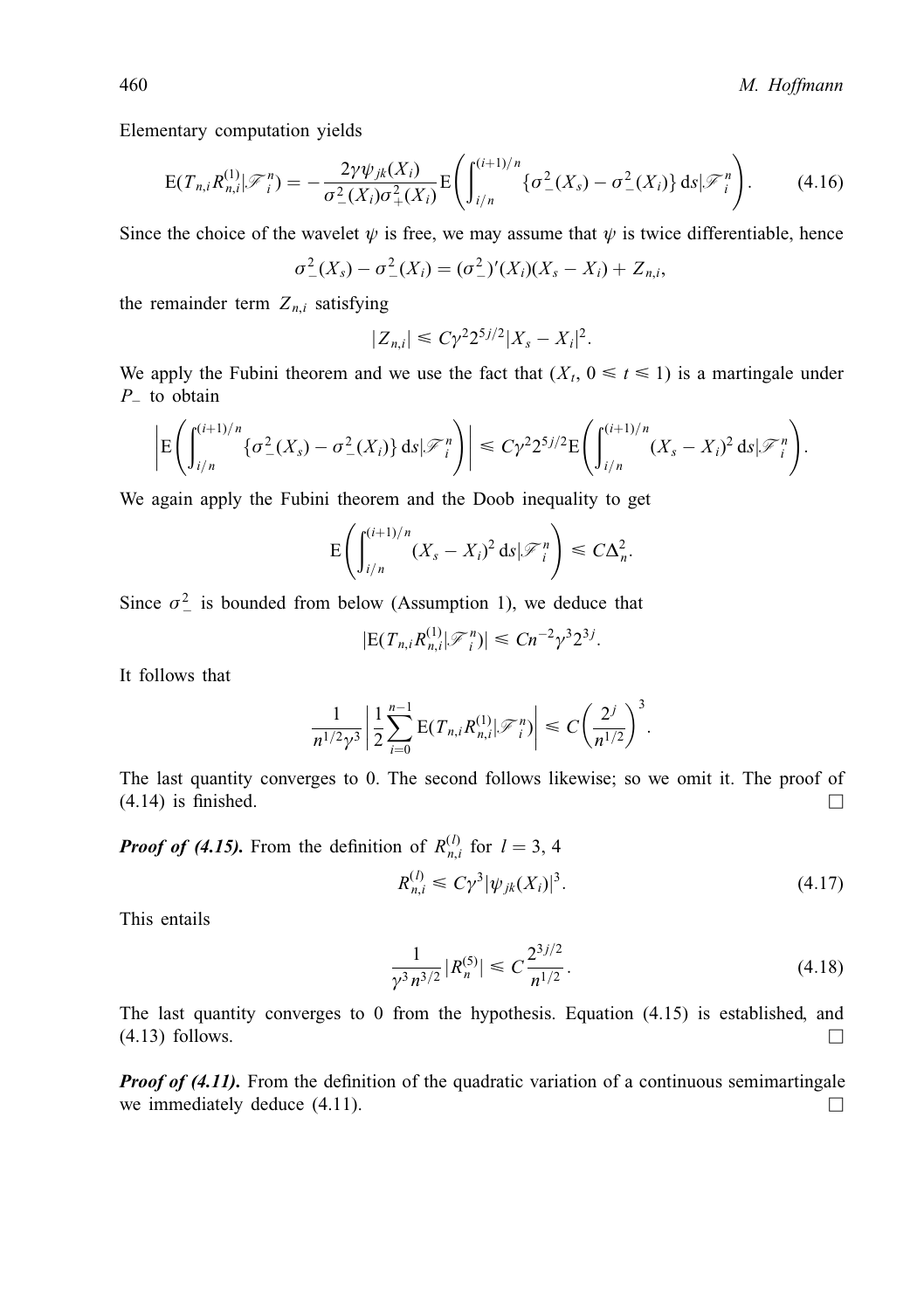**Proof of (4.12).** We first set  $\xi_i^n = (1/n^{1/2})\psi_{jk}(X_i)\epsilon_i$ . We have successively

$$
\max_{i \le n} |\xi_i^n| \stackrel{P}{\to} 0,\tag{4.19}
$$

$$
E\left(\max_{i\leq n} |\xi_i^n|^2\right) bounded,\tag{4.20}
$$

$$
\sum_{i=0}^{n-1} |\xi_i^n|^2 \stackrel{P}{\to} 2 \int_0^1 \psi_{jk}^2(X_s) \, \mathrm{d} s. \tag{4.21}
$$

Equations (4.19) and (4.20) are straightforward.  $\Box$ 

**Proof of (4.21).** We apply again the lemma of Genon-Catalot and Jacod (1993) (Lemma 3). We must check that

$$
\sum_{i=0}^{n-1} \mathcal{E}(|\xi_i^n|^2 | \mathcal{F}_i^n) \stackrel{P}{\to} 2 \int_0^1 \psi_{jk}^2(X_s) \, ds,
$$
\n(4.22)

$$
\sum_{i=0}^{n-1} \mathcal{E}(|\xi_i^n|^4 | \mathcal{F}_i^n) \xrightarrow{P} 0. \tag{4.23}
$$

It is easily seen that

$$
\sum_{i=0}^{n-1} \mathbb{E}(|\xi_i^n|^2 | \mathcal{F}_i^n) = \frac{2}{n} \sum_{i=0}^{n-1} \psi_{jk}^2(X_i) \to 2 \int_0^1 \psi_{jk}^2(X_s) \, \text{d}s \text{ almost surely.} \tag{4.24}
$$

On the other hand

$$
E(|\xi_i^n|^4|\mathcal{F}_i^n) \leq \frac{C2^{2j}}{n^2}.
$$
\n(4.25)

So  $(4.23)$  follows and  $(4.21)$  is proved.

We are now ready to turn to (4.12) itself. We are in fact under the conditions for the convergence of  $U_{n,i}$  to a mixed normal variable with conditional variance  $V_i$  (Hall and Heyde 1980, p. 58, Theorem 3.2). Unfortunately, we do not have the nesting condition on the filtrations  $(\mathcal{F}_{i}^{n})$  which is necessary to accommodate the random limit. This difficulty has already been encountered in the paper by Genon-Catalot and Jacod (1993) and was solved by a martingale characterization limit theorem. The same arguments can be used in our setting and we refer to their paper for the method. The proof of Lemma 1 is complete.

## 4.3. Proof of Lemma 2

#### 4.3.1. Proof of (i)

For simplicity, we take  $\gamma = 1/n^{1/2}$ . Recall that now P<sub>-</sub> depends on n through  $j = j_n$  and  $\gamma_n$ . Note that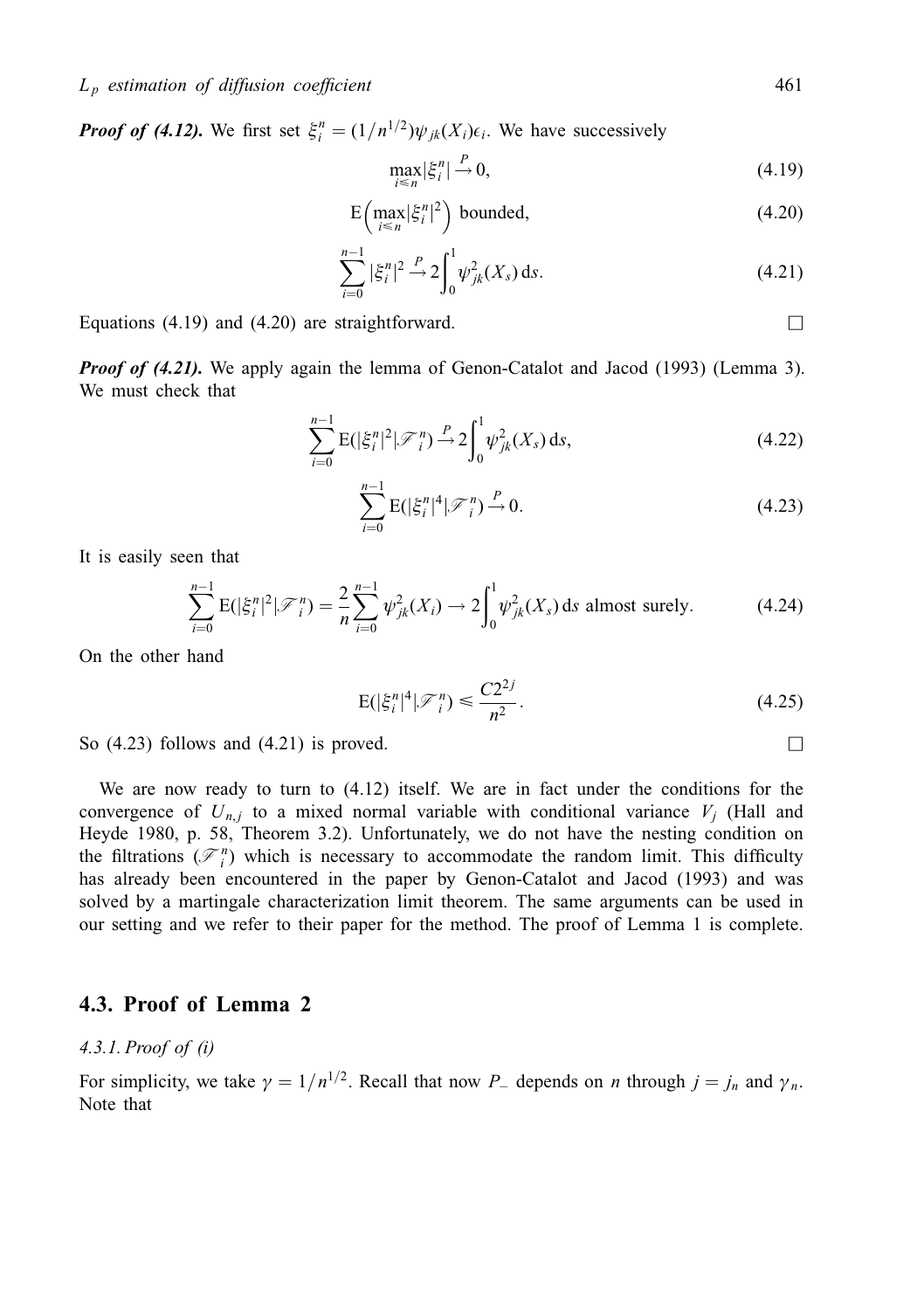$$
(\tilde{\Lambda}(\sigma_+, \sigma_-, X^{(n)}) > e^{-\lambda} \cap L^D \ge \nu) \supseteq (|\log \tilde{\Lambda}(\sigma_+, \sigma_-, X^{(n)})| \le \lambda \cap L^D \ge \nu).
$$

Using the Chebyshev inequality

$$
P_{-}^{v}(\tilde{\Lambda}(\sigma_{+}, \sigma_{-}, X^{(n)}) > e^{-\lambda}) \ge P_{-}(|\log \tilde{\Lambda}(\sigma_{+}, \sigma_{-}, X^{(n)})| \le \lambda) + P_{-}(L^{D} \ge \nu) - 1
$$
  

$$
\ge P_{-}(L^{D} \ge \nu) - \frac{1}{\lambda} E_{-}(|\log \tilde{\Lambda}(\sigma_{-}, \sigma_{+}, X^{(n)})|).
$$

The assumption that  $\sigma^2$  is bounded from below (Assumption 1) implies that

$$
C_3 = \inf_{\sigma^2 \in V_{sp}} P_{-}(L^D \ge \nu) > 0. \tag{4.26}
$$

For a proper choice of  $\lambda$  (specified after (4.30) below), (i) will follow from

$$
E_{-}\{|log \tilde{\Lambda}(\sigma_{+}, \sigma_{-}, X^{(n)})|\} \leq C_{4} < \infty.
$$
 (4.27)

With the notation of Lemma 1,  $(4.27)$  is a consequence of the three following bounds:

$$
E_{-}(|U_{n,j_n})| \leq \frac{C_4}{3},\tag{4.28}
$$

$$
E_{-}(|V_{n,j_n}|) \le \frac{C_4}{3},\tag{4.29}
$$

$$
E_{-}(|R_{n,j_n})| \leq \frac{C_4}{3}
$$
\n(4.30)

for some constant  $C_4$ . One completes the proof by taking  $\lambda > C_4/C_3$ .

**Proof of (4.28), (4.29) and (4.30).** Since  $\sigma > 0$ , the random variables  $X_{i/n}$  admit a density with respect to the Lebesgue measure, say  $p_{i/n}$ , which is given (see for instance (4.31) below) by

$$
p_{i/n}(x) = \frac{1}{\sigma(x)(2\pi i/n)^{1/2}} r_{i/n}(x_0, x) \exp\left(H(x) - H(x_0) - \frac{\{S(x) - S(x_0)\}^2}{2i/n}\right),
$$

where the functions  $S$ ,  $H$  and  $r$  are described in the proof of (ii) below. One readily checks that the following bound holds for every real number  $x$ :

$$
p_{i/n}(x) \leq C_5 \left(\frac{n}{i}\right)^{1/2},
$$

where  $C_5$  depends on **M**, and *s*, *p*.

For (4.28), we note that the discrete time process  $(M_i = \sum_{l=0}^{i} \psi_{j,k}(X_l) \epsilon_l, i = 0,$  $\ldots$ ,  $n-1$ ) is a  $(\mathcal{F}_{i}^{n})$  martingale. Hence

$$
\mathcal{E}_{-}\{(U_{n,j_n})^2\} = \sum_{i=0}^{n-1} \mathcal{E}_{-}\{\psi_{j_n,k}^2(X_i)\}\frac{2}{n}
$$

after conditioning with respect to  $\mathcal{F}_i^n$ . On the other side, for  $i \ge 1$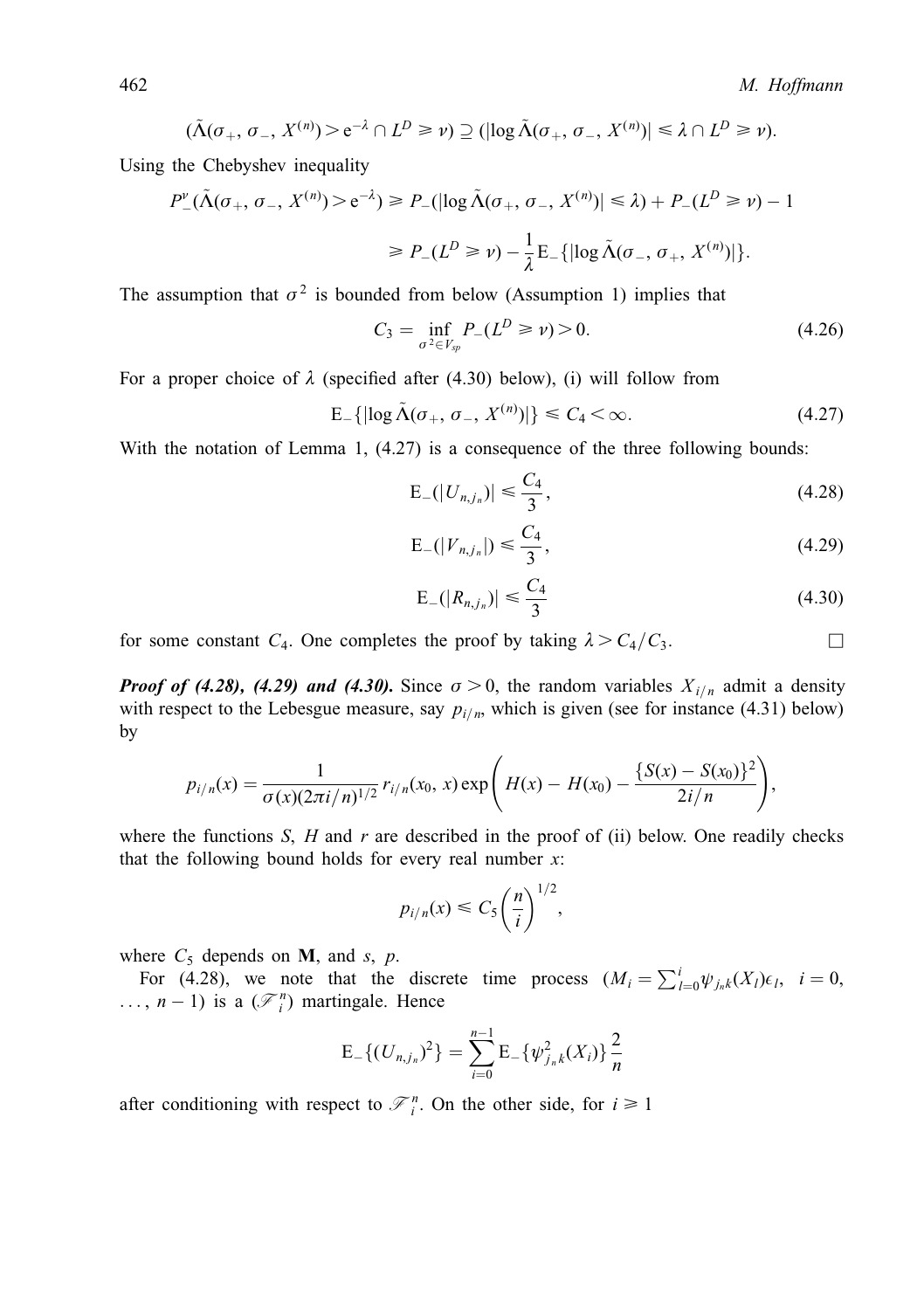$L_p$  estimation of diffusion coefficient 463

$$
E{\psi_{j_nk}^2(X_i)} = \int_{-\infty}^{+\infty} \psi_{j_nk}^2(x) p_{i/n}(x) dx \leq C_5 \left(\frac{n}{i}\right)^{1/2}
$$

since  $\psi$  is orthonormal in  $L_2$ . It follows that

$$
\mathsf{E}_{-}\{(U_{n,j_n})^2\}\leq 2C_5\frac{C}{n^{1/2}}\sum_{i=1}^{n-1}\frac{1}{i^{1/2}}.
$$

Since this last quantity is bounded, the proof for  $U_{n,j_n}$  is complete.

We now turn to (4.29). Recall that

$$
V_{n,j_n} = \sum_{i=0}^{n-1} \psi_{j_nk}^2(X_i) (\Delta W_i)^2.
$$

Conditioning with respect to  $\mathcal{F}_i^n$ , one has

$$
E_{-}(V_{n,j_n}) = \sum_{i=0}^{n-1} E_{-}\{\psi_{j_nk}^2(X_i)\}\frac{1}{n}
$$

and we conclude as for (4.28).

Finally, let us prove (4.30). One has

$$
R_n^{(2)} = -\sum_{i=0}^{n-1} \frac{2\gamma \psi_{j_n k}(X_i)}{\sigma_-^2(X_i)\sigma_+^2(X_i)} \left\{ \left( \int_{i/n}^{(i+1)/n} \sigma_-(X_s) dW_s \right)^2 - \sigma_-^2(X_i) (\Delta W_i)^2 \right\}.
$$

Hence

$$
\mathrm{E}_{-}(|R_{n}^{(2)})| \leq 2 \sum_{i} \mathrm{E}_{-} \left[ \gamma \frac{|\psi_{j_{n}k}(X_{i})|}{M_{1}^{2}} \mathrm{E}_{-} \left\{ \left| \left( \int_{i/n}^{(i+1)/n} \sigma_{-}(X_{s}) dW_{s} \right)^{2} - \sigma_{-}^{2}(X_{i}) (\Delta W_{i})^{2} \right| | \mathcal{F}_{i}^{n} \right\} \right].
$$

Writing

$$
\left(\int_{i/n}^{(i+1)/n} \sigma_{-}(X_{s}) dW_{s}\right)^{2} - \sigma_{-}^{2}(X_{i})(\Delta W_{i})^{2} = \int_{i/n}^{(i+1)/n} \{\sigma_{-}(X_{s}) - \sigma_{-}(X_{i})\} dW_{s}
$$

$$
\times \int_{i/n}^{(i+1)/n} \{\sigma_{-}(X_{s}) + \sigma_{-}(X_{i})\} dW_{s},
$$

applying the Schwarz and the Doob inequalities and using  $\gamma = 1/n^{1/2}$ , one easily obtains

$$
\mathrm{E}_-(|R_n^{(2)})| \leq C \sum_{i=0}^{n-1} [\mathrm{E}_-\{\psi_{j_nk}^2(X_i)\}]^{1/2} \frac{1}{n}.
$$

The conclusion follows from the same arguments as for  $U_{n,j_n}$  using the bound on the density of the  $X_{i/n}$ .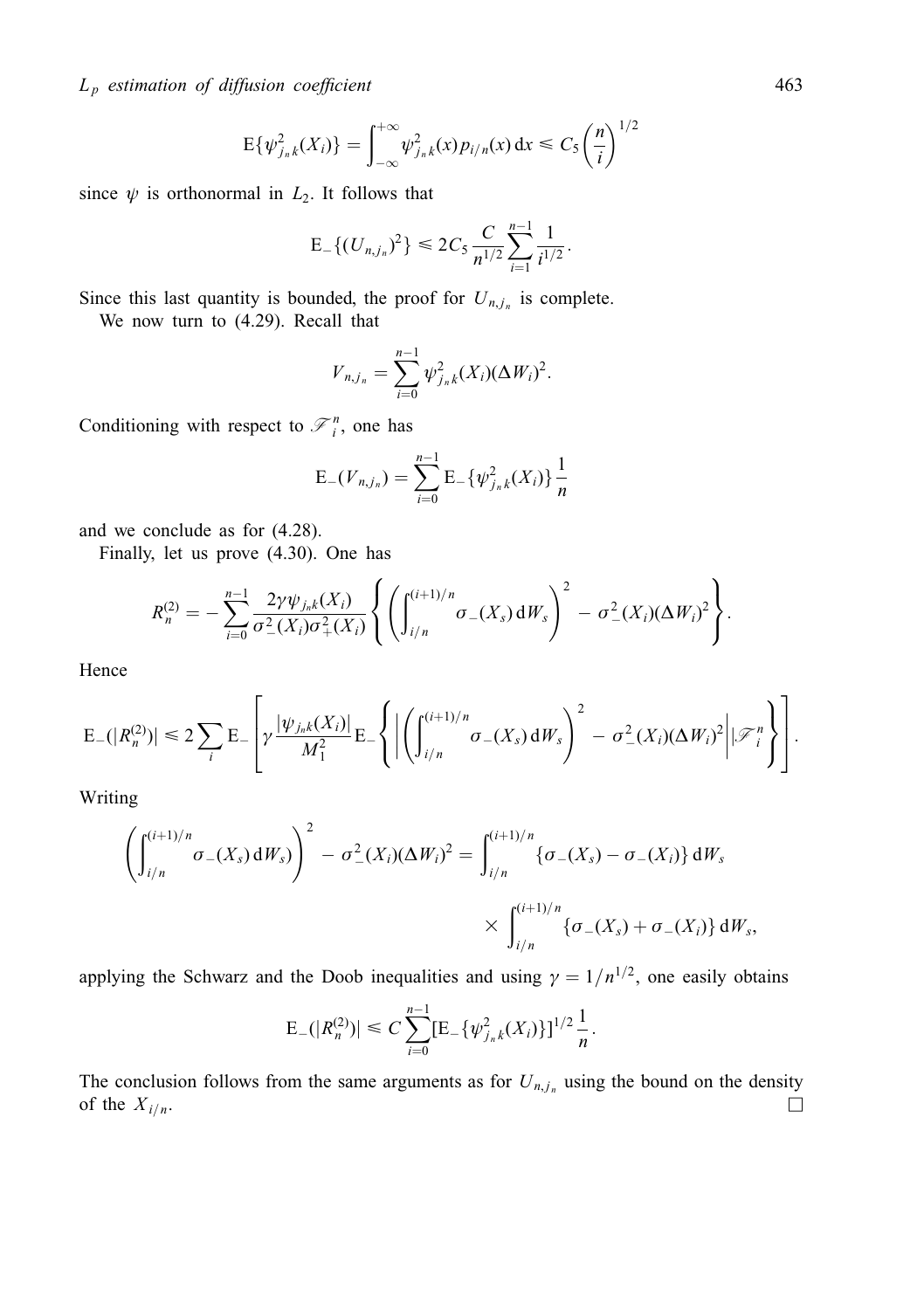#### 4.3.2. Proof of (ii)

To approximate  $\Lambda$ , we need an explicit form for the transition semigroup of the process X under P<sub>-</sub>. We first recall an expansion of the transition density  $p<sub>0</sub>$  which may be found for instance in Dacunha-Castelle and Florens-Zmirou (1986).

If X is a solution of (1.2) with coefficients  $b = 0$  and if  $\sigma$  is twice differentiable (for  $\sigma^2 \in V_{in}$ , this is obtained by taking the regularity r of  $\psi$  greater than 2) then

$$
p_{\delta}(x, y) = \frac{1}{\sigma(y)(2\pi\delta)^{1/2}} r_{\delta}(x, y) \exp\left(H(y) - H(x) - \frac{\{S(y) - S(x)\}^2}{2\delta}\right),\tag{4.31}
$$

where  $S(x) = \int_0^x \{1/\sigma(t)\} dt$ ,  $e^{H(y)-H(x)} = {\{\sigma(x)/\sigma(y)\}}^{1/2}$  (in the case when  $b = 0$  this term reduces to a very simple formula) and

$$
r_{\delta}(x, y) = \mathbb{E}\Bigg\{\exp\Bigg(\delta\Bigg|_0^1 c\{(1-u)S(x) + uS(y) + \delta^{1/2}B_u\}\,du\Bigg)\Bigg\},\,
$$

where  $(B_t, 0 \le t \le 1)$  is a standard Brownian bridge and c is a function which is bounded if  $\gamma_n 2^{3/2 j_n}$  is bounded. In fact (Dacunha-Castelle and Florens-Zmirou 1986)

$$
c = \frac{1}{4} \{ \sigma'' - \frac{1}{2} (\sigma')^2 \} \circ S^{-1}.
$$

Therefore there exists  $C_6$  depending on **M** and  $\psi$  such that

$$
e^{-C_6\delta} \le r_\delta(x, y) \le e^{C_6\delta}.\tag{4.32}
$$

We first need some technical results. Let us write  $R^+(X^{(n)})$  for  $\prod_{i=0}^{n-1} r^+_{1/n}(X_{(i+1)/n}, X_{i/n})$ where  $r_{\delta}^{+}$  is the function of (4.31) and (4.32) associated with the diffusion coefficient  $\sigma_{+}$ and define  $R$ <sup>-</sup> analogously.

We define  $H^+$ ,  $S^+$  (or  $H^-$ ,  $S^-$ ) using the same convention. More generally, for any function  $f$ , we set

$$
Df(x) = f^+(x) - f^-(x)
$$
 and:  $\Delta f(X_i) = f(X_{(i+1)/n}) - f(X_{i/n}).$ 

We have the following.

#### Lemma 4.

$$
0 < C_7 \le \exp\left(\sum_{i=0}^{n-1} D\,\Delta H(X_i)\right) \le C_8 < \infty,\tag{4.33}
$$

$$
\sum_{i=0}^{n-1} D(\Delta S(X_i))^2 = \sum_{i=0}^{n-1} \left( \frac{1}{\sigma_+^2(X_i)} - \frac{1}{\sigma_-^2(X_i)} \right) (\Delta X_i)^2 + R_n^{(6)},\tag{4.34}
$$

where  $C_7$  and  $C_8$  only depend on **M** and if  $2^{5j_n/2} n^{1/2} \rightarrow 0$  as  $n \rightarrow \infty$ ; then

$$
n\mathrm{E}(|R_n^{(6)}|) \to 0.
$$

Completion of proof of (ii). We have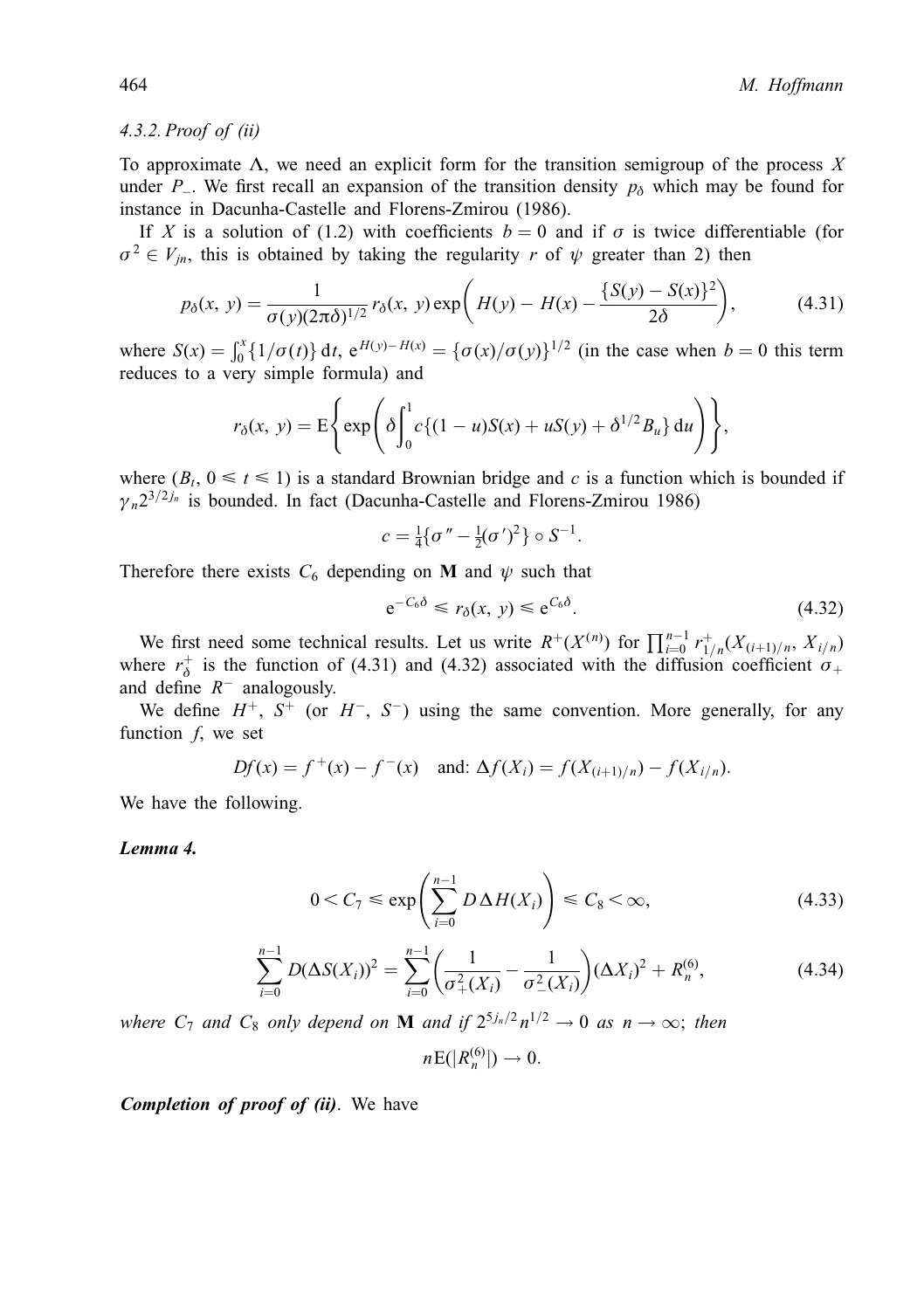$L_p$  estimation of diffusion coefficient 465

$$
\Lambda(\sigma_{-}, \sigma_{+}, X^{(n)}) = \frac{R^{+}}{R^{-}} (X^{(n)}) \prod_{i=0}^{n-1} \frac{\sigma_{-}}{\sigma_{+}} (X_i) \exp \sum_{i=0}^{n-1} \left( D \Delta H(X_i) - \frac{n}{2} D (\Delta S(X_i))^2 \right).
$$
 (4.35)

Therefore

$$
P_{-}^{\nu}(\Lambda(\sigma_{-}, \sigma_{+}, X^{(n)}) > e^{-\lambda}) = P_{-}^{\nu} \left( \log \tilde{\Lambda}(\sigma_{-}, \sigma_{+}, X^{(n)}) > -\lambda - \left( \sum_{i=0}^{n-1} D \Delta H(X_{i}) + \frac{n}{2} R_{n}^{(6)} + \frac{R^{+}}{R^{-}} (X^{(n)}) \right) \right).
$$

We then apply Lemma 4 and the Chebyshev inequality and we derive

$$
P_{-}^{\nu}(\Lambda(\sigma_{-}, \sigma_{+}, X^{(n)}) > e^{-\lambda}) \ge P_{-}^{\nu}(\log \tilde{\Lambda}(\sigma_{-}, \sigma_{+}, X^{(n)}) > -(\lambda + \eta)) - \frac{C_9}{\eta},
$$
(4.36)

for any  $\eta > 0$ . The constant  $C_9$  depends on  $C_6$  and **M**. Since the choice of  $\lambda$  is free and  $\eta$  can be chosen arbitrarily large, we apply Lemma  $2(i)$  and we can conclude that there exists  $p_0 > 0$  depending on  $\lambda$ ,  $\eta$  such that

$$
P_{-}^{\nu}(\Lambda(\sigma_{-}, \sigma_{+}, X^{(n)}) > e^{-\lambda}) \ge p_0 > 0.
$$

The proof of Lemma 2 is complete.  $\Box$ 

## 4.3.3. Proof of Lemma 4

Equation  $(4.33)$  is a direct consequence of the definition of H. To prove  $(4.34)$ , we write

$$
\left(\int_{x}^{y} \frac{dt}{\sigma(t)}\right)^{2} = \frac{(y-x)^{2}}{\sigma^{2}(x)} + R^{(7)}(x, y).
$$
\n(4.37)

We therefore need a bound for

$$
R_n^{(6)} = \sum_{i=0}^{n-1} \{ R_+^{(7)}(X_{t_i}, X_{t_{i+1}}) - R_-^{(7)}(X_{t_i}, X_{t_{i+1}}) \}.
$$

We first introduce some notation.  $R$  will denote a real function vanishing at the origin, possibly varying at each occurrence and for which there exists a constant (possibly depending on  $M$  and  $s$ ,  $p$ ) such that

$$
|R(x)| \leq C|x|.
$$

For  $\sigma^2 \in V_{j_n}$ , we denote by  $g_{j_n k} = \sum_k \epsilon_k \psi_{j_n k}$  the added function to the initial condition. Thus  $\sigma^2 = 1 + \gamma_n g_{i_n,k}$ .

Using a Taylor argument, it is easily seen that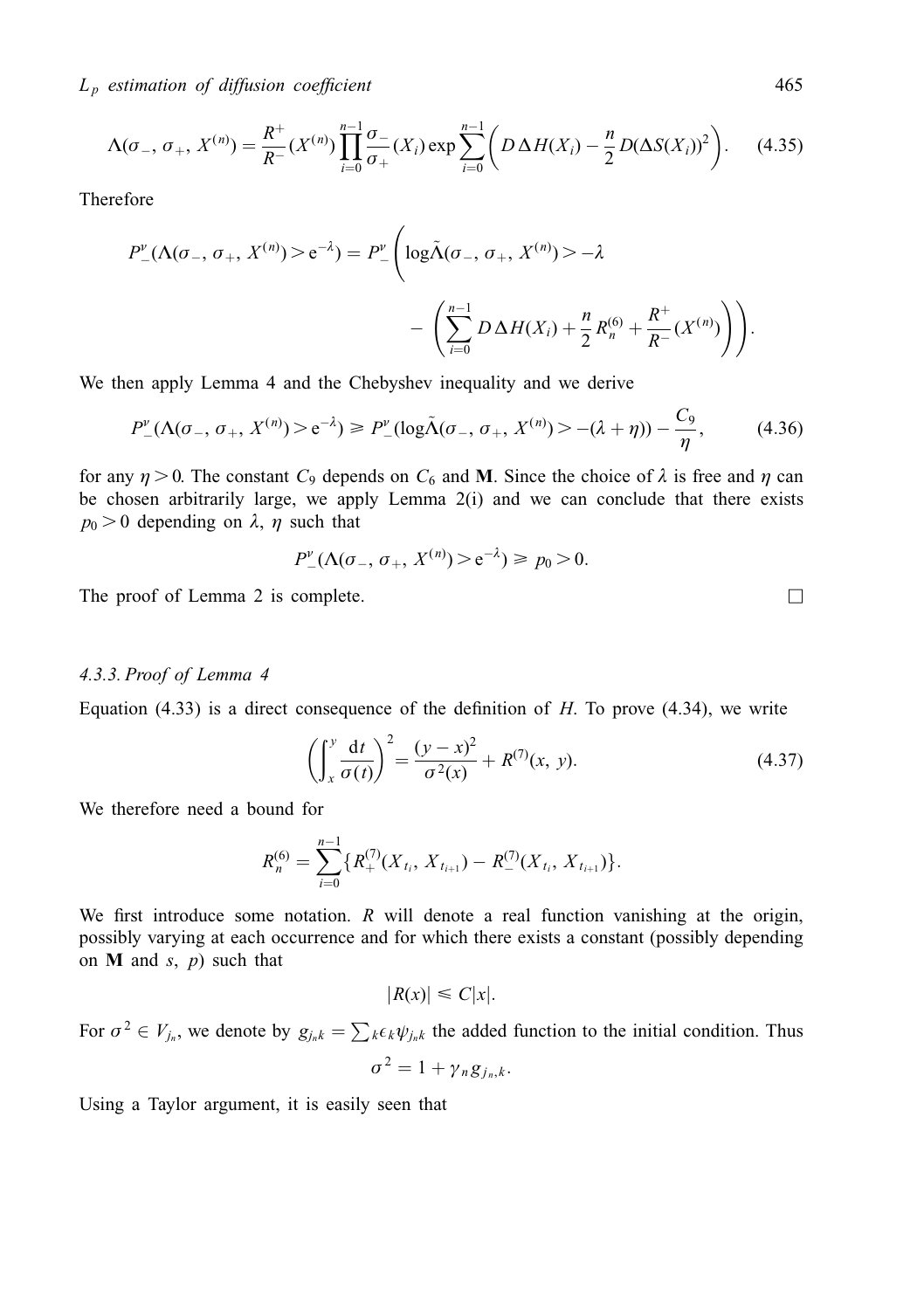$$
\frac{1}{\sigma(t)} - \frac{1}{\sigma(x)} = -\frac{1}{2}\gamma_n \bigg( (t-x)(g_{j_n,k})'(x) + \frac{(t-\xi)^2}{2} (g_{j_n,k})''(\xi) \bigg) \n+ \frac{3}{8}\gamma_n^2 (t-\xi)(g_{j_n,k})'(\xi) \{ g_{j_n,k}(t) + g_{j_n,k}(x) \} \n+ R(\gamma_n^3 g_{j_n,k}^3(t)) + R(\gamma_n^3 g_{j_n,k}^3(x)),
$$
\n
$$
\frac{1}{\sigma(t)} + \frac{1}{\sigma(x)} = 2 - \frac{\gamma_n}{2} \{ g_{j_n,k}(x) + g_{j_n,k}(t) \} + R(\gamma_n^2 g_{j_n,k}^2(t)) + R(\gamma_n^2 g_{j_n,k}^2(x)).
$$

We use the following notation:

$$
\frac{1}{\sigma(t)} - \frac{1}{\sigma(x)} = -\frac{1}{2}\gamma_n(t - x)(g_{j_n,k})'(x) + L(j_n, \gamma_n, t, x),
$$

$$
\frac{1}{\sigma(t)} + \frac{1}{\sigma(x)} = 2 + M(j_n, \gamma_n, t, x),
$$

the definition of  $L$  and  $M$  being given by the foregoing expansion. Next, we have

$$
R^{(7)}(x, y) = \left(\int_{x}^{y} \frac{dt}{\sigma(t)}\right)^{2} - \frac{(y - x)^{2}}{\sigma^{2}(x)}
$$
  
= 
$$
\int_{x}^{y} \left(\frac{1}{\sigma(t)} - \frac{1}{\sigma(x)}\right) \int_{x}^{y} \left(\frac{1}{\sigma(t)} + \frac{1}{\sigma(x)}\right)
$$
  
=  $B_{1}(x, y) + B_{2}(x, y) + B_{3}(x, y) + B_{4}(x, y),$ 

with

$$
B_1(x, y) = -\gamma_n (g_{j_n, k})'(x)(y - x)^3,
$$
  
\n
$$
B_2(x, y) = 2(y - x) \int_x^y L(j_n, \gamma_n, t, x) dt,
$$
  
\n
$$
B_3(x, y) = -\frac{1}{2}\gamma_n (g_{j_n, k})'(x)(y - x)^2 \int_x^y M(j_n, \gamma_n, t, x) dt,
$$
  
\n
$$
B_4(x, y) = \int_x^y L(j_n, \gamma_n, t, x) dt \int_x^y M(j_n, \gamma_n, t, x) dt.
$$

We successively prove that

$$
nE\left(\left|\sum_{i=0}^{n-1}B_l(X_i,X_{i+1})\right|\right)\to 0, \quad l=1,\ldots, 4.
$$

under the condition  $2^{5j_n/2}/n^{1/2} \rightarrow 0$ .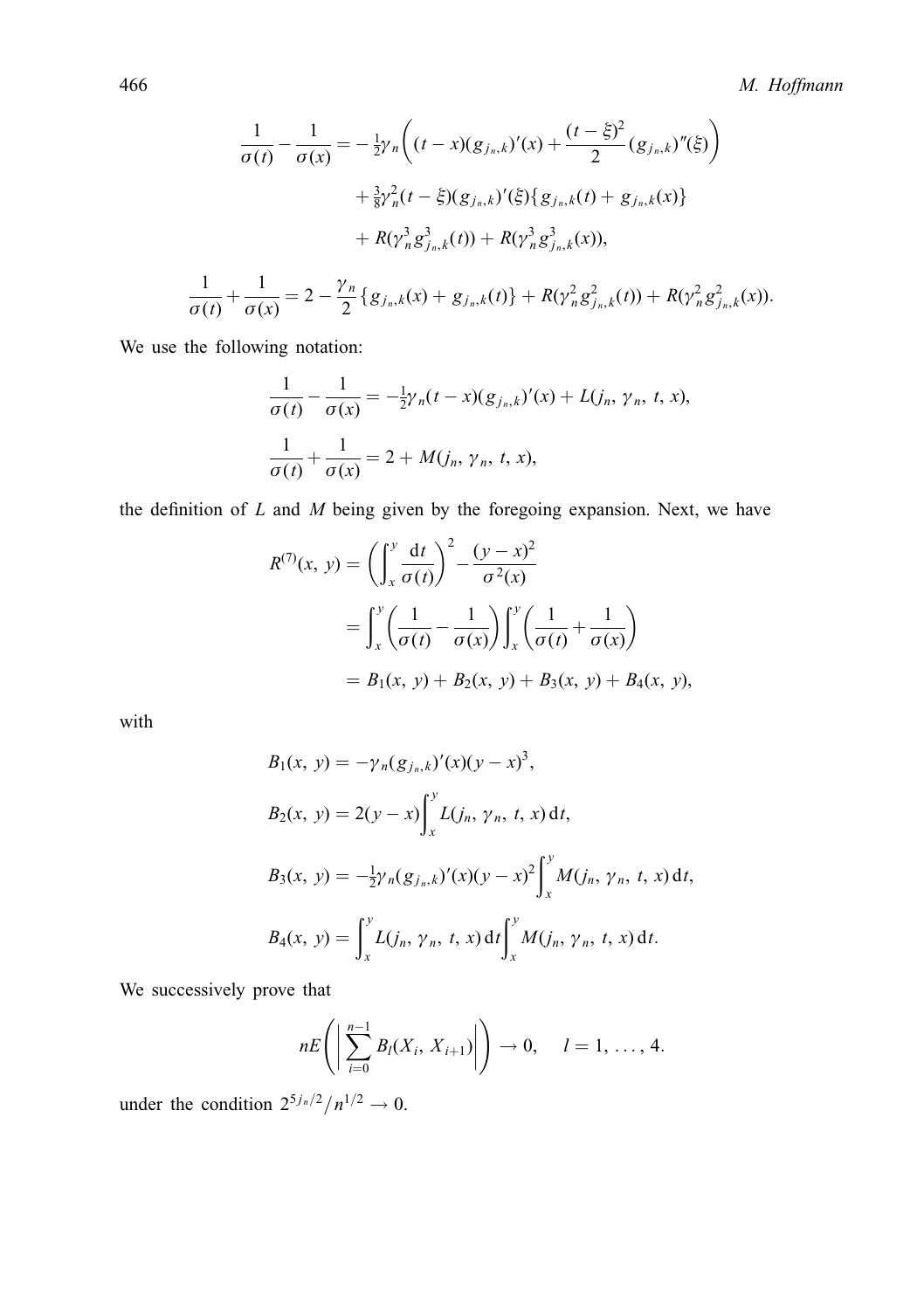4.3.3.1. Convergence of  $B_1$ . The process

$$
M_i = n \sum_{l=0}^{i-1} B_l(X_l, X_{l+1}) = -n \sum_{l=0}^{i} (g_{j_n,k})'(X_l)(X_{l+1} - X_l)^3, \quad i = 0, \ldots n,
$$

is a  $(\mathcal{F}_i^n)$  martingale. Hence

$$
E(M_n^2) = n^2 \sum_{i=0}^{n-1} E\{B_1^2(X_i, X_{i+1})\}
$$
  
=  $n^2 \gamma_n^2 \sum_{i=0}^{n-1} E[\{(g_{j_n,k})'(X_i)\}^2 E\{(X_{i+1} - X_i)^6 | \mathcal{F}_i^n\}]$   
 $\leq C \gamma_n^2 \sum_{i=0}^{n-1} E[\{(g_{j_n,k})'(X_i)\}^2] \frac{1}{n},$ 

the last inequality coming from the Burckholder-Davis-Gundy inequality.

From  $|(g_{j_n,k})'(X_i)| \leq C2^{3j_n/2}$ , we deduce that

$$
E(M_n^2) \leq C \left(\frac{2^{3j_n/2}}{n^{1/2}}\right)^2,
$$

which converges to 0 from the hypothesis. The conclusion follows from the Schwarz inequality.

4.3.2.2. Convergence of  $B_2$ . We have

$$
|L(j_n, \gamma_n, t, x)| \leq C(\gamma_n(t-x)^2 2^{5j_n/2} + \gamma_n^2 |t-x| 2^{2j_n} + \gamma_n^3 2^{3j_n/2}).
$$

Therefore

$$
n\left|\sum_{i=0}^{n-1}B_{2}(X_{i}, X_{i+1})\right|
$$
  
\n
$$
\leq C\left(n\gamma_{n}2^{5j_{n}/2}\sum_{i}(X_{i+1}-X_{i})^{4}+n\gamma_{n}^{2}2^{2j_{n}}\sum_{i}|X_{i+1}-X_{i}|^{3}+n\gamma_{n}^{3}2^{3j_{n}/2}\sum_{i}(X_{i+1}-X_{i})^{2}\right).
$$

Taking the expectation and applying the Burckholder–Davis–Gundy inequality yields

$$
n\mathrm{E}\left|\sum_{i=0}^{n-1}B_2(X_i,X_{i+1})\right|\leq C\bigg(\frac{2^{5j_n/2}}{n^{1/2}}+\frac{2^{2j_n}}{n^{1/2}}+\frac{2^{3j_n/2}}{n^{3/2}}\bigg).
$$

The conclusion follows.

4.3.3.3. Convergence of  $B_3$ . Likewise, one readily checks that

$$
|M(j_n, \gamma_n, t, x)| \leq C \gamma_n 2^{j_n/2}.
$$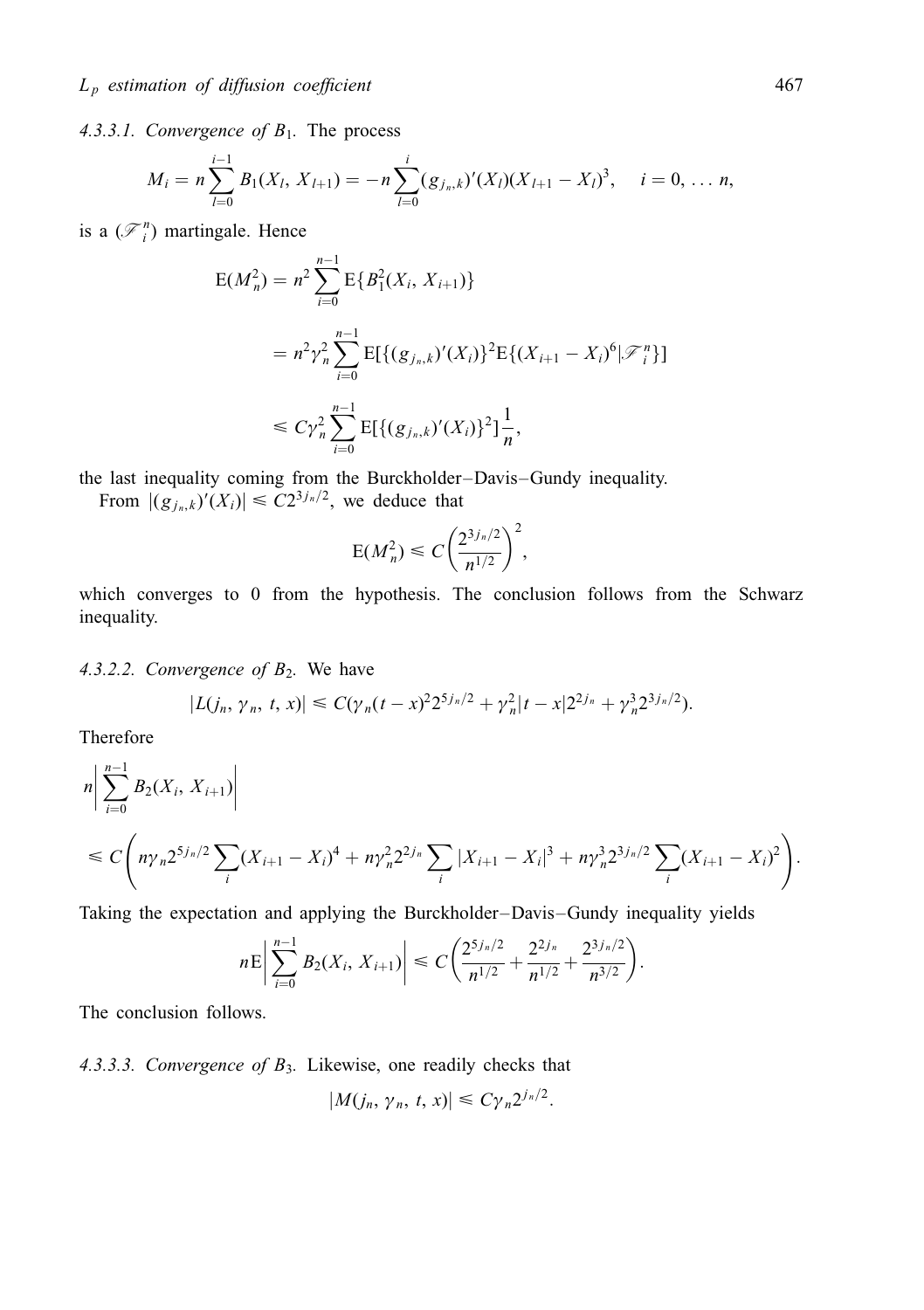Hence

$$
n\bigg|\sum_{i=0}^{n-1}B_2(X_i,X_{i+1})\bigg|\leq Cn\gamma_n^22^{3j_n/2}\sum_i|X_{i+1}-X_i|^3.
$$

The same arguments as for  $B_2$  lead to

$$
n\mathrm{E}\left|\sum_{i=0}^{n-1}B_3(X_i,X_{i+1})\right|\leq C\frac{2^{2j_n}}{n^{1/2}}.
$$

4.3.3.4. Convergence of  $B_4$ . This is straightforward from the results of  $B_2$  and  $B_3$ . This ends the proof of Lemma 4.  $\Box$ 

# 5. Upper bounds; proof of Proposition 2

We shall prove general approximation results from which we can deduce Proposition 2. We first state a result on the rate of convergence in  $L_p$  of the empirical local time, proved in Appendix 1.

**Proposition 3.** Let  $\phi$  be a compactly supported positive function of class  $\mathcal{C}^3$  such that  $\int \phi = 1$ . For  $h_n > 0$ , define

$$
L_n^x = \frac{1}{nh_n} \sum_{i=0}^n \phi(h_n^{-1}(X_{i/n} - x))
$$

as the  $\phi$ -empirical local time of X at x. For  $\gamma \in [2, +\infty[$  if  $nh_n^2 \to \infty$  as  $n \to \infty$ , then there exists a constant  $C_{10} = C_{10}(s, p, M, \gamma)$  such that

$$
\sup_{x\in D} \mathcal{E}_{\sigma,b}(|L_n^x - L^x|^{\gamma}) \leq C_{10} \left\{ h_n^{\gamma/2} + \left( \frac{1}{nh_n^2} \right)^{\gamma} \right\}.
$$

**Remark.** In our framework, we shall assume that  $h_n \approx n^{-s/(1+2s)}$ ; hence the condition  $nh_n^2 \rightarrow +\infty$  is fulfilled. In general, optimizing the bound given in Proposition 3 leads to the rate  $n^{-1/5}$ . As a consequence, our rate of convergence is suboptimal (but sufficient for our purpose) compared with the classical nonparametric rate for a function of Besov regularity  $\frac{1}{2}$ which is  $n^{-1/4}$ . In fact, the Brownian local paths belong almost surely to the space  $B_{\text{sp}\infty}$ , for  $1 \leq p \leq \infty$  (Boufoussi and Roynette 1993).

The next result gives an upper bound for the minimax risk penalized by the empirical local time. We first need a definition.

**Definition 3.** If  $x_{\lambda}$  is the midpoint of the box  $C_{\lambda}$ , define, for  $\nu > 0$ ,

$$
g_{n,\nu}(x) = \sum_{l} \prod_{\lambda \in C_{j,l}} 1_{L_n^{\chi_{\lambda}} \geq \nu} 1_{[l2^{-j}, (l+1)2^{-j}]}(x),
$$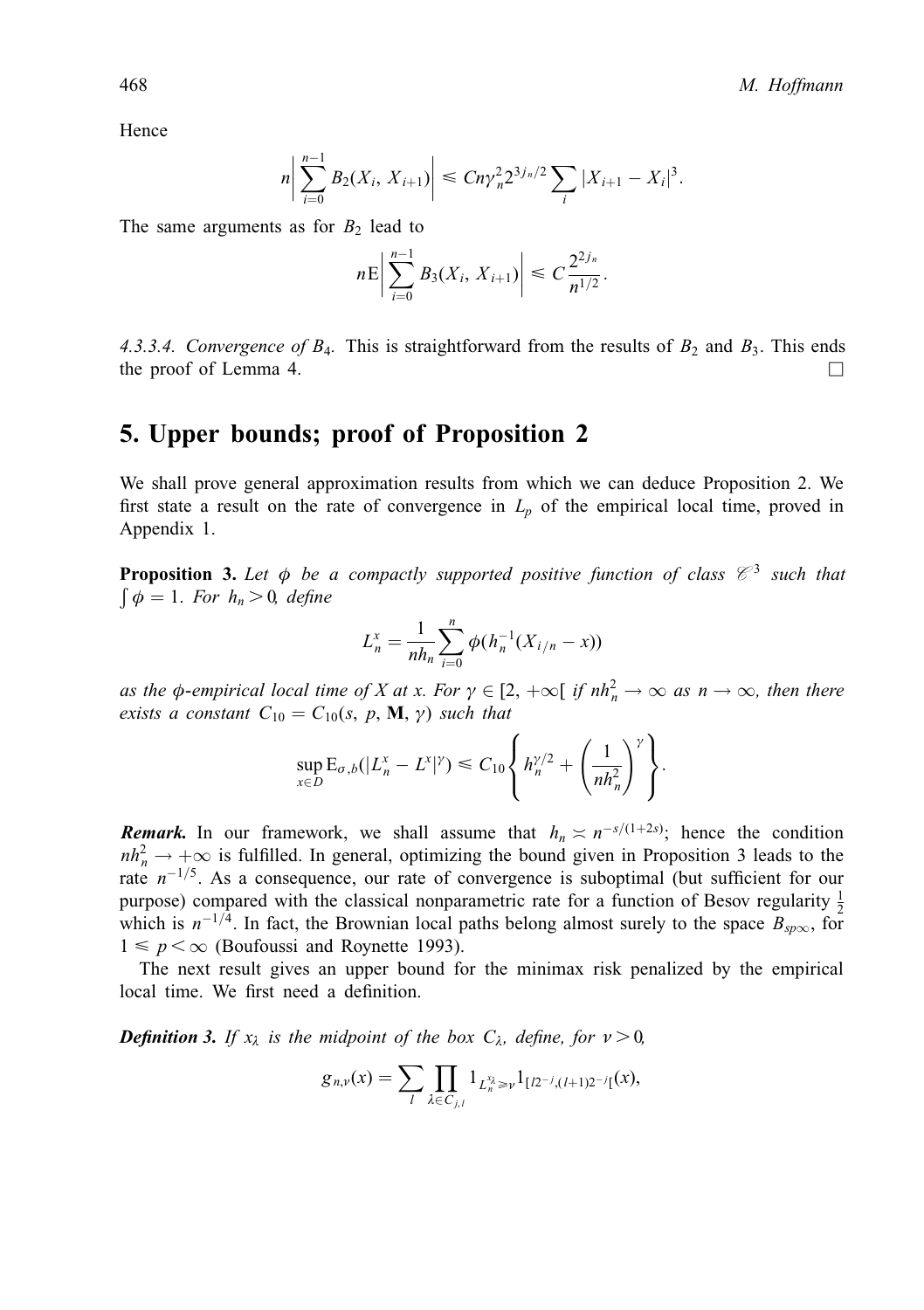where  $C_{j,l} = \{\lambda: C_{\lambda} \cap [l2^{-j}, (l+1)2^{-j}] \neq \emptyset\}$  as the  $\phi$ -empirical penalization function at level v. (Recall that  $L_n^x$  depends on  $\phi$  from construction.)

In the following, we shall assume that  $\phi(x) = (1/\int \tilde{\phi})\tilde{\phi}(x)$ , where

$$
\tilde{\phi}(x) \leq 1_{[-1/2, 1/2]}(x),
$$

$$
\int \tilde{\phi} > \frac{1}{2}
$$

This will enable us to have a control with the empirical local time on the number of observation points lying in each  $C_{\lambda}$ .

**Proposition 4.** Set  $\overline{v} = v/2 \int \tilde{\phi}$ . Suppose that Assumptions 1 and 2 hold. Let  $\hat{\sigma}_n^2$  be the estimator of Definition 2, constructed at level  $v/2$ . If  $2^{j_n} \approx n^{1/(1+2s)}$  and  $h_n \approx n^{-s/(1+2s)}$  then

$$
\sup_{(\sigma^2,b)\in V\times\mathcal{H}} \mathbb{E}_{\sigma,b}\bigg(\int_D |\sigma^2(x)-\hat{\sigma}_n^2(x)|^p g_{n,\overline{v}}(x) \,dx\bigg) \leq C_{11} n^{-sp/(1+2s)}
$$

for some constant  $C_{11} = C_{11}(\varphi, s, p_1, M, \nu).$ 

## 5.1. Proof of Proposition 2

As for the lower bounds, we shall use the notation  $C$  for a generic constant. Clearly

$$
E_{\sigma,b}\left(\int_D |\sigma^2(x) - \hat{\sigma}_n^2(x)|^p dx 1_{L^p \geq \nu}\right) \leq E_{\sigma,b}\left(\int_D |\sigma^2(x) - \hat{\sigma}_n^2(x)|^p g_{n,\overline{\nu}}(x) dx\right) + E_{\sigma,b}\left(\int_D |\sigma^2(x) - \hat{\sigma}_n^2(x)|^p \{1 - g_{n,\overline{\nu}}(x)\} dx 1_{L^p \geq \nu}\right).
$$

The first term on the right-hand side of the last inequality is of order  $n^{-sp/(1+2s)}$  because of Proposition 4. For the second term, we use the fact that it is unlikely that  $L_n^x$  is small and  $L^x$ large simultaneously. More precisely, it is easily seen that

$$
\limsup_{n\to\infty}\sup_{(\sigma^2,b)\in V_{sp}(\mathbf{M})\times\mathcal{H}}\mathrm{E}_{\sigma,b}\bigg(\int_D|\sigma^2(x)-\hat{\sigma}_n^2(x)|^{2p}\,\mathrm{d}x\bigg)<\infty.
$$

Hence, by the Schwarz inequality and using the fact that  $g_{n,\nu}$  is a step function, it is enough to prove

$$
\left\{ E_{\sigma,b} \left( \int_D (1 - g_{n,\overline{v}}(x)) \mathbf{1}_{L^D \geq v} \, dx \right) \right\}^{1/2} \leq C n^{-sp/(1+2s)}.
$$
 (5.1)

We write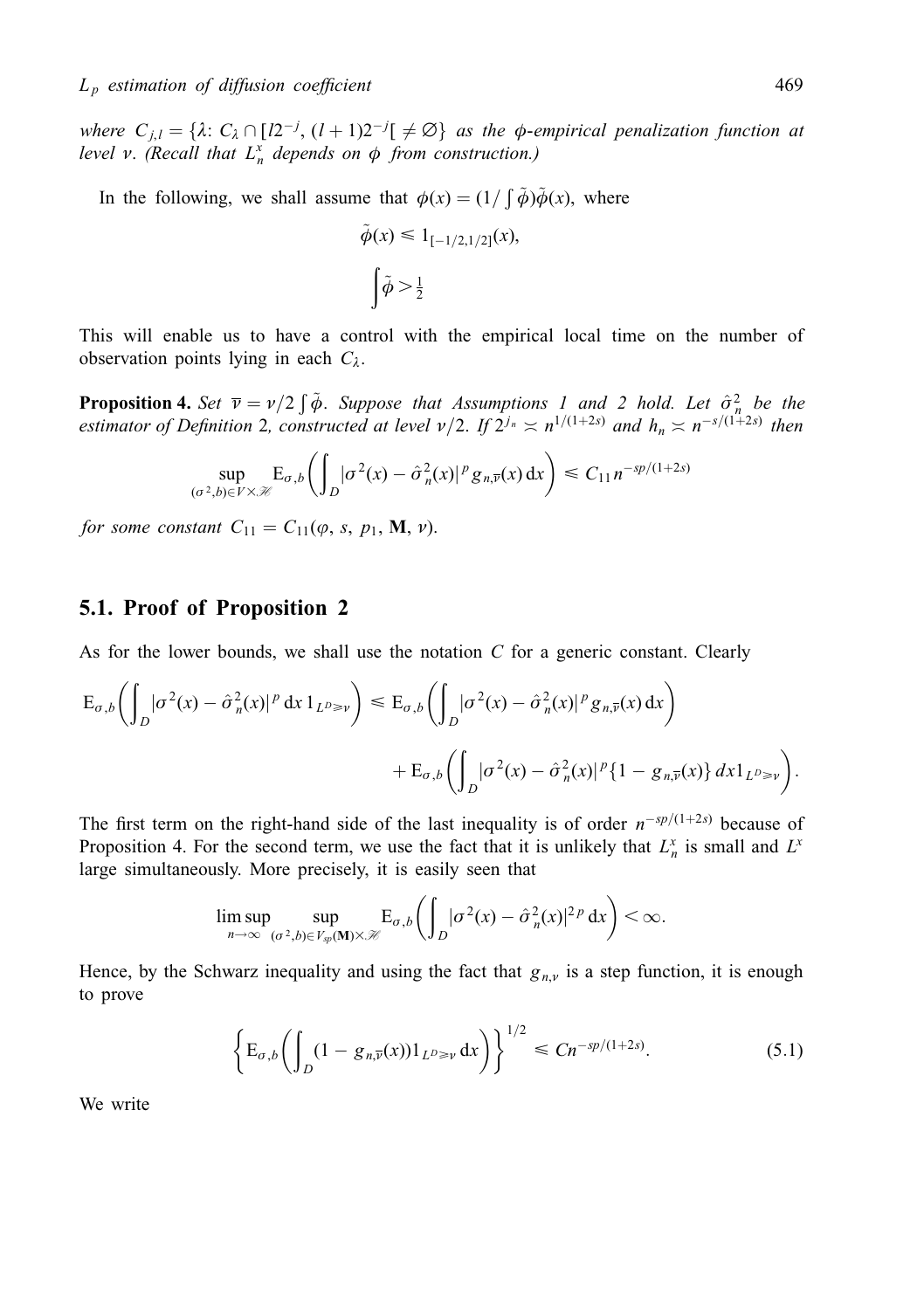$$
(1 - g_{n,\overline{v}}(x))1_{L^{D} \geq v} = \sum_{l} \left(1 - \prod_{\lambda \in C_{j_n,l}} 1_{L_n^{x_{\lambda}}} \geq \overline{v}\right) 1_{L^{D} \geq v} 1_{[l2^{-jn}, (l+1)2^{-j}]}(x)
$$
  

$$
\leq \sum_{l} \left(\sum_{\lambda} 1_{L_n^{x_{\lambda}}} \geq \overline{v} 1_{L^{D} \geq v}\right) 1_{[l2^{-j}, (l+1)2^{-j}]}(x).
$$

Consequently, because  $\overline{v} = 1/(2 \int \tilde{\phi})$ , we derive

$$
\left\{\mathbf{E}_{\sigma,b}\left(\int_D (1-g_{n,\overline{\nu}})_{(x)}1_{L^p \geq \nu} dx\right)\right\}^{1/2} \leq C \sup_{x \in D} P_{\sigma,b}\left(|L_n^x - L^x| \geq \nu \left(1 - \frac{1}{2\int \widetilde{\phi}}\right)\right)^{1/2}.\tag{5.2}
$$

The choice of  $\tilde{\phi}$  ensures that  $1 - 1/(2 \int \tilde{\phi}) > 0$ .

Now, using the Chebyshev inequality and applying Proposition 3, it suffices to pick a  $\gamma > 0$  large enough in Proposition 3 so that (5.1) holds. The proof of Proposition 2 is  $\Box$ complete.  $\Box$ 

#### 5.2. Proof of Proposition 4

We denote by  $\|\cdot\|_p$  the  $L_p$  norm on the interval  $D = [0, 1]$ . We write  $E_{\sigma,b} \|(\hat{\sigma}_n^2 - \sigma^2)g_{n,\overline{v}}\|_p^p$  as a sum of a stochastic term and an approximating term linked to the wavelets method of projection. More precisely

$$
\mathbf{E}_{\sigma,b}\{\|(\hat{\sigma}_n^2 - \sigma^2)g_{n,\overline{v}}\|_p^p\} \le 2^{p-1}(S_n + A_n),
$$

with

$$
S_n = \mathrm{E}_{\sigma,b}\{\|(\hat{\sigma}_n^2 - P_{j_n}^{[0,1]}\sigma^2)g_{n,\overline{v}}\|_p^p\}
$$

and

$$
A_n = \|\sigma^2 - P_{j_n}^{[0,1]}\sigma^2\|_p^p,
$$

where  $P_{j_n}^{[0,1]}$  denotes the projection operator onto  $V_{j_n}([0, 1])$  as defined in Section 3.2.

Let us first study  $A_n$ . Resulting from the approximation of Besov spaces by wavelets sequences, for any  $f \in B_{\text{sp}\infty}([0, 1]; M_3)$ , the following inequality holds:

$$
||f - P_{j_n}^{[0,1]}f||_{L_p} \le 2^{-j_n(s \wedge r)} \epsilon_{j_n}
$$
\n(5.3)

where  $\epsilon_{j_n}$  is bounded by a constant depending only on  $M_3$ . The constant r in (5.3) is the regularity of  $\varphi$ . Assuming  $r > s$  and  $\sigma^2 \in V_{sp}(\mathbf{M})$ , we get

$$
A_n \leq C 2^{-j_n s p}.\tag{5.4}
$$

We now consider the stochastic term. We use the localization property of  $\varphi$  and  $g_{n,\nu}$  (note that  $g_{n,\nu}$  is a step function expanded in the Haar basis at the same resolution level as  $\varphi_{j,k}$ ). We apply the lemma of Meyer (1990, p. 30) to obtain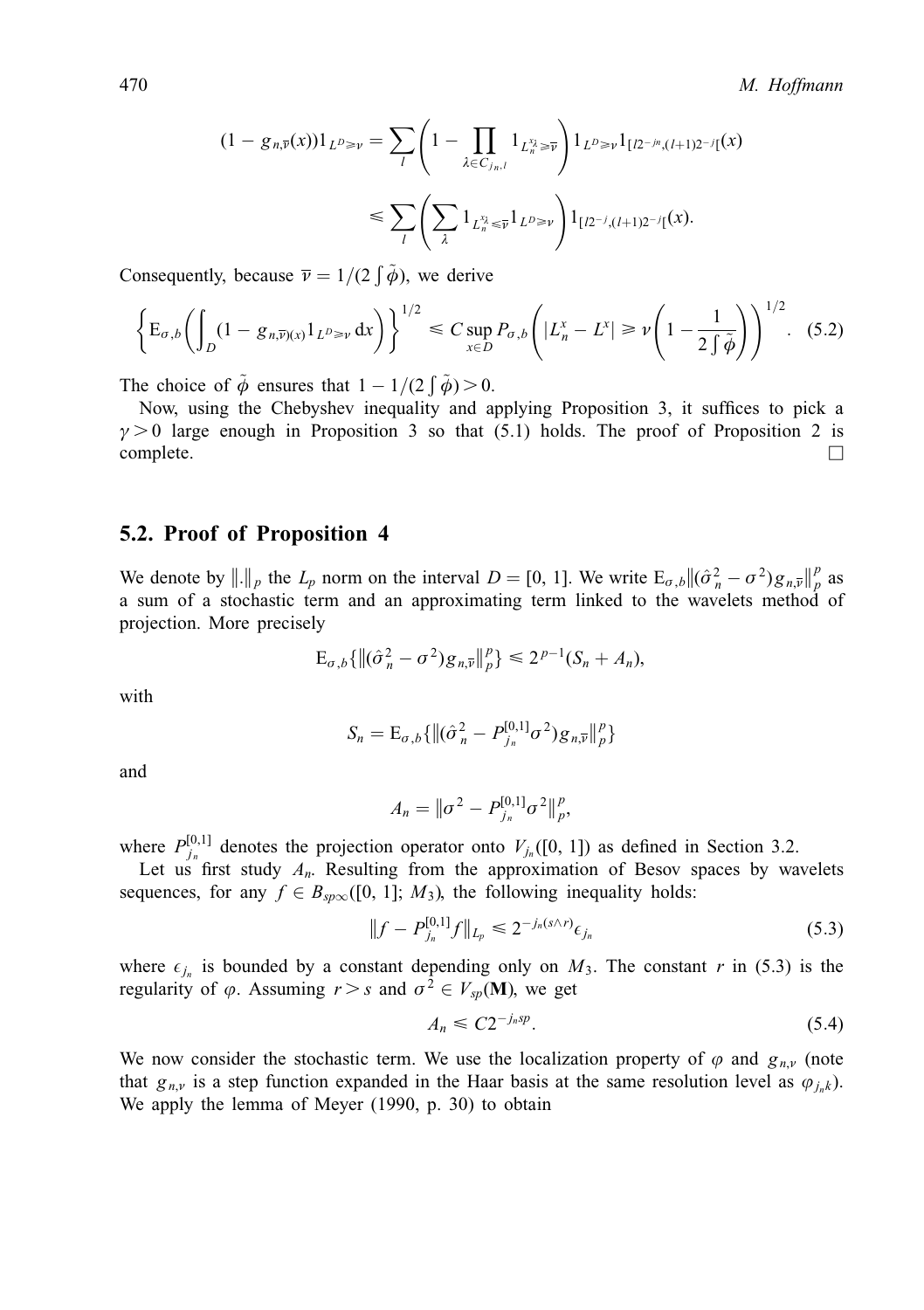$$
S_n \leq C2^{j_n(p/2-1)} \left( \sum_{k=0}^{N_0-1} \mathbb{E} |(\hat{\alpha}_{j_n k}^l - \alpha_{j_n k}^l) c_{j_n,k}|^p + \sum_{k \in s_j} \mathbb{E} |(\hat{\alpha}_{j_n k - \alpha j k}) c_{j_n,k}|^p + \sum_{k=0}^{N_0-1} \mathbb{E} |(\hat{\alpha}_{j_n k}^r - \alpha_{j_n k}^r) c_{j_n k}|^p \right).
$$
\n(5.5)

 $c_{j_n,k} = \prod_{\lambda \in C_{j_n,k}} 1_{L_{\lambda}^{x_{\lambda}} \geq v}$  are the coefficients of the penalization function. From now on, we shall no longer distinguish in our notation the edge and interior components involved in expansion (5.5). Recall that the number of coefficients is eactly  $2^{j_n}$ .

We next show that the drift  $b$  can be regarded as a nuisance term which does not interefere in the rate of convergence of our estimator.

**Lemma 5.** There exists  $q \in [1, \infty[$  and a constant  $K_5$  depending only on p,  $M_1$  and  $M_2$  such that

$$
E_{\sigma,b}(|\hat{\alpha}_{j_{n}k}-\alpha_{j_{n}k}|^{p}) \leq K_{2}E_{\sigma,0}(|\hat{\alpha}_{j_{n}k}-\alpha_{j_{n}k}|^{qp})^{1/q}.
$$

**Proof.** From the Girsanov theorem, the two measures  $P_{\sigma,b}$  and  $P_{\sigma,0}$  are equivalent on  $\mathcal{F}_1 = \sigma(X_s, 0 \leq s \leq 1)$ , with density

$$
\mathcal{D} = \frac{\mathrm{d}P_{\sigma,b}}{\mathrm{d}P_{\sigma,0}} = \exp\left(\int_0^1 \frac{b(s,X_s)}{\sigma^2(X_s)} \mathrm{d}X_s - \frac{1}{2}\int_0^1 \frac{b^2(s,X_s)}{\sigma^2(X_s)} \mathrm{d}s\right).
$$

Using the Hölder inequality, we have

$$
E_{\sigma,b}(|\hat{\alpha}_{j_{n}k} - \alpha_{j_{n}k}|^{p}) \leq \{E_{\sigma,0}(\mathcal{D}^{q'})\}^{1/q'} \{E_{\sigma,0}(|\hat{\alpha}_{j_{n}k} - \alpha_{j_{n}k}|^{qp})\}^{1/q}
$$

with  $1/q + 1/q' = 1$ . It suffices then to show that

$$
\sup_{(\sigma^2,b)\in V\times\mathcal{H}} \mathbf{E}_{\sigma,0}(\mathcal{D}^{q'}) < \infty
$$

for some  $q' \in ]1, +\infty[$ . The conclusion follows from the uniform linear growth hypothesis and the fact that there exists a  $\tau > 0$  such that  $\sup_{0 \le t \le 1} \sup(\sigma^2, b) \in V \times \mathcal{H}E_{\sigma,b}(e^{tX_t^2}) < \infty$ .

With a modification of the constants, it is enough to concentrate on  $P_{\sigma,0}$ . We shall now work under  $P_{\sigma,0}$ .

Recall that the wavelet estimator is constructed at level  $\nu/2$ . Coming back to Definition 2, we write

$$
\hat{\alpha}_{j_nk}-\alpha_{j_nk}=Q_1+Q_2+Q_3,
$$

with

$$
Q_1 = \frac{1}{\lfloor n\nu/2 \rfloor} \sum_{i=1}^{\lfloor n\nu/2 \rfloor} \sigma^2(X_{T_i}) \varphi_{j_n k}(x_{T_i}) - \int_{S_{j_n,k}} \sigma^2(x) \varphi_{j_n k}(x) dx,
$$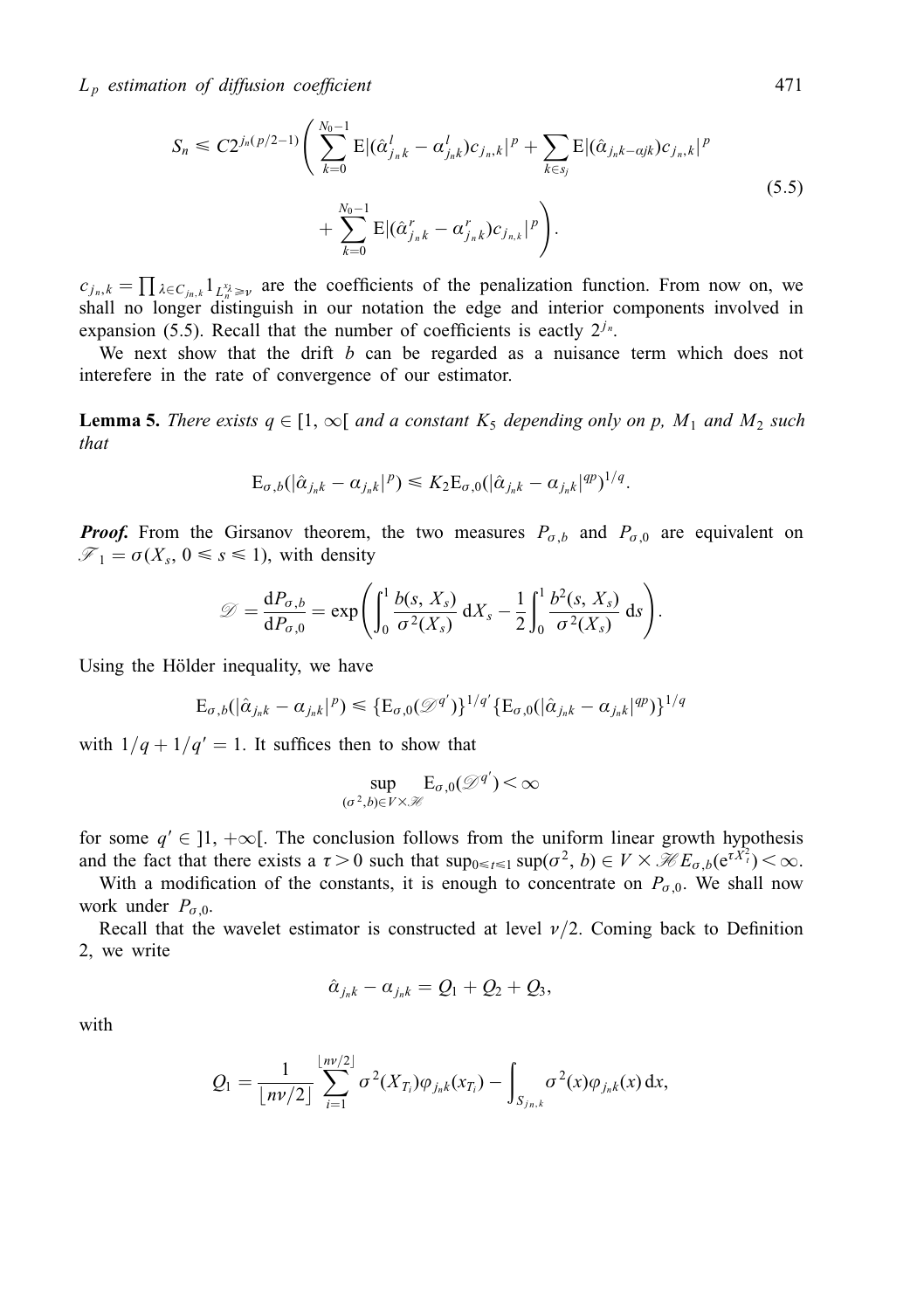$$
Q_2 = \frac{1}{\lfloor nv/2 \rfloor} \sum_{i=1}^{\lfloor nv/2 \rfloor} \frac{1}{\Delta_n} \int_{T_i}^{T_i + \Delta_n} \{ \sigma^2(X_{T_i}) - \sigma^2(X_s) \} \varphi_{j_n k}(x_{T_i}) ds,
$$
  

$$
Q_3 = \frac{1}{\lfloor nv/2 \rfloor} \sum_{i=1}^{\lfloor nv/2 \rfloor} \epsilon_{T_i} \varphi_{j_n k}(x_{T_i}),
$$

where  $S_{i_n,k}$  denotes the support of  $\varphi_{i_n,k}$ . We then have

$$
E_{\sigma,0} |(\hat{\alpha}_{j_{n}k} - \alpha_{j_{n}k})c_{j_{n},k}|^{p} \leq 3^{p-1} \{ E_{\sigma,0}(|Q_{1}|^{p} c_{j_{n},k}) + E_{\sigma,0} |Q_{2}|^{p} + E_{\sigma,0} |Q_{3}|^{p} \}.
$$
 (5.6)

Considering  $Q_1$ , we write

$$
Q_1 = Q_{1,1} + Q_{1,2}, \t\t(5.7)
$$

with

$$
Q_{1,1} = \frac{1}{\lfloor n\nu/2 \rfloor} \sum_{(\lambda:C_{\lambda} \subset S_{j_n,k})} \sum_{(i:i/(nv) \in C_{\lambda})} {\{\sigma^2(X_{T_i}) - \sigma^2(x_{T_i})\} \varphi_{j_n,k}(x_{T_i})},
$$
  

$$
Q_{1,2} = \frac{1}{\lfloor n\nu/2 \rfloor} \sum_{i=1}^{\lfloor n\nu/2 \rfloor} \sigma^2(x_{T_i}) \varphi_{j_n,k}(x_{T_i}) - \int_{S_{j_n,k}} \sigma^2 \varphi_{j_n,k}.
$$

We are ready to use the  $\phi$ -penalization  $c_{j_n,k}$ . Let us assume that  $\phi = (1/\int \tilde{\phi})\tilde{\phi}$ , with  $\tilde{\phi}(x) \leq 1_{[-1/2, 1/2]}$ . Since  $\overline{\nu} = \nu/(2 \int \tilde{\phi})$  the following inclusion holds for any  $x \in D$ :

$$
(L_n^x \geq \overline{\nu}) = \left(\frac{1}{nh_n} \sum_{i=0}^n \tilde{\phi}(h_n^{-1}(X_{t_i} - x)) \geq \frac{\nu}{2}\right)
$$

$$
\subseteq \left(\sum_{i=0}^n 1_{|X_{t_i} - x| \leq h_n/2} \geq \lfloor nh_n \nu/2 \rfloor\right).
$$

In other words, multiplying by the factor  $c_{j_n,k}$  means that we retain the events  $N^{\lambda}_{T_{\lfloor nr/2\rfloor}} \ge$  $\lfloor nh_n\nu/2 \rfloor$  (recall that  $N^{\lambda}_{T_{\lfloor nr/2 \rfloor}}$  is the *counter* of the box  $C_{\lambda}$ ), i.e. the  $T_i$  are all distinct so that we have sufficient points of observation to proceed to the approximation of the wavelet coefficient. Indeed, using the Jensen inequality

$$
E_{\sigma,0}(|Q_{1,1}|^p c_{j_n,k}) \leq C \frac{2^{-j_n(p-1)}}{n} \sum_{\lambda,i} E_{\sigma,0}(|\sigma^2(X_{T_i}) - \sigma^2(x_{T_i})|^p |\varphi_{j_n,k}(x_{T_i})|^p 1_{N^{\lambda}_{T_{\lfloor nv/2 \rfloor}} \geq nh_n\nu/2}).
$$
\n(5.8)

For the event  $(N^{\lambda}_{T_{[m]}} \ge nh_n \nu/2)$ , since  $\sigma^2$  has a bounded derivative, the following inequality holds:

$$
|\sigma^{2}(X_{T_{i}})-\sigma^{2}(x_{T_{i}})| \leq C|X_{T_{i}}-x_{T_{i}}| \leq Ch_{n},
$$
\n(5.9)

the last inequality coming from the construction of the  $T_i$  and the  $x_{T_i}$ . Finally, from (5.8), (5.9) and using the fact that the sum in  $(\lambda, i)$  is of order  $n2^{-j_n}$ , we derive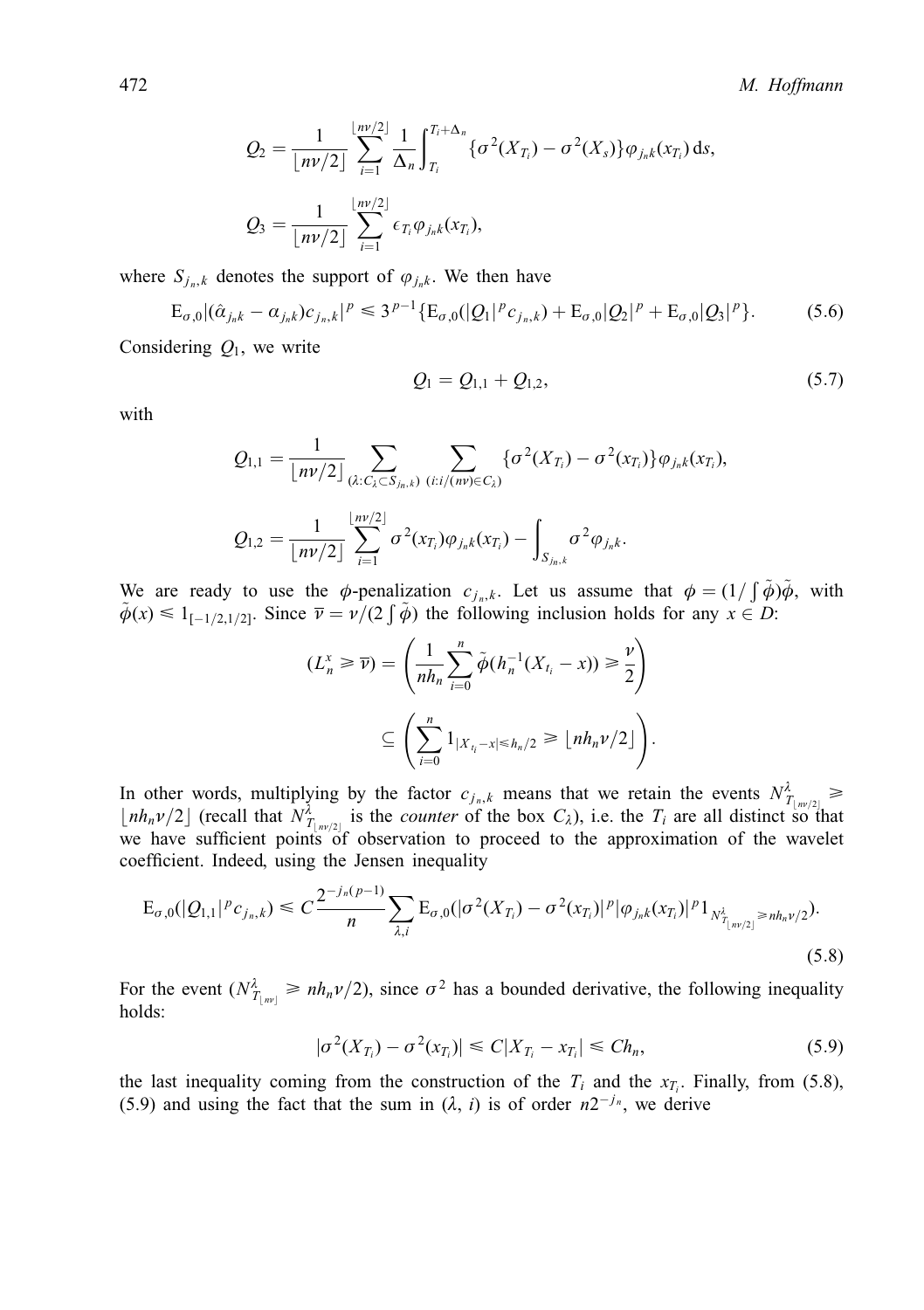$$
E_{\sigma,0}(|Q_{1,1}|^p c_{j_n,k}) \leq C2^{-j_n p/2} h_n^p. \tag{5.10}
$$

Likewise

$$
E_{\sigma,0}(|Q_{1,2}|^p c_{j_n,k}) \leq C \left(\frac{2^{j_n/2}}{n}\right)^p.
$$
\n(5.11)

Now, putting together (5.10) and (5.11), we deduce that

$$
E_{\sigma,0}(|Q_1|^p c_{j_n,k}) \leq C \left\{ 2^{-j_n p/2} h_n^p + \left( \frac{2^{j_n/2}}{n} \right)^p \right\}.
$$
 (5.12)

We turn to  $Q_2$ . Using the Jensen inequality and the same argument on the indices as for (5.10), one has

$$
E_{\sigma,0}(|Q_2|^p) \leq \frac{2^{-j_n(p/2-1)}}{n} \sum_i E\left(\Delta_n^{-1} \int_{T_i}^{T_i+\Delta_n} |\sigma^2(X_s) - \sigma^2(X_{T_i})|^p ds\right).
$$
 (5.13)

From the Burckholder–Davis–Gundy inequality and the regularity of  $\sigma^2$ 

$$
\mathrm{E}_{\sigma,0}\Bigg(\Delta_n^{-1}\Bigg|\frac{T_i+\Delta_n}{T_i}|\sigma^2(X_s)-\sigma^2(X_{T_i})|^p\,\mathrm{d} s\Bigg)\leqslant C\Delta_n^{p/2}.
$$

Hence

$$
E_{\sigma,0}(|Q_2|^p) \leq C2^{-j_n p/2} n^{-p/2}.
$$
\n(5.14)

We need a bound on  $Q_3$  to complete our study. We first recall a martingale version of the Rosenthal inequality, which may be found in the book by Hall and Heyde (1980, p. 23).

**Lemma 6** (The Rosenthal inequality for martingales). Let  $S_i = \sum_{l=0}^{i} \chi_l$  be a  $(\mathscr{F}_i)$ martingale, for  $1 \le i \le n$  For every  $p \in [1, \infty)$ , there exists a constant  $C_p$  depending only on p such that

$$
E(|S_n|^p) \leq C_p \left[ E \left\{ \left( \sum_{i=1}^n E(\chi_i^2 | \mathcal{F}_{i-1}) \right)^{p/2} \right\} + \sum_{i=1}^n E(|\chi_i|^p) \right].
$$

Going back to our study, we first remark that the random variables  $\epsilon_{T_i} \varphi_{j_n k}(x_{T_i})$  are  $(\mathcal{F}_{T_{i+1}}^n)$ -martingale increments. Hence, applying the Rosenthal inequality leads to

$$
\mathrm{E}_{\sigma,0}(|Q_3|^p) \leq \frac{C}{n^p} \left\{ \mathrm{E}\left( \left| \sum_{i=1}^{\lfloor n\nu/2 \rfloor} \mathrm{E}_{\sigma,0} \{ \epsilon_{T_i}^2 \varphi_{j_nk}^2(x_{T_i}) | \mathcal{F}_{T_i}^n \} \right|^{p/2} \right) + \sum_{i=1}^{\lfloor n\nu/2 \rfloor} \mathrm{E}_{\sigma,0}(|\epsilon_{T_i} \varphi_{j_nk}(x_{T_i})|^p) \right\}.
$$

With the same kind of arguments as for  $Q_2$  we get

$$
\mathrm{E}_{\sigma,0}(|\epsilon_{T_i}\varphi_{j_n,k}(x_{T_i})|^p|\mathscr{F}^n_{T_i})\leq C2^{j_n(p/2-1)}.
$$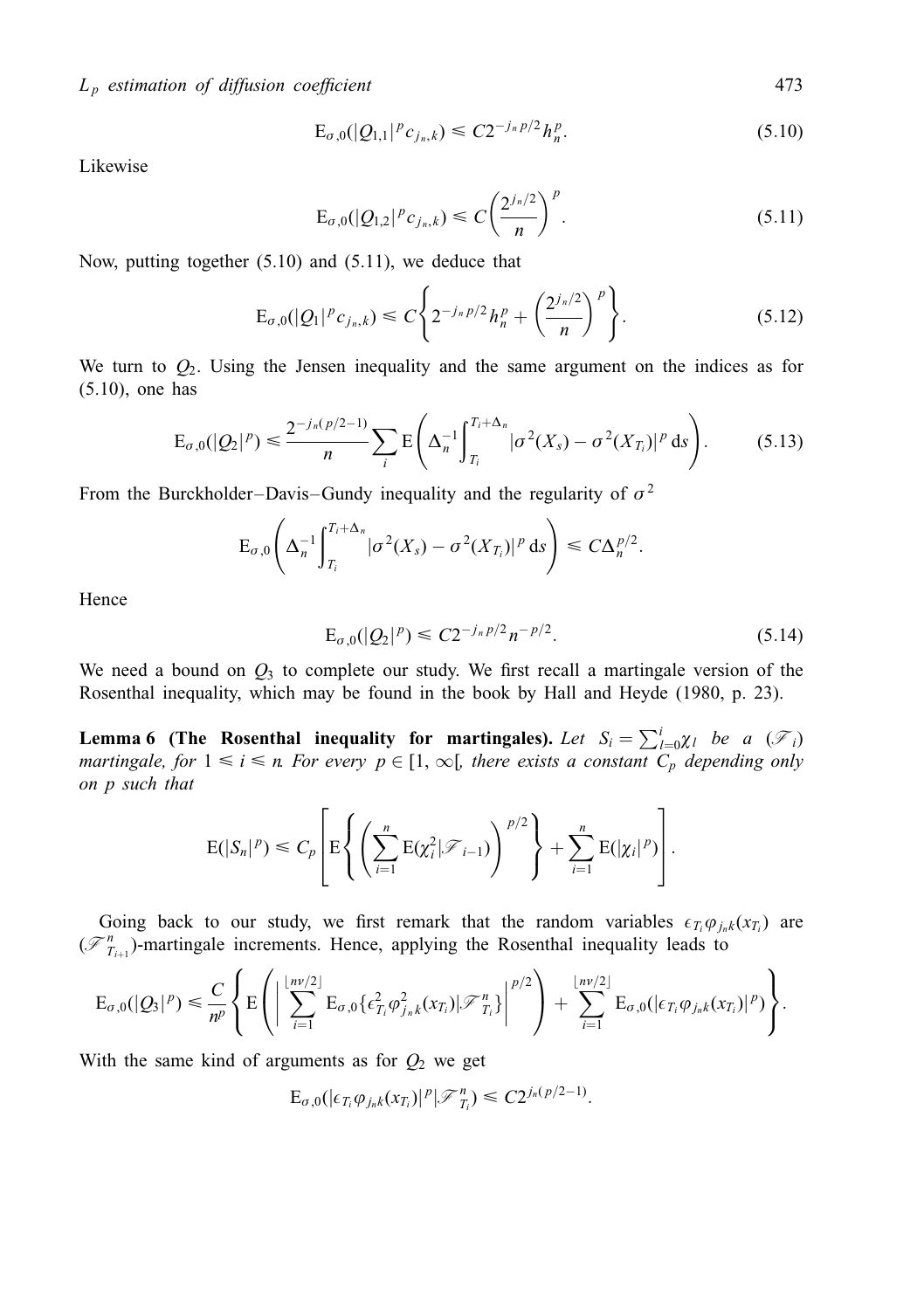Hence

$$
E_{\sigma,0}(|Q_3|^p) \le C(n^{-p/2} + n^{-(p-1)}2^{j_n(p/2-1)}).
$$
\n(5.15)

Putting together (5.14), (5.12) and (5.15) in (5.6) and using that  $2^{3j_n/2}/n^{1/2} \to 0$  since  $2^{j_n} \approx n^{1/(1+2s)}$  and  $s > 1$  we finally obtain

$$
S_n \leq C \left\{ \left( \frac{2^{j_n}}{n} \right)^{p/2} + h_n^p \right\}.
$$
 (5.16)

The optimal rate is obtained when  $A_n$  and  $S_n$  are of the same order of magnitude, which leads to  $2^{j_n} \simeq n^{1/(1+2s)}$ . From (5.4) and (5.16), as  $h_n$  is chosen to be of order  $n^{-s/(1+2s)}$  the conclusion follows. The proof of proposition 4 is complete.  $\Box$ 

# 6. Further remarks

#### 6.1. Note on a previous construction

Florens-Zmirou (1993) proposed an estimator of  $\sigma^2$ , namely

$$
\tilde{\sigma}_n^2(x) = n \sum_{i=0}^n 1_{|X_{i/n}-x| \le r_n} (X_{(i+1)/n} - X_{i/n})^2 / \sum_{i=0}^n 1_{|X_{i/n}-x| \le r_n}.
$$
\n(6.1)

This estimator is consistent and asymptotically normal. However, regarding minimax properties, this procedure is unlikely to be optimal. We propose the following heuristic explanation. Using the regression approximation approach described by  $(1.3)$  and  $(1.4)$ , we can write (6.1) as

$$
\tilde{\sigma}_n^2(x) = \sum_{i=1}^n K_{r_n}(X_{i/n} - x)Y_{i/n} / \sum_{i=1}^n K_{r_n}(X_{i/n} - x),
$$

where K is the Haar kernel  $(K_h(x) = h^{-1}K(h^{-1}x)$  and  $K(x) = 1_{[-1/2,1/2]}(x)$ ). The factor  $r_n$  is a smoothing parameter which should be compared in our framework with  $2^{-j_n}$ . The data  $(X_{i/n}, Y_{i/n}, i = 0, \ldots, n - 1)$  are obtained from the *regression approximation* 

$$
Y_{i/n} \simeq \sigma^2(X_{i/n}) + \epsilon_{i/n}, \quad i = 0, \dots, n-1,
$$
 (6.2)

with  $Y_{i/n}=n(X_{(i+1)/n}-X_{i/n})^2$ . Thus  $\tilde{\sigma}_n^2$  is the Nadaraya–Watson estimator of the regression model (6.2) with random design (Nadaraya 1964).

The properties of the Nadaraya–Watson estimator have been extensively discussed in the literature (see, for example, Chu and Marron (1991) and Wand and Jones (1995)). The minimax efficiency of the Nadaraya–Watson estimator is linked to the smoothness of the density of the design, say f. Poor smoothness of f leads to poor minimax results, whatever the kernel is chosen (Fan 1992; Wand and Jones 1995).

In our framework, the analogous of the density  $x \to f(x)$  is the local time  $x \to L^x$  of the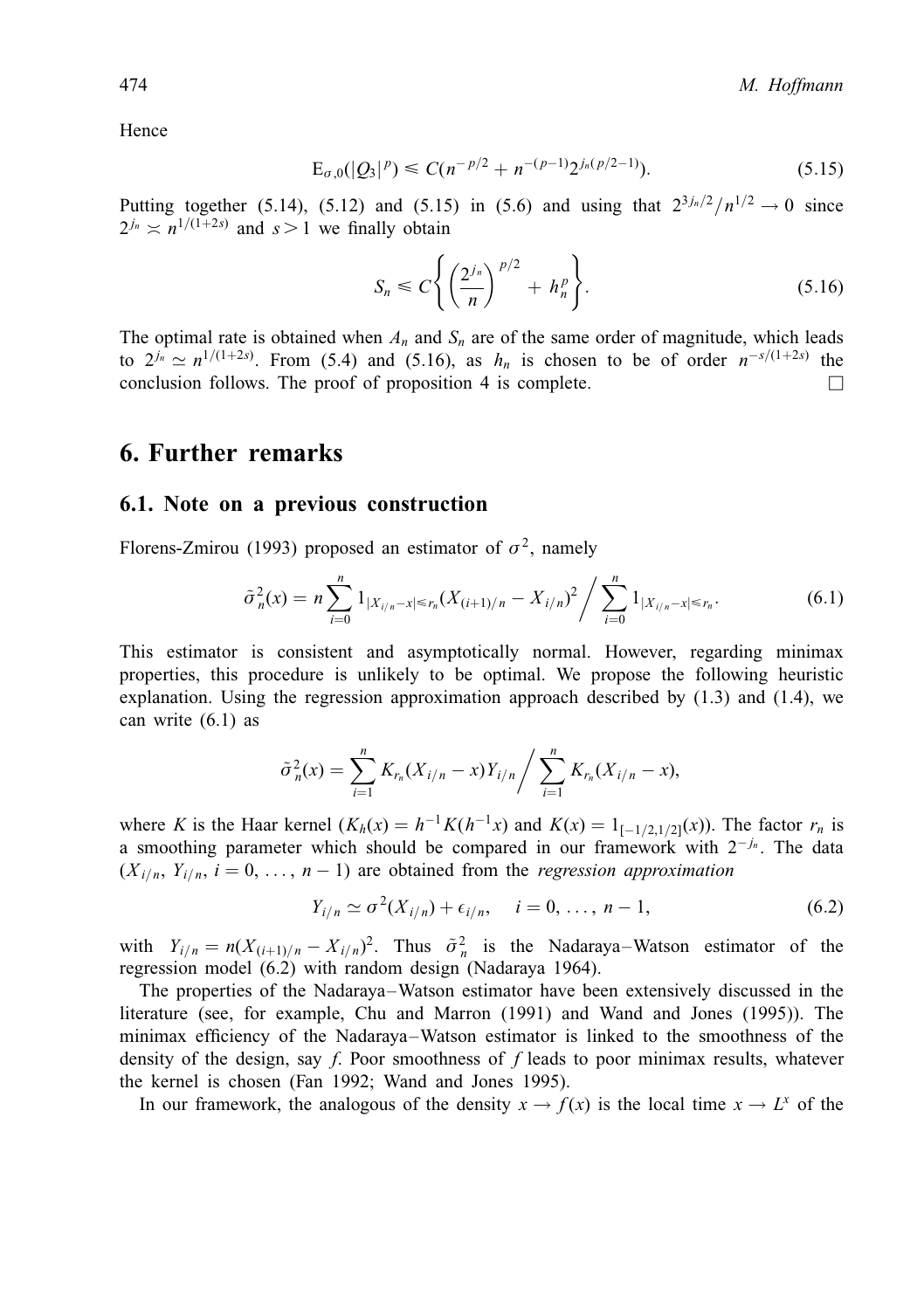process  $X$  up to time 1. Consequently, the low smoothness parameter of the local time  $(x \to L^x)$  does not belong almost surely to the Besov space  $B_{sp\infty}$  for  $s > \frac{1}{2}$ ,  $1 \le p < \infty$ (Boufoussi and Roynette 1993)) is likely to imply suboptimality for  $\tilde{\sigma}_n^2$ .

Indeed, we can emphasize this point noting that

$$
\tilde{\sigma}_n^2(x) = \frac{\mathcal{L}_n^x}{L_n^x},\tag{6.3}
$$

where

$$
\mathcal{L}_n^x = \frac{1}{h_n} \sum_{i=0}^n 1_{|X_{i/n} - x| \le h_n} (X_{(i+1)/n} - X_{i/n})^2
$$

is the empirical local time at its usual scale (see the remark in Appendix 1). In other words,  $\tilde{\sigma}_n^2$  is obtained by estimating  $\sigma^2(x)L^x$  and then dividing by an estimate of  $L^x$ .

## 6.2. A modification of the estimating procedure

Looking at the integrated risk, it appears that, the smaller the chosen  $\nu$ , the better we can take into account different behaviours of the sample path. However, our procedure appears as "too cautious''; it operates well in the worst case when only a few observations are available. What about the regions of the domain  $D$  where more observation points lie? One may think of refining the method using the  $|(1 - v)n|$  left  $X_{i/n}$  in order to improve locally the property of  $\hat{\sigma}_n^2$ , say for practical purpose (i.e. on constants since the rate is already optimal). We propose the following ongoing construction.

Following Section 3.2, we define the subsamplings

$$
(T_1^2, \ldots, T_{\lfloor nv \rfloor}^2), \ldots, (T_1^l, \ldots, T_{\lfloor nv \rfloor}^l), \ldots
$$

as the successive passage times in the boxes  $C_{\lambda}$  until saturation, which are all equal to 1 for i large enough. If  $\overline{N}_{\lambda}$  is the number of layers saturated by the  $X_{i/n}$  for the box  $C_{\lambda}$ , we write  $k_j^* = \inf_{\lambda: C_{\lambda} \subset S_{j,k}} \overline{N}_{\lambda}$ . One has  $k_j^* \ge 1$  if  $L_n \ge \nu$ . The modified algorithm is then

$$
\overline{\hat{\alpha}_{j,k}} = \frac{1}{\lfloor n \nu k_j^* \rfloor} \sum_{l=1}^{k_j^*} \sum_{i=1}^{\lfloor n \nu \rfloor} Y_{T_i^l} \varphi_{j,k}(x_{T_i^l}).
$$

This estimator encompasses the same minimax properties as that from Proposition 2 and should become a better choice in practice. Unfortunately, there are still discarded observation points in this second estimate, because of the random character of  $k_j^*$ .

Indeed, we can construct a third estimator, still coming from that presented in Section 3 using now all the observation points. We work in the following way: we fit the regions with poor observation (i.e. low local time) with pseudo-data coming from the observed  $X_{i/n}$ . This procedure still depends on  $\nu$  but discards no observation point. We intend to describe this method in a more practically oriented forthcoming work.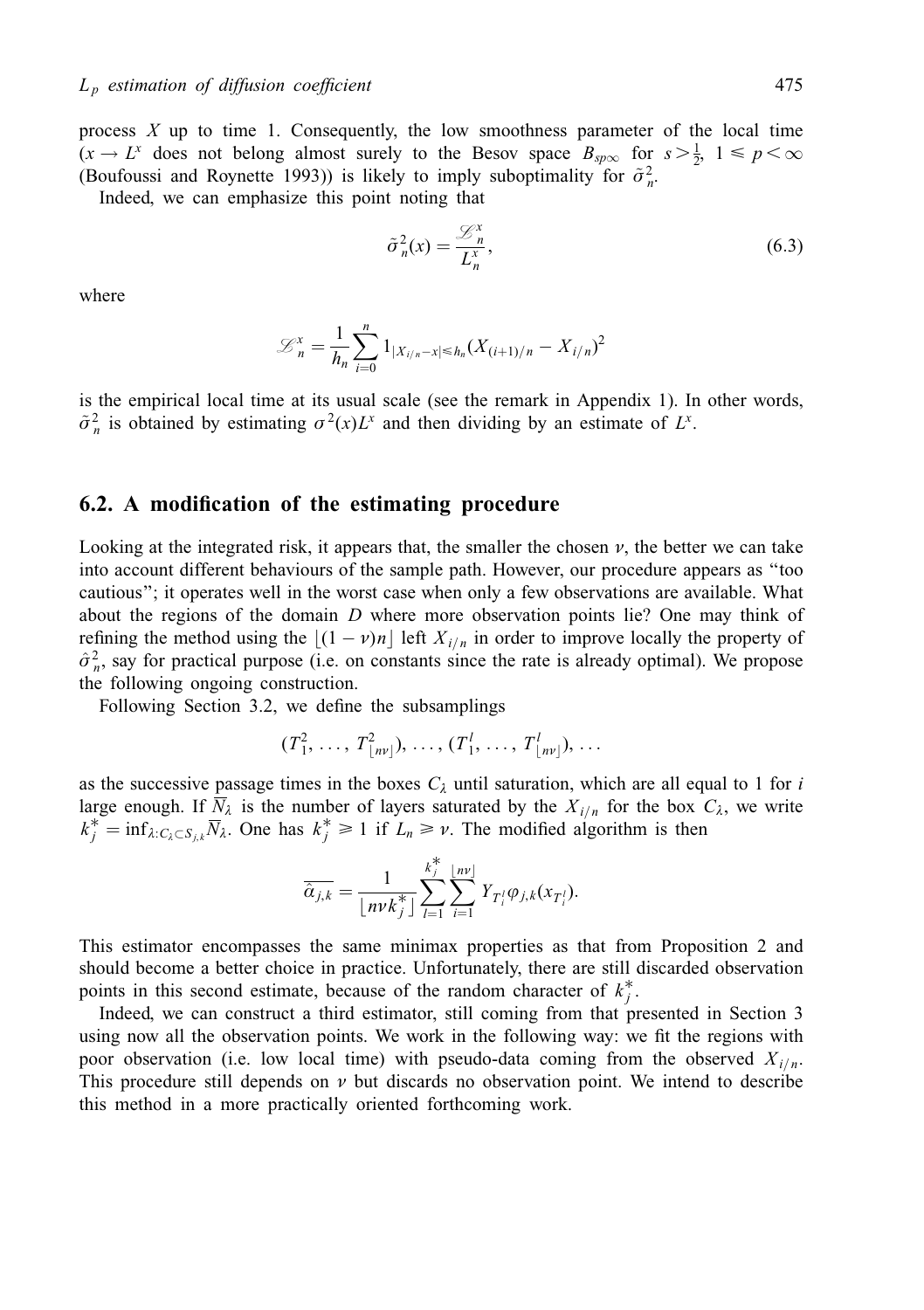# Appendix 1

## A.1. Proof of Proposition 3

Remark. For the occupation times formula on the Lebesgue measure scale, we have, for every positive Borel function  $f$ ,

$$
\int_0^1 f(X_s) \, \mathrm{d} s = \int_{-\infty}^{+\infty} f(x) \mathcal{L}^x \frac{\mathrm{d} x}{\sigma^2(x)},\tag{A.1}
$$

where

$$
\mathcal{L}^{x} = \lim_{\epsilon \to 0} \frac{1}{2\epsilon} \int_{0}^{1} 1_{|X_{s}-x| \leq \epsilon} d\langle X \rangle_{s}.
$$

 $\mathcal{L}^x$  is the usual local time of a continuous semimartingale (defined through the Tanaka formula), involving its quadratic variation.

For simplicity, we shall prove Proposition 3 under  $P_{\sigma,0}$ . The general case is obtained by a change in probability, exactly as in Lemma 5. The only requirement for the general case is a modification of the constants exhibited in the  $P_{\sigma,0}$  case.

We use the following decomposition:

$$
L_n^x - L^x = A_n + B_n,
$$

where

$$
A_n = \frac{1}{h_n} \int_0^1 \phi \{ h_n^{-1} (X_s - x) \} ds - L^x
$$
 (A.2)

and

$$
B_n = L_n^x - \frac{1}{h_n} \int_0^1 \phi \{ h_n^{-1} (X_s - x) \} \, \mathrm{d} s. \tag{A.3}
$$

It is sufficient then to study the convergence of  $A_n$  and  $B_n$  respectively.

#### A.1.1. Convergence of  $A_n$

By the occupation times formula

$$
A_n = \frac{1}{h_n} \int_0^1 \left( \frac{1}{\sigma^2(y)} \mathcal{L}^y - \frac{1}{\sigma^2(x)} \mathcal{L}^x \right) \phi \{ h_n^{-1}(y-x) \} dy.
$$

From the assumption that  $\sigma^2$  is bounded below by  $M_0$ , since  $\sigma^2$  is Lipschitz continuous we deduce that

$$
|A_n| \leq \frac{1}{h_n} M_0^{-1} \int_0^1 |\mathcal{L}^y - \mathcal{L}^x| \phi \{ h_n^{-1}(y - x) \} dy + 2C h_n M_0^{-2} \mathcal{L}^*,
$$
 (A.4)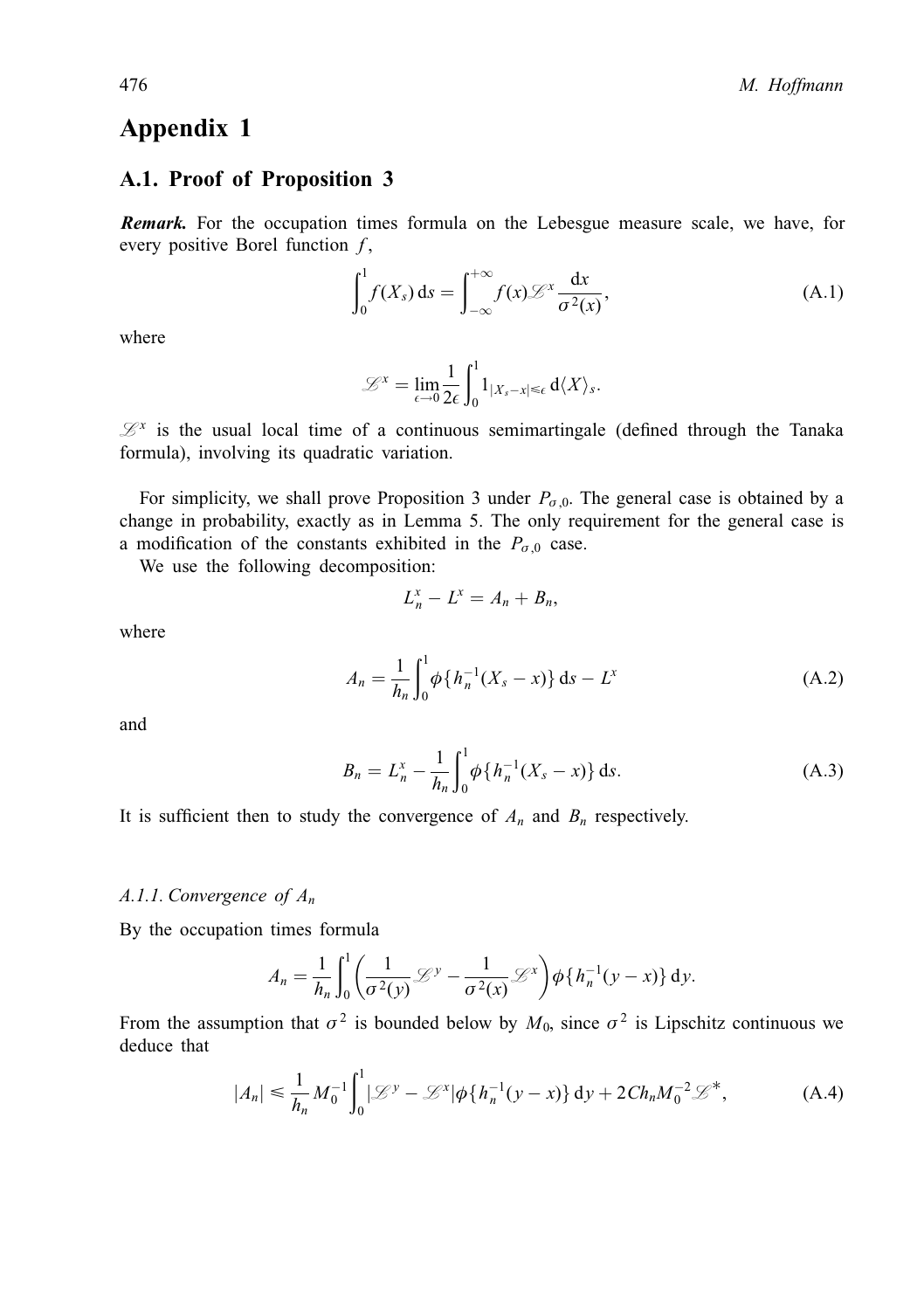where

$$
\mathcal{L}^* = \sup_{x \in \mathbb{R}} \mathcal{L}^x
$$

denotes the supremum of the local time. We shall need the Hölder property of the local time paths of a continuous martingale. This has been given by Revuz and Yor (1994, p. 227). In fact, under Assumption 1 and 2, for  $\gamma \ge 2$ 

$$
\mathbf{E}_{\sigma,0}(|\mathcal{L}^{\mathcal{Y}} - \mathcal{L}^{\mathcal{X}}|^{\mathcal{Y}}) \leq C|y - x|^{\mathcal{Y}/2}.
$$
 (A.5)

The constant C depends only on  $\gamma$ , s,  $M_0$  and  $M_1$ . Hence, by the Jensen inequality, from (A.4) and (A.5) we obtain, for  $\gamma \ge 2$ ,

$$
E_{\sigma,0}(|A_n|^\gamma) \le C h_n^{\gamma/2}.
$$
\n(A.6)

**Remark.** We have implicitly used the property that the supremum of the local time is in  $L_y$ , for all  $\gamma > 0$  (Revuz and Yor 1994).

#### A.1.2. Convergence of  $B_n$

Using a second-order Taylor expansion, we have

$$
B_n = B_{n,1} + B_{n,2} + B_{n,3},
$$

with

$$
B_{n,1} = \frac{1}{h_n^2} \sum_{i=0}^n \phi' \{ h_n^{-1} (X_{i/n} - x) \} \int_{i/n}^{(i+1)/n} (X_s - X_{t_i}) ds,
$$
  
\n
$$
B_{n,2} = \frac{1}{h_n^3} \sum_{i=0}^n \phi'' \{ h_n^{-1} (X_{i/n} - x) \} \int_{i/n}^{(i+1)/n} \frac{(X_s - X_{i/n})^2}{2} ds,
$$
  
\n
$$
B_{n,3} = \frac{1}{h_n^4} \sum_{i=0}^n \int_{i/n}^{(i+1)/n} \phi''' \{ h_n^{-1} (\xi_{s,i/n} - x) \} \frac{(X_s - X_{i/n})^3}{6} ds.
$$

The term  $B_{n,2}$  will give the order of magnitude. We focus on  $B_{n,1}$ . Set

$$
Z_i = \phi'\{h_n^{-1}(X_{i/n} - x)\}\int_{i/n}^{(i+1)/n} (X_s - X_{i/n}) \, \mathrm{d} s.
$$

The discrete time process  $(\sum_{i=0}^{k} Z_i, 1 \leq k \leq n)$  is a  $(\mathcal{F}_{k+1}^n)$ -martingale. Hence we may apply the Rosenthal inequality to get

$$
E_{\sigma,0}\left(\left|\sum_{i=1}^n Z_i\right|^{\gamma}\right) \leq C_{\gamma}\left[E_{\sigma,0}\left\{\left(\sum_{i=1}^n E_{\sigma,0}(Z_i^2|\mathcal{F}_i^n)\right)^{\gamma/2}\right\} + \sum_{i=0}^n E_{\sigma,0}|Z_i|^{\gamma}\right].
$$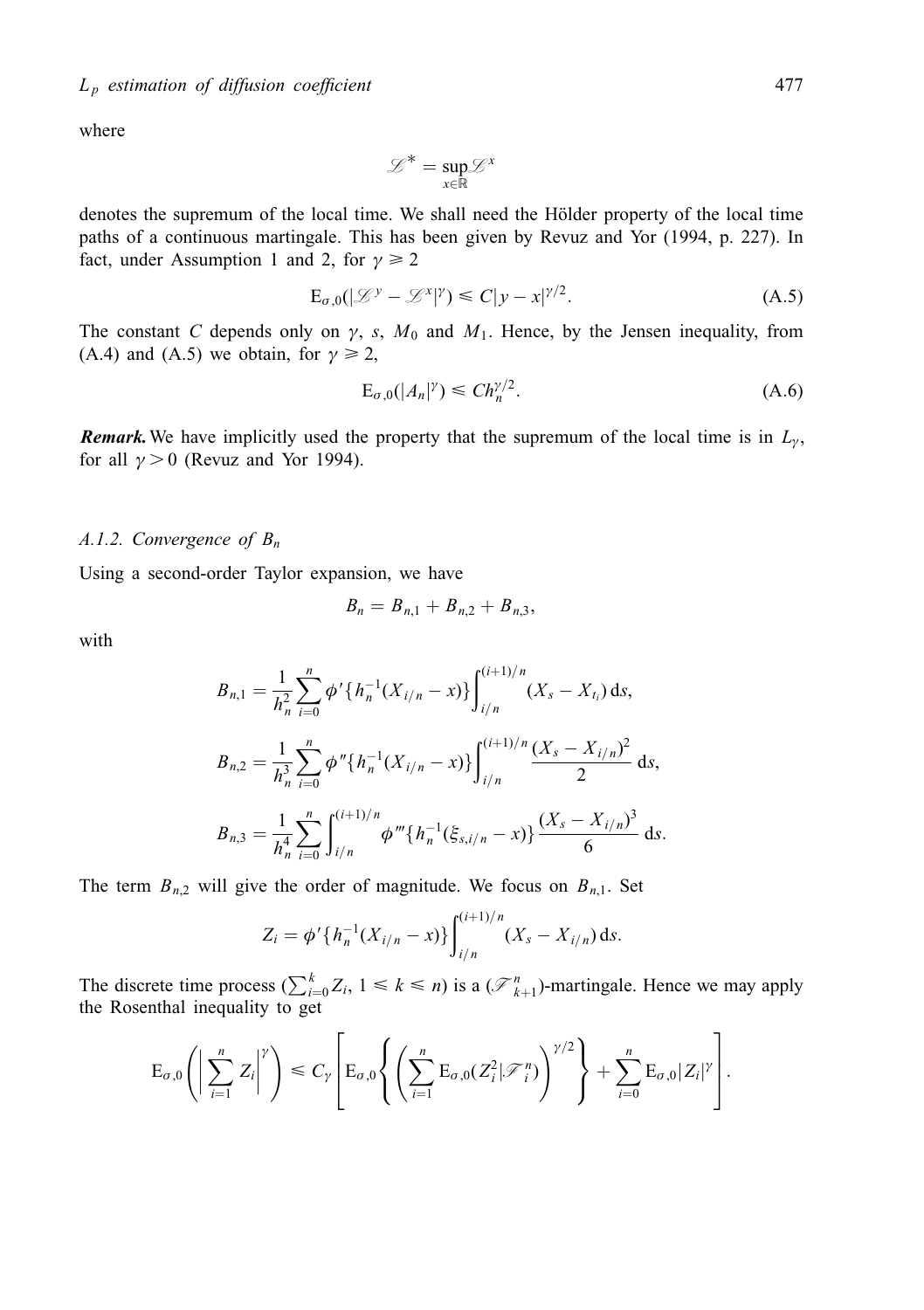Using successively the Jensen inequality, the Fubini theorem and the Burckholder-Davis-Gundy inequality, we obtain

$$
E_{\sigma,0}(Z_i^2|\mathcal{F}_i^n) \leq (\phi')^2 \{h_n^{-1}(X_{i/n} - x)\} M_1^2 \Delta_n^3.
$$

Hence

$$
\mathrm{E}_{\sigma,0}\left\{\left(\sum_{i=1}^n\mathrm{E}_{\sigma,0}(Z_i^2|\mathscr{F}_i^n)\right)^{\gamma/2}\right\}\leq M_1^{\gamma}\Delta_n^{\gamma}\mathrm{E}_{\sigma,0}\left(\left|\sum_{i=0}^n(\phi')^2(h_n^{-1}(X_{i/n}-x))\Delta_n\right|^{\gamma/2}\right).
$$

Using a Riemann approximation argument and the occupation times formula, because  $\phi$  is compactly supported, we derive

$$
E_{\sigma,0}\left(\left|\sum_{i=0}^n (\phi')^2 \{h_n^{-1}(X_{i/n}-x)\}\Delta_n\right|^{\gamma/2}\right) \leq Ch_n^{\gamma/2}.
$$

Likewise

$$
h_n^{-2\gamma} \sum_{i=0}^n \mathbf{E}_{\sigma,0} |Z_i|^{\gamma} \leq C \Delta_n^{3/2\gamma - 1} h_n^{-2\gamma + 1}.
$$

In conclusion, as  $\gamma \ge 2$  and  $nh_n \to +\infty$ ,

$$
\mathrm{E}_{\sigma,0}(|B_{n,1}|^{\gamma})\leq C\Delta_n^{\gamma}h_n^{-3/2}.
$$

We now turn to  $B_{n,2}$ . From the Itô formula, one has under  $P_{\sigma,0}$ 

$$
(X_s - X_{i/n})^2 = \int_{i/n}^s (X_u - X_{i/n}) \sigma(X_u) dW_u + \int_{i/n}^s \sigma^2(X_u) du.
$$

Hence

$$
B_{n,1}=h_n^{-3}\sum_{i=0}^n(T_{i,1}+T_{i,2}),
$$

with

$$
T_{i,1} = \frac{1}{2}\phi''\{h_n^{-1}(X_{i/n} - x)\}\int_{i/n}^{(i+1)/n} ds \int_{i/n}^s (X_u - X_{i/n})\sigma(X_u) dW_u,
$$
  

$$
T_{i,2} = \frac{1}{2}\phi''\{h_n^{-1}(X_{i/n} - x)\}\int_{i/n}^{(i+1)/n} \left(\frac{i+1}{n} - s\right)\sigma^2(X_s) ds.
$$

For  $T_{i,1}$ , we apply the same martingale technique as for  $B_{n,1}$  and we obtain

$$
h_n^{-3\gamma} \mathcal{E}_{\sigma,0}\left(\left|\sum_{i=0}^n T_{i,1}\right|^{\gamma}\right) \leq C \Delta_n^{2\gamma} h_n^{-5/2\gamma}.
$$

For  $T_{i,2}$ , we first remark that  $|T_{i,2}| \le M_3 |\phi''\{h_n^{-1}(X_{i/n} - x)\}|\Delta_n^2$ . Hence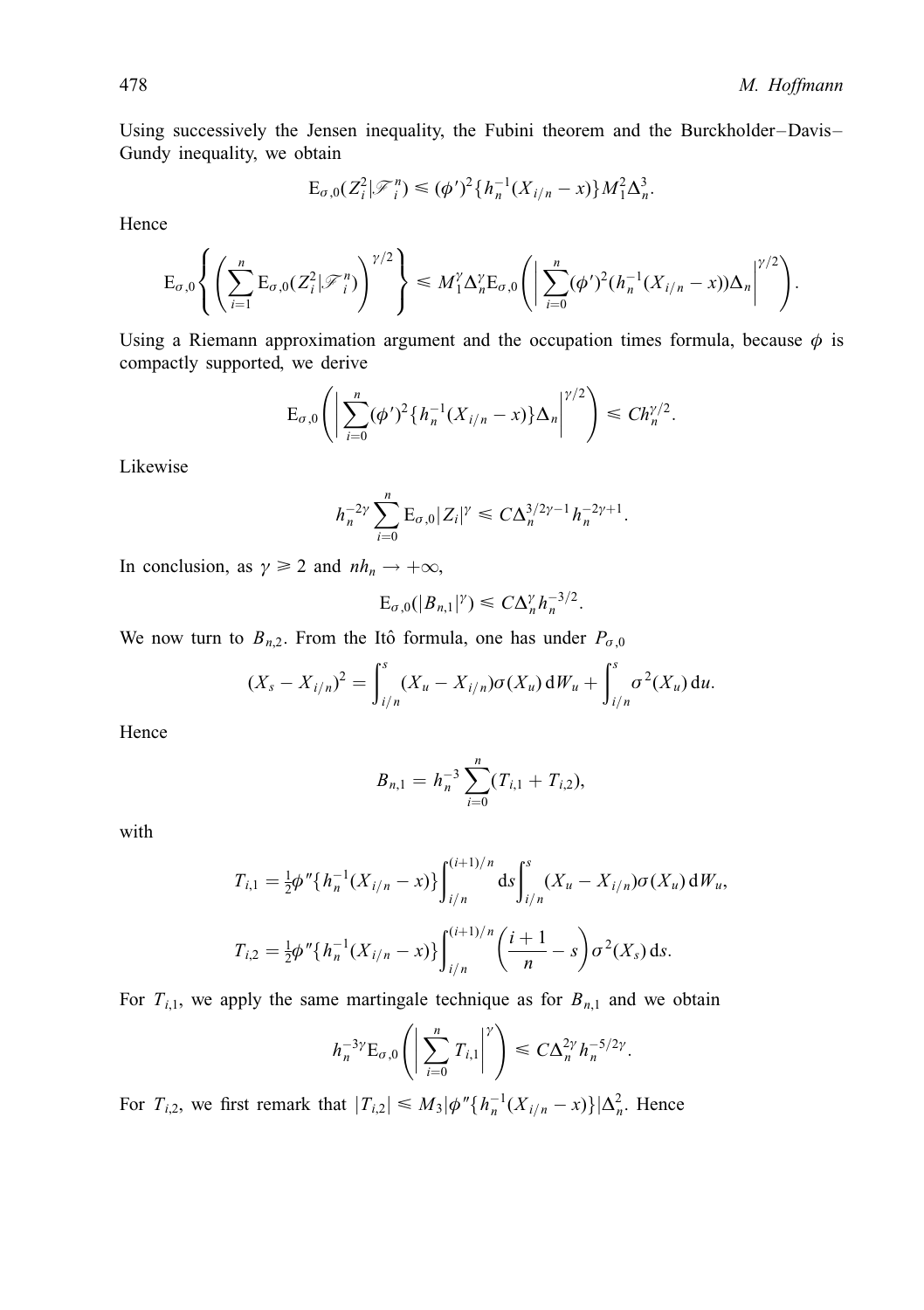$L_p$  estimation of diffusion coefficient  $479$ 

$$
h_n^{-3\gamma} \mathcal{E}_{\sigma,0}\left(\left|\sum_{i=0}^n T_{i,2}\right|^{\gamma}\right) \leq Ch_n^{-3\gamma} \Delta_n^{\gamma} \mathcal{E}_{\sigma,0}\left(\left|\sum_{i=0}^n |\phi''\{h_n^{-1}(X_{i/n}-x)\}|\Delta_n\right|^{\gamma}\right) \leq Ch_n^{-2\gamma} \Delta_n^{\gamma}.
$$

Finally

$$
\mathrm{E}_{\sigma,0}(|B_{n,i}|^{\gamma}) \leq Ch_n^{-2\gamma} \Delta_n^{\gamma}.
$$

The bound for the third terms follows likewise using the same technique; so we omit it. In the same way

$$
\mathrm{E}_{\sigma,0}(|B_{n,3}|^{\gamma})=o(h_n^{-2\gamma}\Delta_n^{\gamma}).
$$

The proof of Lemma 3 is complete.  $\Box$ 

#### A.2. Wavelets and Besov spaces

We recall some well-known results from approximation theory. Some references are Bergh and Löfström (1976), Peetre (1976) and Meyer (1990).

For  $f \in L_p(\mathbb{R})$ , define  $\omega_p(t) = \sup_{|h| \le t} ||\tau_h f - f||_p$ , where  $\tau_h f(x) = f(x) - f(x - h)$ . Then

$$
f \in B_{sp\infty}(\mathbb{R}) \Leftrightarrow f \in L_p(\mathbb{R}) \text{ and } \frac{\omega_p(t)}{t^s} \in L_\infty(\mathbb{R}^+).
$$

For  $s = 1$ , the same definition remains valid if we change  $\tau_h f - f$  by  $\tau_h f + \tau_{-h} f - 2f$ . For  $s = N + \alpha$ , with  $N \in \mathbb{N}$  and  $0 < \alpha \leq 1$ ,  $f \in B_{\text{spec}}(\mathbb{R}) \Leftrightarrow f \in L_p(\mathbb{R})$  and  $f^{(N)} \in B_{\alpha \text{pos}}$ , where  $f^{(N)}$  is an Nth weak derivative of f.

We now give the definition of Besov spaces in terms of wavelet coefficients. Further data may be found in Meyer (1990). We recall that one can construct a function  $\varphi$  such that the following are true.

(1) The sequence  $\{\varphi(x - k), k \in \mathbb{Z}\}\$  is an orthonormal family of  $L_2(\mathbb{R})$ . Let  $V_0$  be the subspace spanned by this sequence.

(2) If  $\varphi_{jk} = 2^{j/2} \varphi(2^j x - k)$ , let  $V_j$  denote the subspace spanned by  $\{\varphi_{jk}, k \in \mathbb{Z}\}\)$ . Then  $\forall j \in \mathbb{Z}: V_j \subset V_{j+1}$ . Consequently  $\bigcap_{j \in \mathbb{Z}} V_j = \{0\}$ . Furthermore  $\bigcup_{j \in \mathbb{Z}} V_j$  is dense in  $L_2$ . The function  $\varphi$  is called the scaling function of the multiresolution analysis  $(V_i, j \in \mathbb{Z})$ . In addition, we may assume the following regularity condition.

(3)  $\varphi$  is of class  $\mathcal{C}^r$ ,  $\varphi$  and every derivative up to order r has fast decay. In this case the multiresolution analysis is said to be  $r$  regular.

Under these conditions, define the space  $W_i$  by

$$
V_{j+1}=V_j\oplus W_j.
$$

Then, there exists a function  $\psi$  (called the wavelet) such that

(1)  $\{\psi(x - k), k \in \mathbb{Z}\}\$ is an orthonormal basis of  $W_0$ ,

(2)  $\{\psi_{j,k}, k \in \mathbb{Z}, j \in \mathbb{Z}\}\$  is an orthonormal basis of  $L_2(\mathbb{R})$ , where  $\psi_{jk} = 2^{j/2}\psi(2^jx - k)$ , and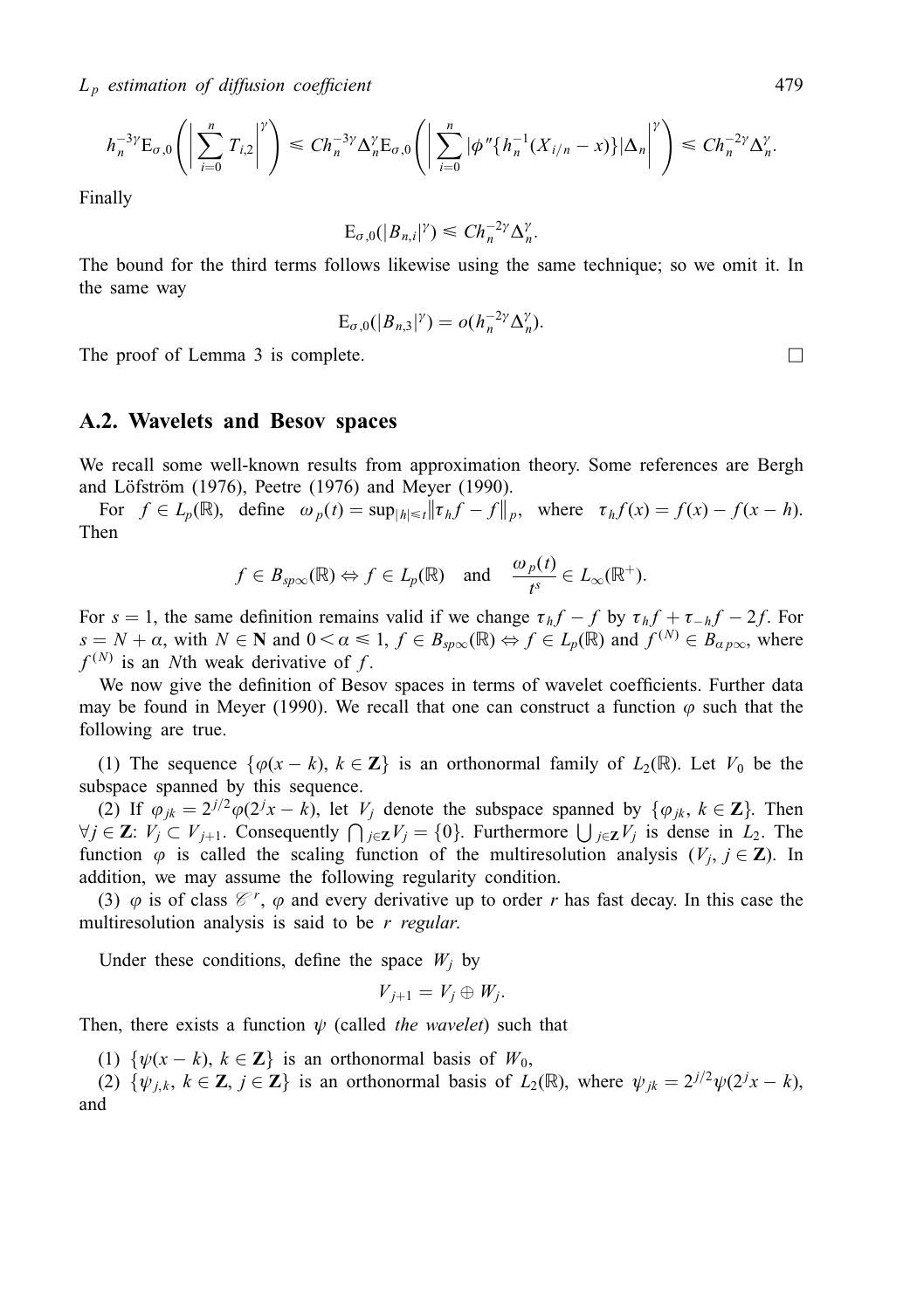(3)  $\psi$  has the same regularity property as  $\varphi$ .

In addition, we have the following decomposition for any integer  $j_0$ :

$$
L_2(\mathbb{R})=V_{j_0}\oplus\oplus_{j\geq j_0}W_j.
$$

We may now give the characterization of Besov spaces in terms of sequence spaces. Let  $P_i$ denote the projection operator onto  $V_j$  and  $D_j = P_{j+1} - P_j$ . A function f belongs to the space  $B_{\rm snow}$  if and only if the norm

$$
||P_0f||_p + \sup_{j\geq 0} 2^{js} ||D_jf||_p < +\infty.
$$

Using now the decomposition of  $f$  according to

$$
P_0 f = \sum_{k \in \mathbf{Z}} a_{0,k} \varphi_{0,k},
$$
  

$$
D_j f = \sum_{k \in \mathbf{Z}} \beta_{j,k} \psi_{jk},
$$

we may say equivalently that  $f \in B_{\text{sp}\infty}$  if

$$
\|a_0\|_{l^p}+\sup_{j\geq 0}2^{s+1/2-1/p}\|\beta_{j\cdot}\|_{l^p}<+\infty.
$$

This second definition is equivalent to the previous one as a consequence of the lemma of Meyer (1990). This was also helpful to prove Proposition 4.

# References

- Berg, J. and Löfström, J. (1976) Interpolation Spaces: an Introduction. Berlin: Springer-Verlag.
- Boufoussi, B. and Roynette, B. (1993) The Brownian local time belongs almost surely to the Besov space  $B_n^{1/2,\infty}$ . C. R. Acad. Sci. Paris (I), 316, 843–848.
- Chu, C.K. and Marron, J.S. (1991) Choosing a kernel regression estimator. Statist. Sci., 6, 404-436.
- Cohen, A., Daubechies, I. and Vial, P. (1994) Wavelets on the interval and fast wavelet transform. Appl. Comput. Harm. Anal.,  $1, 54-81$ .
- Dacunha Castelle, D. and Florens Zmirou, D. (1986) Estimation of the coefficient of a diffusion from discrete observations. Stochastics, 19, 263-284.
- Donhal, G. (1987) On estimating the diffusion coefficient. J. Appl. Probab., 24, 105-114.
- Fan, J. (1992) Design-adaptive nonparametric regression. J. Amer. Statist. Assoc., 87, 998–1004.
- Florens-Zmirou, D. (1993) On estimating the diffusion coefficient from discrete observations. J. Appl. Probab., 30, 790-804.
- Genon-Catalot, V. and Jacod, J. (1993) On the estimation of the diffusion coefficient for multidimensional diffusion processes. Ann. Inst. H. Poincaré, 29, 119-151.
- Genon-Catalot, V. and Jacod, J. (1994) On the estimation of the diffusion coefficient for diffusion processes: random samplings. Scand. J. Statist., 21, 193-221.
- Genon-Catalot, V., Laredo, C. and Picard, D. (1992) Nonparametric estimation of the diffusion coefficient by wavelets methods. Scand. J. Statist., 19, 317-335.